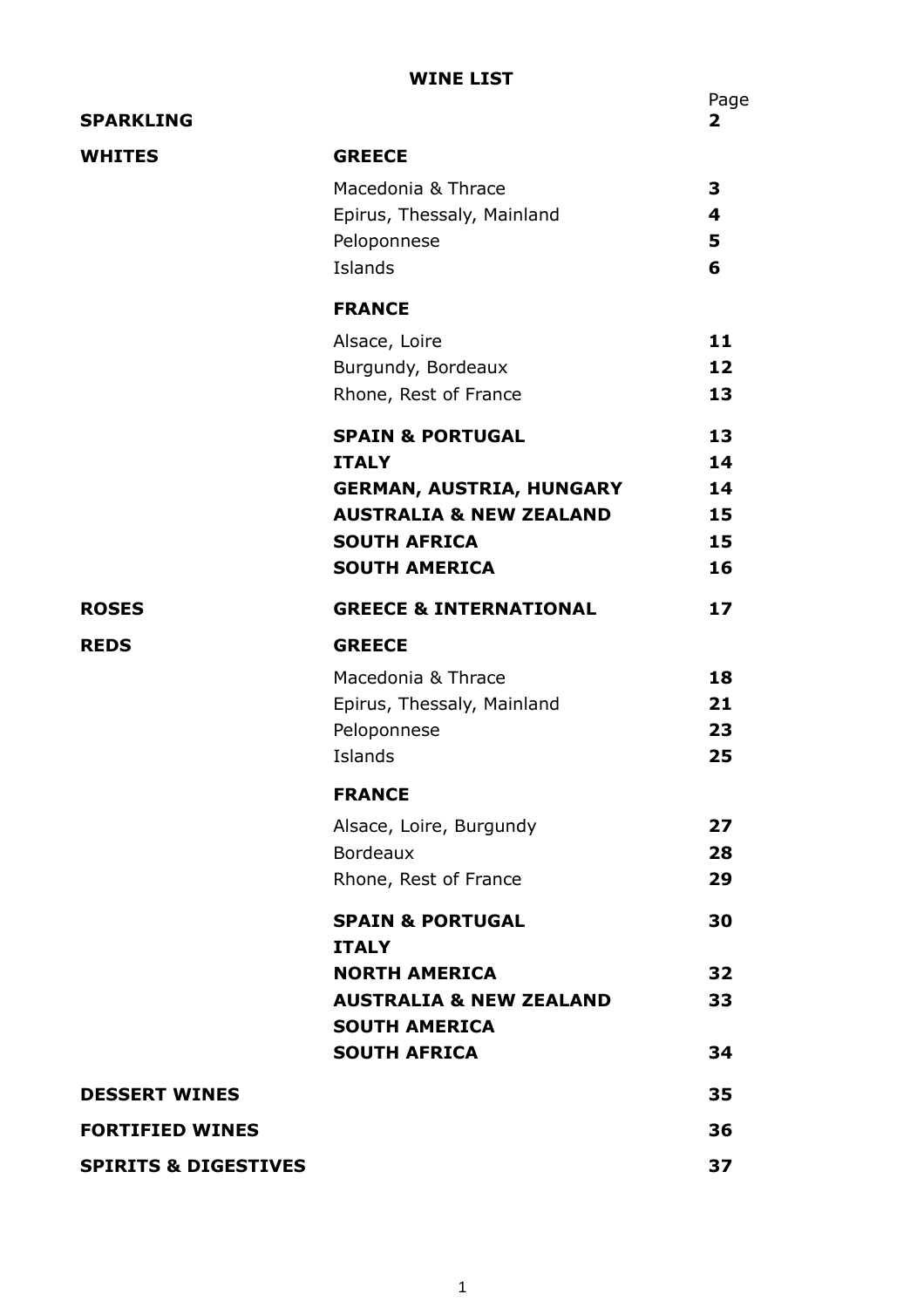#### **– SPARKLING / ΑΦΡΩΔΗ –**

| <b>BRUT CUVEE SPECIALE 2019</b> • Ktima Karanika - Xinomavro, Assyrtiko - Amyndeon | 9 | 36   |
|------------------------------------------------------------------------------------|---|------|
| BRUT CUVEE SPECIALE - 1.5It NV . Ktima Karanika - Xinomavro - Amyndeon             |   | 98   |
| KARANIKA BRUT ROSE 2019 . Ktima Karanika - Xinomavro, Limniona - Amyndeon          | 9 | 36   |
| PROLOGUE BRUT ROSE NV . Ktima Zafirakis - Limniona, Assyrtiko - Tyrnavos           |   | 38   |
| KARANIKA BRUT NATURE 2015 - 1.5It o Ktima Karanika - Xinomavro - Amyndeon          |   | 124  |
| MOSCATO D'ASTI . La Morandina - Muscat - Asti, Italy                               | 9 | 36   |
| PROSECCO SUPERIORE Extra Dry "Rive di Farra di Soligo" .La Farra -Glera - IT       | 9 | 36   |
| FERRARI BRUT PERLÉ 2010 · Fratelli Lunelli - Chardonnay - Trento, Italy            |   | 68   |
| CA DEL VENT VSQ Brut Rose 2014 . Cabernet Sauv., Merlot - Franciacorta, Italy      |   | 96   |
| <b>CATTIER BRUT QUARTZ NV</b> . Chardonnay, Pinot Noir - Champagne, France         |   | 86   |
| JACQUESSON Cuvee NO 739 Extra Brut - 1.5It . Champagne blend - Champagne           |   | 254  |
| BILLECART SALMON BRUT RESERVE NV . Champagne blend - France                        |   | 89   |
| ESPRIT BRUT - HENRI GIRAUD NV . Chardonnay, Pinot Noir - Champagne, France         |   | 92   |
| HOMMAGE A Francois Hemart . Henri Giraud-Pinot Noir, Chardonnay -Champagne         |   | 117  |
| <b>CHARLES HEIDSIECK BRUT RESERVE NV</b> . Champagne blend - France                |   | 92   |
| <b>KRUG GRANDE CUVÉE</b> . Chardonnay, Pinot Noir - Champagne, France              |   | 378  |
| DEUTZ BRUT MILESSIME 2009 . Champagne blend - Champagne, France                    |   | 130  |
| AMOUR DE DEUTZ VINTAGE 1999 . Chardonnay - Champagne, France                       |   | 424  |
| <b>DUVAL LEROY FEMME 1996</b> . Chardonnay, Pinot Noir - Champagne, France         |   | 580  |
| LOUIS ROEDERER CRISTAL BRUT 2007 . Chardonnay, Pinot Noir - Champagne              |   | 468  |
| DOM PERIGNON BRUT 2006 . Chardonnay, Pinot Noir - Champagne, France                |   | 380  |
| KRUG VINTAGE 1998 . Chardonnay, Pinot Noir - Champagne, France                     |   | 740  |
| SALON Cuvee "S" LE MENSIL, Blanc De Blanc 2006 . Chardonnay - Champagne            |   | 1240 |
| BLANC DES MILLENAIRES 1995 . Charles Heidsieck - Chardonnay - Champagne            |   | 446  |
| DUVAL LEROY BRUT VINTAGE 1999 - 1.5It . Chardonnay, Pinot Noir - Champagne         |   | 280  |
| <b>CHARLES HEIDSIECK ROSE RESERVE</b> . Champagne blend - Champagne, France        |   | 134  |
| <b>DUVAL LEROY ROSE PRESTIGE 1ER CRU</b> . Chardonnay, Pinot Noir - Champagne      |   | 120  |
| <b>CHARLES HEIDSIECK MILLESIME ROSE 2006</b> . Champagne blend - Champagne         |   | 234  |
| VEUVE CLICQUOT ROSE VINTAGE 2008 . Champagne blend - Champagne, FR                 |   | 144  |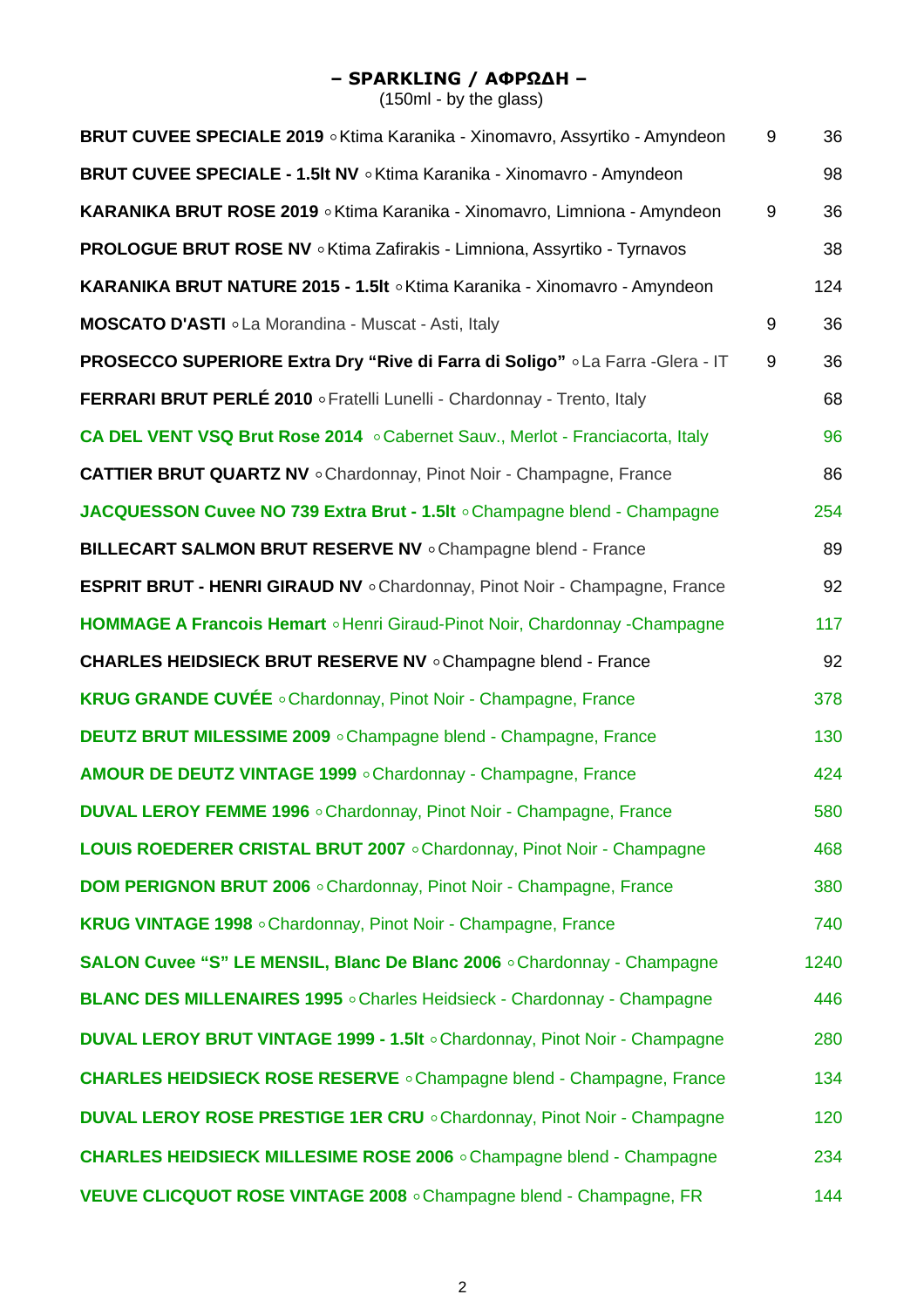#### **– GREECE, WHITES / ΕΛΛΑΔΑ, ΛΕΥΚΑ –**

(150ml - by the glass)

## **Macedonia & Thrace - Μακεδονία & Θράκη**

| KIKONES WHITE 2016 . Ktima Kikones - Chardonnay - Ismaros, Thrace                         |     | 44  |
|-------------------------------------------------------------------------------------------|-----|-----|
| KIKONES WHITE 2015 . Ktima Kikones - Chardonnay - Ismaros, Thrace                         |     | 49  |
| KIKONES WHITE 2014 . Ktima Kikones - Chardonnay - Ismaros, Thrace                         |     | 54  |
| KIKONES WHITE 2013 . Ktima Kikones - Chardonnay - Ismaros, Thrace                         | 13  | 58  |
| KIKONES WHITE 2010 . Ktima Kikones - Chardonnay - Ismaros, Thrace                         |     | 69  |
| TECHNI ALIPIAS 2021 . Ktima Techni Oinou - Sauv. Blanc, Assyrtiko - Drama                 |     | 30  |
| <b>PLANO MALAGOUZIA 2021 .</b> Ktima Techni Oinou- Malagouzia - Drama, Macedonia          |     | 24  |
| <b>IDISMA DRIOS ASSYRTIKO 2014</b> . Ktima Techni Oinou - Drama, Macedonia                |     | 48  |
| <b>IDISMA DRIOS ASSYRTIKO 2017</b> . Ktima Techni Oinou - Drama, Macedonia                |     | 38  |
| <b>IDISMA DRIOS CHARDONNAY 2017</b> . Ktima Techni Oinou - Drama, Macedonia               |     | 38  |
| ASSYRTIKO 2011 . Ktima Techni Oinou - Assyrtiko - Drama, Macedonia                        |     | 64  |
| DEKA 2013, 2014 ∘Oinogenesis - Semillon S. Blanc, Ugni Blanc - Drama, Macedonia           | 10  | 44  |
| OVILOS 2017 . Ktima Biblia Chora - Assyrtiko, Semillon - Kavala, Macedonia                | 14  | 64  |
| <b>OVILOS 2017 - 1.5It</b> ∘ Ktima Biblia Chora - Assyrtiko, Semillon - Kavala, Macedonia |     | 134 |
| OVILOS 2016 ∘ Ktima Biblia Chora - Assyrtiko, Semillon - Kavala, Macedonia                |     | 70  |
| <b>OVILOS 2016 - 1.5It</b> ∘ Ktima Biblia Chora - Assyrtiko, Semillon - Kavala, Macedonia |     | 144 |
| OVILOS 2015 . Ktima Biblia Chora - Assyrtiko, Semillon - Kavala, Macedonia                |     | 78  |
| OVILOS 2015 - 1.5It . Ktima Biblia Chora - Assyrtiko, Semillon - Kavala, Macedonia        |     | 154 |
| OVILOS 2015 - 3It . Ktima Biblia Chora - Assyrtiko, Semillon - Kavala, Macedonia          |     | 315 |
| OVILOS 2014 - 1.5It . Ktima Biblia Chora - Assyrtiko, Semillon - Kavala, Macedonia        |     | 164 |
| OVILOS 2014 - 3It . Ktima Biblia Chora - Assyrtiko, Semillon - Kavala, Macedonia          |     | 336 |
| OVILOS 2013 - 1.5It . Ktima Biblia Chora - Assyrtiko, Semillon - Kavala, Macedonia        |     | 176 |
| <b>ASSYRTIKO 2018</b> • Akrathos Winery - Assyrtiko - Chalkidiki, Macedonia               | 9.8 | 42  |
| <b>ASSYRTIKO 2017</b> • Akrathos Winery - Assyrtiko - Chalkidiki, Macedonia               |     | 48  |
| MALAGOUZIA 2018 - 1.5It . Ktima Gerovassiliou -Malagouzia - Epanomi, Macedonia            |     | 84  |
| MALAGOUZIA 2016 - 3It . Ktima Gerovassiliou - Malagouzia - Epanomi, Macedonia             |     | 182 |
| MALAGOUZIA 2015 - 3It . Ktima Gerovassiliou - Malagouzia - Epanomi, Macedonia             |     | 194 |
| VIOGNIER 2021 . Ktima Gerovassiliou - Viognier - Epanomi, Macedonia                       | 10  | 44  |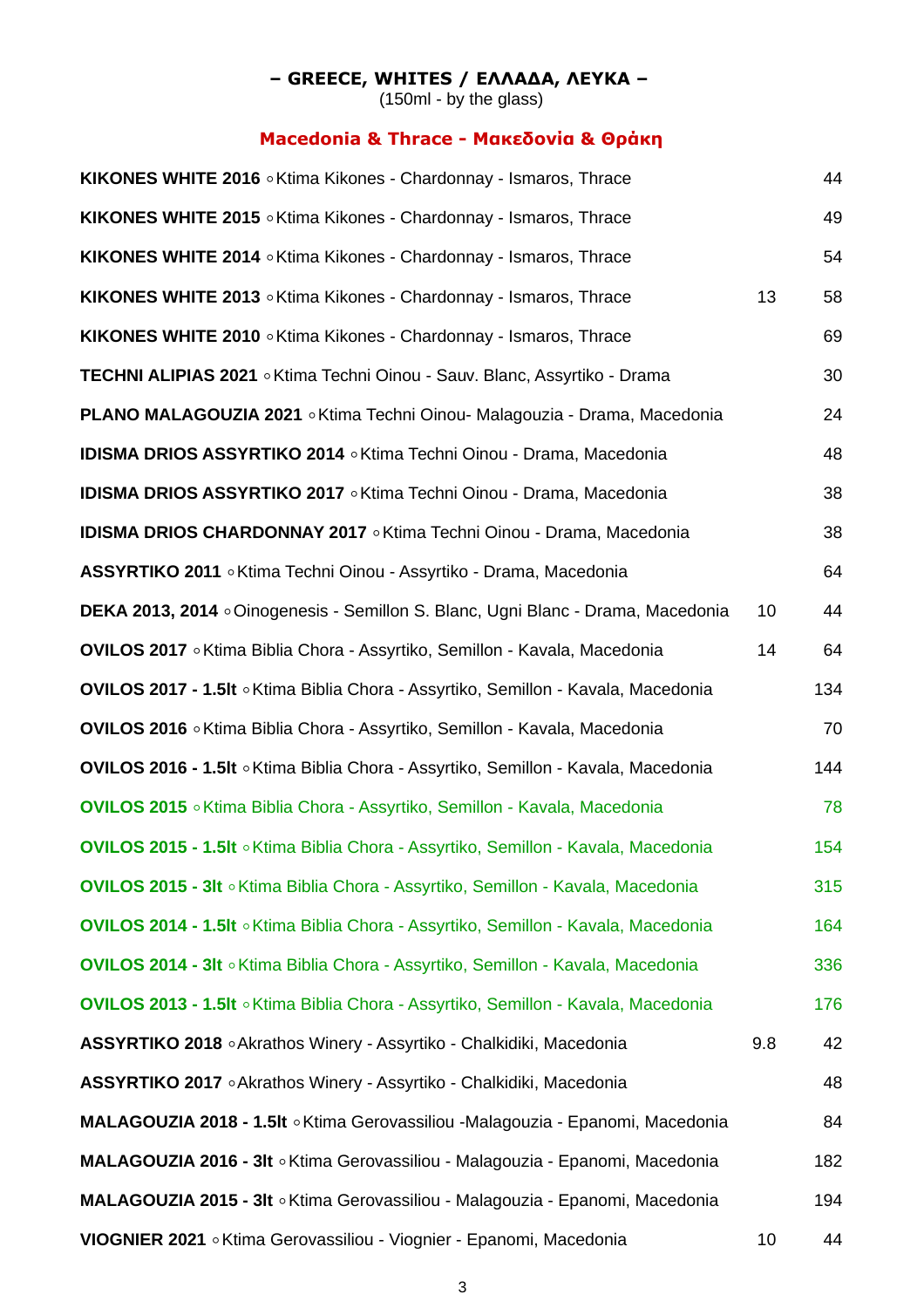| CHARDONNAY 2015 - 1.5It . Ktima Gerovassiliou - Chardonnay - Epanomi                    |     |                 | 124 |
|-----------------------------------------------------------------------------------------|-----|-----------------|-----|
| ASSYRTIKO TZIKAS 2016 . Assyrtiko - Chalkidiki, Macedonia                               | N.S |                 | 62  |
| <b>CHARDONNAY TZIKAS 2016 • Tzikas Winery - Chalkidiki, Macedonia</b>                   | N.S |                 | 68  |
| MOSCHOPOLIS "6" 2017 . Assyrtiko, Xinomavro - Macedonia                                 |     |                 | 34  |
| <b>DAMASKIOS 2018</b> • Damaskios Winery - Muscat, Assyrtiko - Macedonia                |     |                 | 24  |
| <b>NIMBUS RITINITIS (orange retsina)</b> • Ktima Kioutsouki - Assyrtiko - Macedonia N.S |     | 12.5            | 54  |
| <b>TEAR OF THE PINE (retsina)</b> . Kechris Winery - Assyrtiko - Macedonia              |     | 8.5             | 36  |
| RODITIS ORANGE 2013 . Ktima Tatsis - Roditis - Macedonia                                | N.S |                 | 48  |
| MALAGOUZIA KITRVS 2019 . Kitrvs Winery - Malagouzia - Pieria                            |     |                 | 32  |
| <b>PREKNIARIKO 2019</b> • Ktima Chrtsochoou - Preknadi - Imathia                        |     |                 | 34  |
| MOUSSAIOS WHITE 2014 . Chrisostomou Winery - Assyrtiko - Pieria                         |     |                 | 44  |
| MOUSAIOS 3 Vintages 2015,16,17 . Chrisostomou Winery - Assyrtiko - Pieria               |     | 17 <sub>2</sub> | 78  |
| META MALAGOUZIA 2011 (oxydized) 500ml o Ktima Pieria Eratini- Makedonia 75ml            |     | 8.5             | 42  |

#### **Epirus, Thessaly, Mainland Ήπειρος, Θεσσαλία, Στερεά Ελλάδα** (150ml - by the glass)

| ALBA DI MUNTE TRAMINER 2021 . Katogi Averof - Traminer - Ioannina                     |                 | 45 |
|---------------------------------------------------------------------------------------|-----------------|----|
| <b>PRIMUS ZITSA BARRIQUE 2015</b> $\circ$ Ktima Glinavos - Debina - Zitsa, Ioannina   |                 | 34 |
| <b>PALIOKERISIO (orange, demi-sec)</b> 500ml o Glinavos - Debina, Vlachiko - Ioannina |                 | 18 |
| ASPRA CHOMATA 2019 . Ktima Glinavos - Malagouzia, Debina - Zitsa, Ioannina            |                 | 44 |
| <b>IMPERATOR LACRIMA 2017</b> · Votsas Monastery - Traminer - Metsovo, Ioannina       |                 | 30 |
| MICROCOSMOS MALAGOUZIA 2020 . Ktima Zafirakis - Tyrnavos, Thessaly                    | 8               | 34 |
| DIO FEGGARIA 2016, 2017 . Messenicola Winery - Assyrtiko - Karditsa, Thessaly         |                 | 38 |
| <b>METH IMON ACACIA 2018, 2020</b> • Ktima Dougos - Assyrtiko, Sauv. Blanc - Thessaly | $\overline{7}$  | 28 |
| <b>PROPODES CHARDONNAY 2017</b> • Ktima Zafirakis - Tyrnavos, Thessaly                | 10 <sup>1</sup> | 44 |
| <b>PALEOMYLOS CHARDONNAY 2012</b> . Ktima Zafirakis - Tyrnavos                        |                 | 49 |
| <b>CHARDONNAY KATSAROS 2017 <i>CKtima Katsarou - Chardonnay - Thessaly</i></b>        |                 | 48 |
| <b>CHARDONNAY KATSAROS 2016</b> . Ktima Katsarou - Chardonnay - Thessaly              |                 | 54 |
| FUME VASILIOU 2016 . Ktima Vasiliou - Savvatiano - Attica                             |                 | 42 |
| VIENTZI 2016 (Single Vineyard) . Ktima Papagiannakos - Savvatiano - Attica            |                 | 38 |
| VIENTZI 2015 (Single Vineyard) . Ktima Papagiannakos - Savvatiano - Attica            |                 | 48 |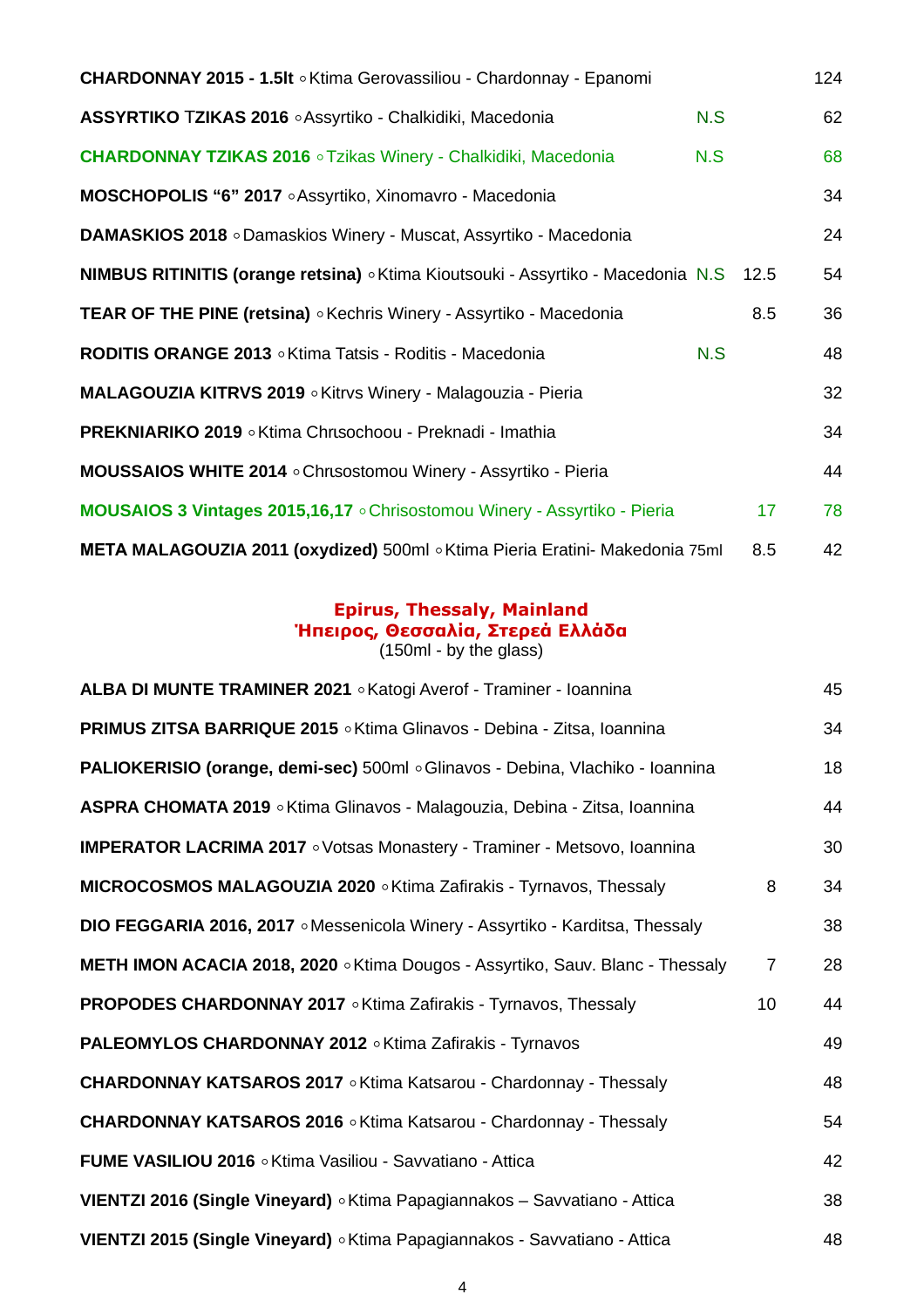| <b>NAKED TRUTH SAVVATIANO 2016</b> . Milonas Winery - Savvatiano - Attica |      | 35 |
|---------------------------------------------------------------------------|------|----|
| SAVVATIANO 2013 . Milonas Winery - Savvatiano - Attica                    |      | 39 |
| SAVVATIANO 2013 - 1.5It . Milonas Winery - Savvatiano - Attica            |      | 84 |
| <b>ASSYRTIKO SUR LIES 2021</b> • Vriniotis Winery - Assyrtiko - Evoia     | 11   | 49 |
| <b>ASSYRTIKO SUR LIES 2018</b> • Vriniotis Winery - Assyrtiko - Evoia     |      | 54 |
| <b>ASSYRTIKO SUR LIES 2017</b> • Vriniotis Winery - Assyrtiko - Evoia     |      | 59 |
| <b>ASSYRTIKO SUR LIES 2016</b> • Vriniotis Winery - Assyrtiko - Evoia     |      | 64 |
| <b>ASSYRTIKO SUR LIES 2015</b> • Vriniotis Winery - Assyrtiko - Evoia     |      | 69 |
| ASSYRTIKO SUR LIES 2014 o Vriniotis Winery - Assyrtiko - Evoia            |      | 69 |
| <b>IAMA 2018</b> • Vriniotis Winery - Assyrtiko, Malagouzia - Evoia       |      | 29 |
| IAMA 2017, 2016 o Vriniotis Winery - Assyrtiko, Malagouzia - Evoia        |      | 32 |
| <b>CHARDONNAY 2017 THE KNACK PROJECT</b> • Megara, Attica                 | 12.8 | 56 |

#### **Peloponnese - Πελοπόννησος**

| <b>RODITIS 2020</b> • Tetramythos Winery - Roditis - Peloponnese               | 6.5            | 24 |
|--------------------------------------------------------------------------------|----------------|----|
| ERGO 2021 . Ktima Lantidis - Sauvignon Blanc - Peloponnese                     | 6.5            | 24 |
| <b>MUSCAT SEC - NATURE 2017</b> • Tetramythos Winery - Muscat - Peloponnese    |                | 34 |
| ASSYRTIKO PARPAROUSIS 2015 . Parparousis Winery - Assyrtiko - Peloponnese      |                | 38 |
| LINON ASSYRTIKO 2011 . Ktima Stavropoulos - Assyrtiko - Peloponnese            |                | 38 |
| <b>MANTINIA BOSINAKIS 2021</b> . Bosinakis Winery - Moschofilero - Peloponnese | $\overline{7}$ | 26 |
| <b>MANTINIA BOSINAKIS 2015</b> • Bosinakis Winery - Moschofilero - Peloponnese |                | 39 |
| <b>MANTINIA BOSINAKIS 2014</b> . Bosinakis Winery - Moschofilero - Peloponnese |                | 44 |
| <b>BLANC DE GRIS 2018</b> • Tselepos Winery - Moschofilero - Peloponnese       | 7.5            | 29 |
| <b>BLANC DE GRIS 2015</b> • Tselepos Winery - Moschofilero - Peloponnese       |                | 38 |
| <b>BLANC DE GRIS 2013</b> • Tselepos Winery - Moschofilero - Peloponnese       |                | 42 |
| MANTINIA "No 3511738211" 2019 . Vasiliki Koumarela- Moschofilero -Peloponnese  |                | 26 |
| SAUVIGNON GRIS 2017 . Ktima Gkiouli - Sauvignon Gris - Peloponnese             |                | 29 |
| <b>SALTO WILD YEAST 2016</b> . Ktima Skouras - Mavrofilero - Peloponnese       |                | 28 |
| SALTO WILD YEAST 2014, 2015 . Ktima Skouras - Mavrofilero - Peloponnese        |                | 34 |
| VIOGNIER ECLECTIQUE 2020, 2021 . Ktima Skouras - Viognier - Peloponnese        |                | 58 |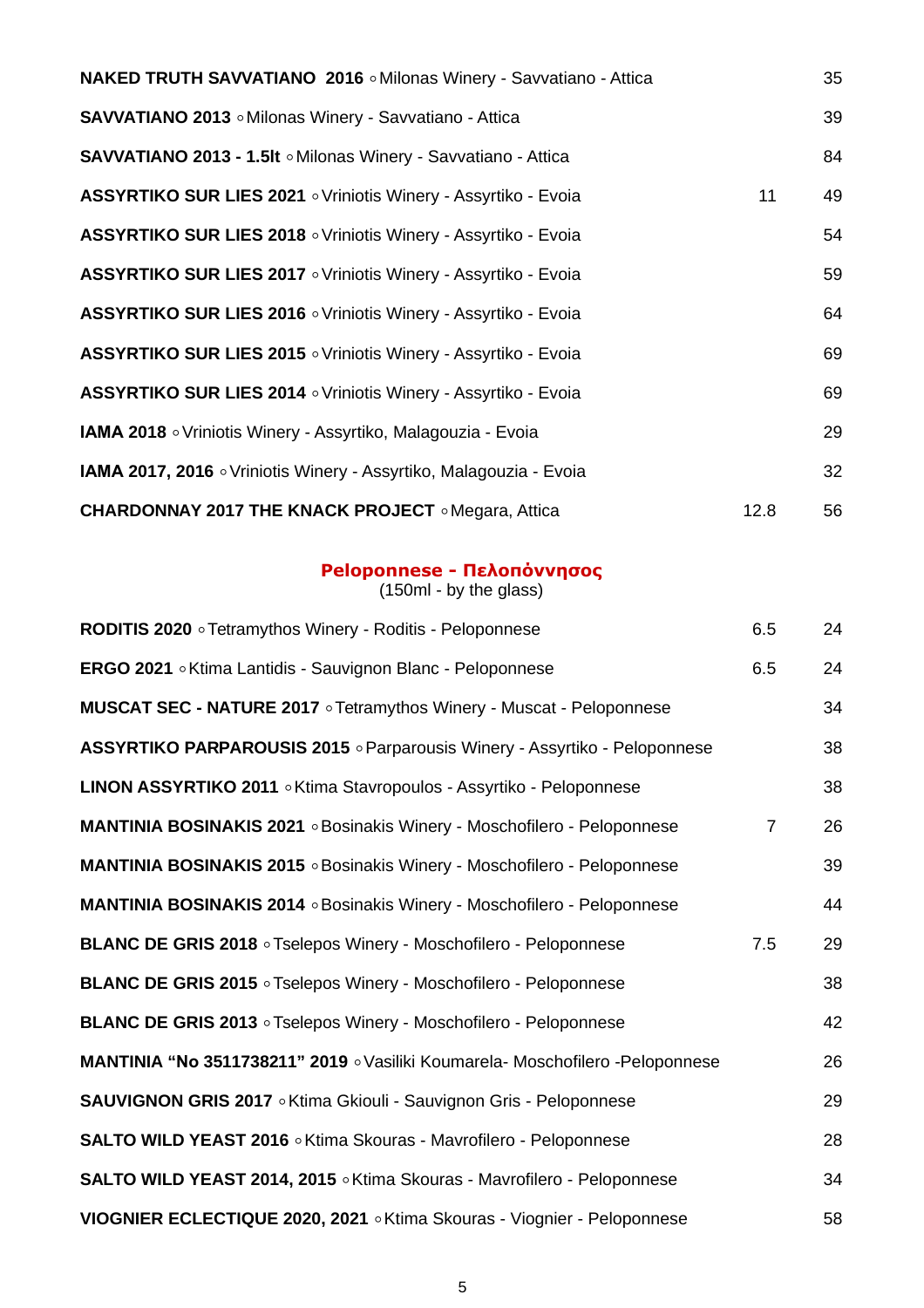| VIOGNIER ECLECTIQUE 2017 . Ktima Skouras - Viognier - Peloponnese         | 68  |
|---------------------------------------------------------------------------|-----|
| VIOGNIER ECLECTIQUE 2017 - 1.5It . Ktima Skouras - Viognier - Peloponnese | 148 |
| <b>MELISSOPETRA 2018</b> • Tselepos Winery - Gewurztraminer - Peloponnese | 34  |

#### **Islands - Νησιά**

| AIDANI ARGYROS 2016 . Estate Argyros - Aidani - Santorini                      | 13.5 | 58  |
|--------------------------------------------------------------------------------|------|-----|
| AIDANI SIGALAS 2017 o Domaine Sigalas - Aidani - Santorini                     |      | 69  |
| AIDANI SIGALAS 2012 . Domaine Sigalas - Aidani - Santorini                     |      | 75  |
| AIDANI CHATZIDAKIS 2017 . Chatzidakis Winery - Aidani - Santorini              |      | 58  |
| ROPTRO SIGALAS 2013 (demi-sec) o Domaine Sigalas - Aidani - Santorini          | 58   | 247 |
| KATSANO 2016, 2017 . Gavalas Winery - Katsano, Gaidouria - Santorini           |      | 62  |
| <b>SANTORINI AKRA CHRYSSOS 2021 .</b> Assyrtiko, Athiri, Aidani - Santorini    | 11   | 49  |
| <b>SANTORINI KARAMOLEGOS 2016 .</b> Assyrtiko, Athiri, Aidani - Santorini      |      | 54  |
| SANTORINI KARAMOLEGOS 2015 . Assyrtiko, Athiri, Aidani - Santorini             |      | 60  |
| SELLADIA 2013 . Boutaris Winery - Assyrtiko, Aidani - Santorini                |      | 69  |
| <b>SANTORINI HATZIDAKIS 2016 • Hatzidakis Winery - Assyrtiko - Santorini</b>   | 17   | 78  |
| SANTORINI HATZIDAKIS 2016 - 1.5It . Hatzidakis Winery - Assyrtiko - Santorini  |      | 158 |
| <b>SANTORINI HATZIDAKIS 2015</b> • Hatzidakis Winery - Assyrtiko - Santorini   |      | 88  |
| <b>SANTORINI HATZIDAKIS 2014</b> • Hatzidakis Winery - Assyrtiko - Santorini   |      | 94  |
| SANTORINI HATZIDAKIS 2013 - 1.5It . Hatzidakis Winery - Assyrtiko - Santorini  | 21   | 194 |
| <b>SANTORINI OENOS 2013 <i>o</i> Hatzidakis Winery - Assyrtiko - Santorini</b> |      | 84  |
| <b>SANTORINI DOLPHINS 2018</b> . Avantis Winery - Assyrtiko - Santorini        | 13   | 56  |
| <b>SANTORINI SIGALAS 2019 <i>o</i> Domaine Sigalas - Assyrtiko - Santorini</b> |      | 60  |
| <b>SANTORINI SIGALAS 2017</b> • Domaine Sigalas - Assyrtiko - Santorini        |      | 74  |
| <b>SANTORINI SIGALAS 2016 · Domaine Sigalas - Assyrtiko - Santorini</b>        |      | 86  |
| SANTORINI SIGALAS 2016 - 1.5It . Domaine Sigalas - Assyrtiko - Santorini       |      | 178 |
| <b>SANTORINI SIGALAS 2015</b> o Domaine Sigalas - Assyrtiko - Santorini        |      | 94  |
| SANTORINI SIGALAS 2015 - 1.5It . Domaine Sigalas - Assyrtiko - Santorini       |      | 188 |
| <b>SANTORINI SIGALAS 2014</b> · Domaine Sigalas - Assyrtiko - Santorini        |      | 108 |
| <b>SANTORINI TSELEPOS 2015</b> • Tselepos Winery - Assyrtiko - Santorini       | 14.5 | 64  |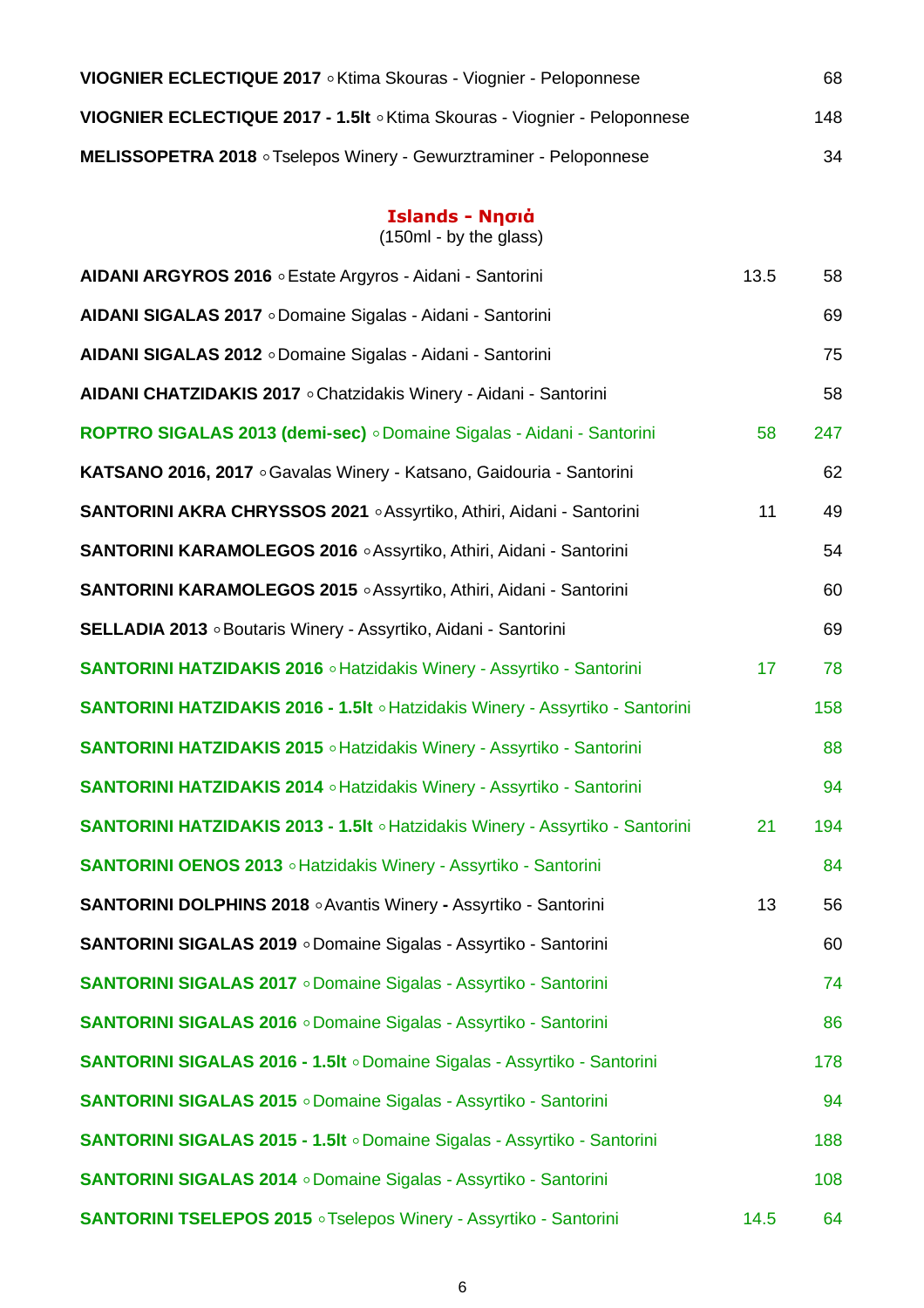| ARGYROS ESTATE 2016 . Assyrtiko - Santorini                                           |    | 68  |
|---------------------------------------------------------------------------------------|----|-----|
|                                                                                       |    |     |
| <b>ESTATE ARGYROS 2015 .</b> Assyrtiko - Santorini                                    | 16 | 75  |
| <b>ESTATE ARGYROS 2014 . Assyrtiko - Santorini</b>                                    |    | 84  |
| SANTORINI ASSYRTIKO 2016 - 1.5It . Argyros Estate - Assyrtiko - Santorini             |    | 118 |
| SANTORINI ASSYRTIKO 2015 • Argyros Estate - Assyrtiko - Santorini                     |    | 62  |
| <b>SANTORINI ASSYRTIKO 2014 <i>CESTAL CALCRY CONTORINI ASSYRTIKO - Santorini</i></b>  |    | 68  |
| SANTORINI ASSYRTIKO 2013 . Estate Argyros - Assyrtiko - Santorini                     |    | 75  |
| <b>SANTORINI VASSALTIS 2018</b> • Vassaltis Vineyards - Assyrtiko - Santorini         |    | 56  |
| <b>SANTORINI VASSALTIS 2017</b> • Vassaltis Vineyards - Assyrtiko - Santorini         |    | 62  |
| <b>SANTORINI VASSALTIS 2017 - 1.5It . Vassaltis Vineyards - Assyrtiko - Santorini</b> |    | 138 |
| <b>SANTORINI VASSALTIS 2016</b> · Vassaltis Vineyards - Assyrtiko - Santorini         |    | 68  |
| <b>SANTORINI VASSALTIS 2016 - 1.5It · Vassaltis Vineyards - Assyrtiko - Santorini</b> |    | 140 |
| "34" ASSYRTIKO 2017 . Karamolegos Winery - Assyrtiko - Santorini                      | 14 | 64  |
| <b>ASSYRTIKO WILD FERMENT 2017</b> • Gaia Wines - Assyrtiko - Santorini               |    | 69  |
| ASSYRTIKO WILD FERMENT 2016 . Gaia Wines - Assyrtiko - Santorini                      |    | 75  |
| ASSYRTIKO WILD FERMENT 2015 . Gaia Wines - Assyrtiko - Santorini                      |    | 83  |
| <b>ASSYRTIKO WILD FERMENT 2014</b> . Gaia Wines - Assyrtiko - Santorini               |    | 92  |
| <b>SANTORINI NATURAL FERMENT 2017</b> . Gavalas Winery - Assyrtiko - Santorini        |    | 69  |
| <b>SANTORINI NATURAL FERMENT 2015</b> • Gavalas Winery - Assyrtiko - Santorini        |    | 74  |
| <b>SANTORINI NATURAL FERMENT 2014 · Gavalas Winery - Assyrtiko - Santorini</b>        |    | 82  |
| <b>PURE 2016</b> • VSV Winery - Assyrtiko - Santorini                                 | 18 | 74  |
| <b>PURE 2015</b> • VSV Winery - Assyrtiko - Santorini                                 |    | 80  |
| <b>PURE 2014</b> • VSV Winery - Assyrtiko - Santorini                                 |    | 89  |
| <b>PURE 2013</b> • VSV Winery - Assyrtiko - Santorini                                 |    | 98  |
| ASSYRTIKO DE MYLOS V.V 2016 . Hatzidakis Winery - Assyrtiko - Santorini               | 35 | 160 |
| ASSYRTIKO DE MYLOS V.V 2015 . Hatzidakis Winery - Assyrtiko - Santorini               |    | 175 |
| ASSYRTIKO DE MYLOS V.V 2014 . Hatzidakis Winery - Assyrtiko - Santorini               |    | 190 |
| ASSYRTIKO DE MYLOS V.V 2014 - 1.5It . Hatzidakis Winery - Assyrtiko - Santorini       | 44 | 390 |
| <b>CUVEE NO15 2017</b> • Hatzidakis Winery - Assyrtiko - Santorini                    |    | 78  |
| <b>CUVEE NO15 2016</b> • Hatzidakis Winery - Assyrtiko - Santorini                    |    | 98  |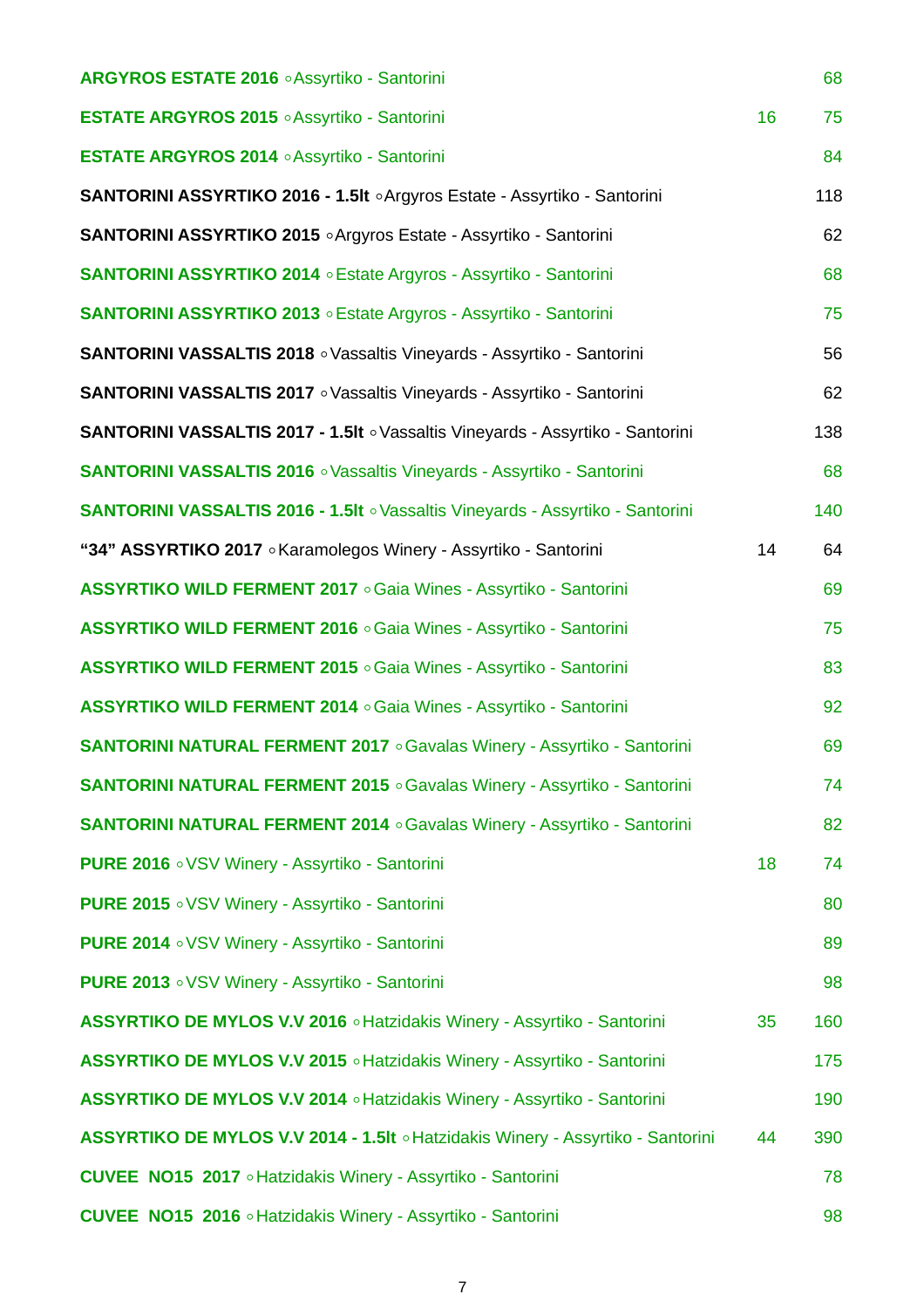| <b>CUVEE NO15 2015</b> • Hatzidakis Winery - Assyrtiko - Santorini                  |                 | 128 |
|-------------------------------------------------------------------------------------|-----------------|-----|
| <b>CUVEE NO15 2014</b> • Hatzidakis Winery - Assyrtiko - Santorini                  |                 | 170 |
| <b>CUVEE NO15 2014 - 1.5It · Hatzidakis Winery - Assyrtiko - Santorini</b>          |                 | 340 |
| <b>CUVEE NO15 2013</b> • Hatzidakis Winery - Assyrtiko - Santorini                  |                 | 190 |
| <b>SKYTALI 2017</b> • Hatzidakis Winery - Assyrtiko - Santorini                     |                 | 78  |
| <b>SKYTALI 2016</b> • Hatzidakis Winery - Assyrtiko - Santorini                     |                 | 98  |
| KAVALIEROS 2018 . Domaine Sigalas - Assyrtiko - Santorini                           |                 | 92  |
| KAVALIEROS 2016 . Domaine Sigalas - Assyrtiko - Santorini                           |                 | 118 |
| KAVALIEROS 2015 o Domaine Sigalas - Assyrtiko - Santorini                           |                 | 138 |
| KAVALIEROS 2014 o Domaine Sigalas - Assyrtiko - Santorini                           | 38              | 164 |
| KAVALIEROS 2014 - 1.5It . Domaine Sigalas - Assyrtiko - Santorini                   |                 | 330 |
| KAVALIEROS 2012 - 1.5It . Domaine Sigalas - Assyrtiko - Santorini                   |                 | 390 |
| ACROTTERA 2016 . Assyrtiko - Santorini                                              |                 | 190 |
| <b>CUVEE MONSIGNIORI 2017 <i>CState Argyros - Assyrtiko - Santorini</i></b>         | 16              | 68  |
| <b>CUVEE EVDEMON 2017</b> • Estate Argyros - Assyrtiko - Santorini                  |                 | 108 |
| <b>CUVEE EVDEMON 2016</b> • Estate Argyros - Assyrtiko - Santorini                  |                 | 120 |
| <b>DASKALI 2015</b> • Sunset Collection - Assyrtiko - Santorini                     | 17              | 80  |
| DASKALI 2014 . Sunset Collection - Assyrtiko - Santorini                            | 19              | 90  |
| "7" SIGALAS 2016 . Domaine Sigalas - Assyrtiko - Santorini                          | 22              | 108 |
| "7" SIGALAS 2015 o Domaine Sigalas - Assyrtiko - Santorini                          |                 | 120 |
| <b>PLETHORA 2016</b> • Vassaltis Vineyards - Assyrtiko - Santorini                  |                 | 186 |
| <b>GRAMINA 2017</b> • Vassaltis Vineyards - Assyrtiko - Santorini                   |                 | 120 |
| <b>PYRITIS MEGA CUVEE 2016 · Karamolegos Winery - Assyrtiko - Santorini</b>         |                 | 88  |
| <b>PYRITIS MEGA CUVEE 2015 <i>CKaramolegos Winery - Assyrtiko - Santorini</i></b>   |                 | 98  |
| <b>SANTORINI LAOUDIA 2017</b> • Tselepos Winery - Assyrtiko - Santorini             |                 | 86  |
| <b>SANTORINI BARREL ARGYROS 2016 <i>CEstate Argyros - Assyrtiko - Santorini</i></b> | 17 <sub>2</sub> | 74  |
| <b>SANTORINI BARREL ARGYROS 2015 <i>CEstate Argyros - Assyrtiko - Santorini</i></b> |                 | 79  |
| <b>SANTORINI BARREL ARGYROS 2014 <i>CEstate Argyros - Assyrtiko - Santorini</i></b> |                 | 84  |
| SANTORINI BARREL ARGYROS 2014 - 1.5It . Assyrtiko - Santorini                       |                 | 174 |
| <b>SANTORINI BARREL ARGYROS 2010 <i>CESTALE Argyros - Assyrtiko - Santorini</i></b> |                 | 108 |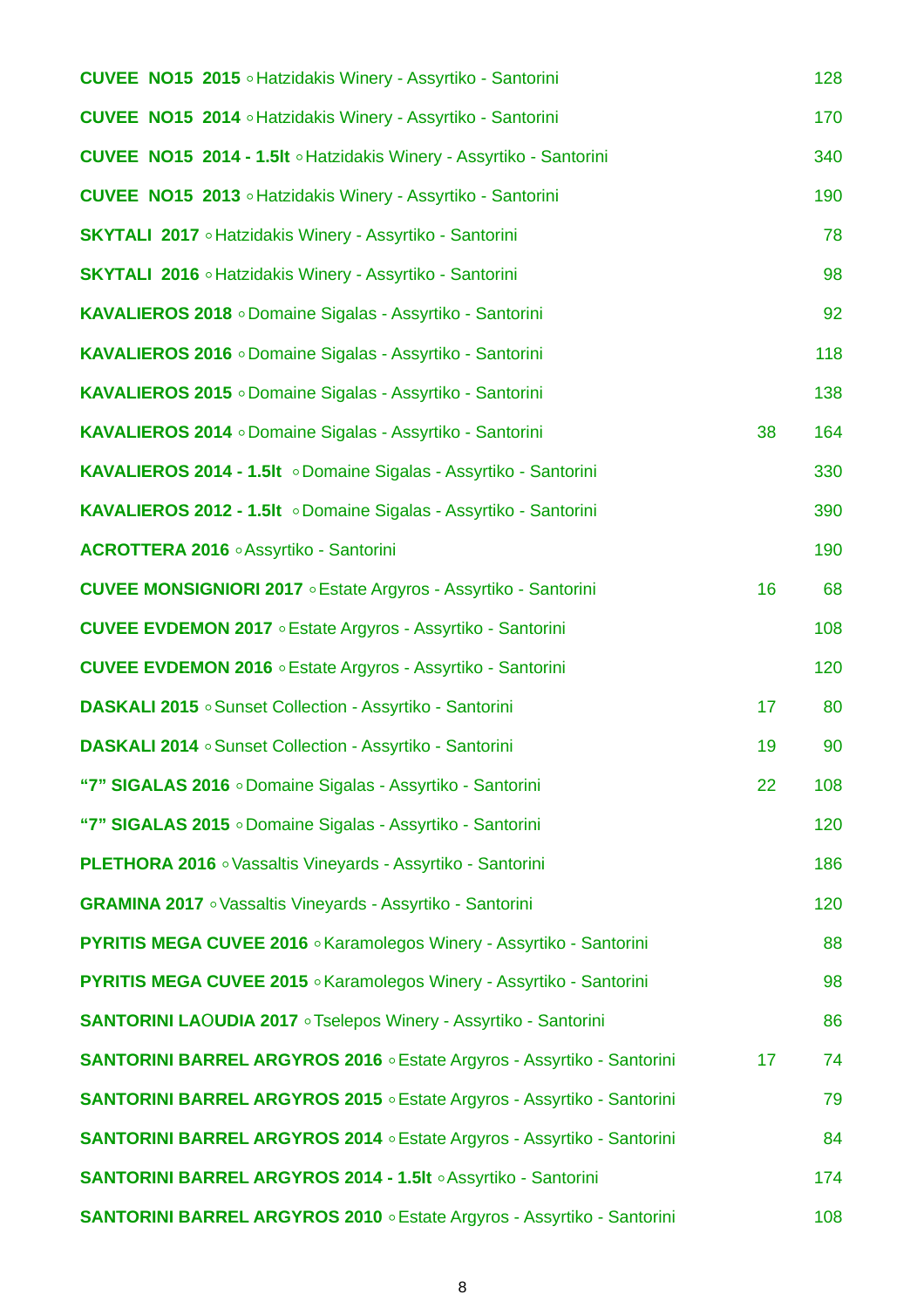| <b>SANTORINI BARREL SIGALAS 2017</b> o Domaine Sigalas - Assyrtiko - Santorini   |    | 74  |
|----------------------------------------------------------------------------------|----|-----|
| <b>SANTORINI BARREL SIGALAS 2016</b> . Domaine Sigalas - Assyrtiko - Santorini   |    | 86  |
| <b>SANTORINI BARREL SIGALAS 2015 · Domaine Sigalas - Assyrtiko - Santorini</b>   | 22 | 98  |
| ASSYRTIKO GRAND RESERVE 2016 . Santo Wines - Assyrtiko - Santorini               | 17 | 75  |
| <b>IRINI 2017</b> • Santo Wines - Assyrtiko - Santorini                          |    | 98  |
| AFOURA 2016 . Ktima Avantis - Assyrtiko - Santorini                              |    | 75  |
| KALLISTI RESERVE 2016 . Boutaris Winery - Assyrtiko - Santorini                  |    | 64  |
| KALLISTI RESERVE 2014, 2013, 2012 . Boutaris Winery - Assyrtiko - Santorini      |    | 72  |
| KALLISTI RESERVE 2006 . Boutaris Winery - Assyrtiko - Santorini                  |    | 124 |
| <b>NYCHTERI RESERVE 2016</b> . Santo Wines - Assyrtiko - Santorini               |    | 74  |
| <b>NYKTERI KARAMOLEGOS 2014 · Assyrtiko, Athiri, Aidani - Santorini</b>          |    | 68  |
| <b>NYKTERI HATZIDAKIS 2016 • Hatzidakis Winery - Assyrtiko - Santorini</b>       |    | 140 |
| <b>NYKTERI HATZIDAKIS 2015 • Hatzidakis Winery - Assyrtiko - Santorini</b>       | 39 | 170 |
| <b>NYKTERI HATZIDAKIS 2014 · Hatzidakis Winery - Assyrtiko - Santorini</b>       |    | 210 |
| NYKTERI HATZIDAKIS 2014 - 1.5It ∘ Hatzidakis Winery - Assyrtiko - Santorini      |    | 420 |
| <b>NYKTERI HATZIDAKIS 2013 <i>CHatzidakis Winery - Assyrtiko - Santorini</i></b> |    | 230 |
| <b>NYKTERI HATZIDAKIS 2012 · Hatzidakis Winery - Assyrtiko - Santorini</b>       |    | 260 |
| NYCHTERI SIGALAS 2014 . Domaine Sigalas - Assyrtiko - Santorini                  |    | 180 |
| NYCHTERI SIGALAS 2013 o Domaine Sigalas - Assyrtiko - Santorini                  |    | 198 |
| <b>NYCHTERI SIGALAS 2012</b> o Domaine Sigalas - Assyrtiko - Santorini           |    | 198 |
| NYCHTERI SIGALAS 2011 . Domaine Sigalas - Assyrtiko - Santorini                  |    | 210 |
| <b>NYCHTERI SIGALAS 2010</b> · Domaine Sigalas - Assyrtiko - Santorini           |    | 240 |
| <b>NYKTERI GAVALAS 2017</b> • Gavalas Winery - Assyrtiko - Santorini             |    | 70  |
| MYSTIRIO 14 NATURAL CUVEE 2016 . Karamolegos Winery - Assyrtiko - Santorini      |    | 88  |
| ASSYRTIKO DE LOUROS Vignes Centenaires 2016 • Hatzidakis Winery - Santorini      |    | 220 |
| ASSYRTIKO DE LOUROS V. C 2012 - 1,5It . Hatzidakis Winery - Santorini            |    | 580 |
| ROBOLA WILD PATHS 2018 . Gentilini - Robola - Kefallonia                         |    | 54  |
| ROBOLA WILD PATHS 2017 - 1.5It . Gentilini - Robola - Kefallonia                 | 16 | 128 |
| ROBOLA CELLAR SELECTION 2015, 2014 . Gentilini - Robola - Kefallonia             |    | 64  |
| <b>THYMARI PETRAS 2018</b> • Petrakopoulos Winery - Robola - Kefallonia          |    | 64  |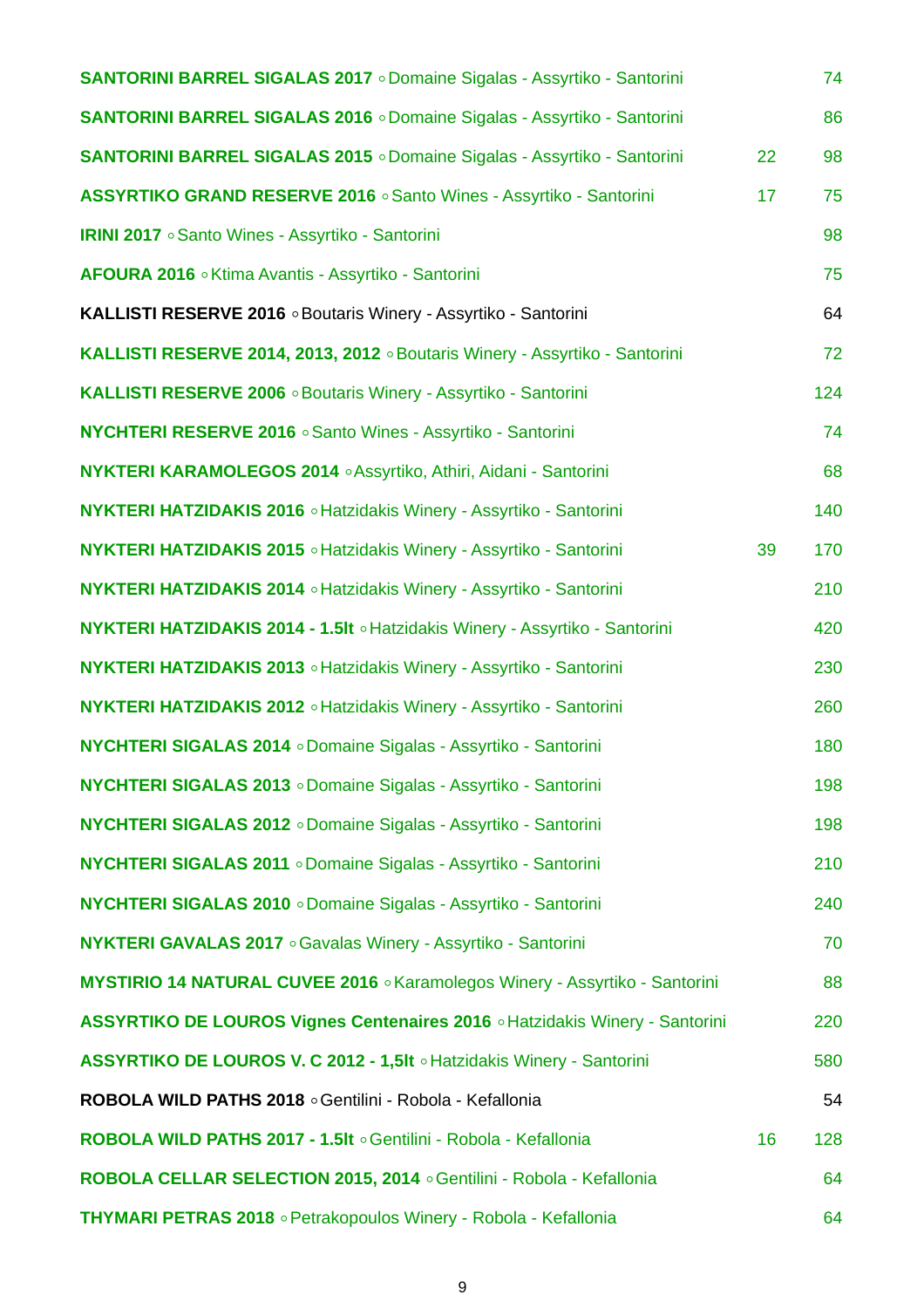| <b>NATURAL ROBOLA 2015</b> • Petrakopoulos Winery - Robola - Kefallonia        | N.S | 13 | 58  |
|--------------------------------------------------------------------------------|-----|----|-----|
| VINO DI SASSO 2018, 2019 . Ktima Sklavos - Robola - Kefallonia                 |     |    | 37  |
| ZAKYNTHINO 2015 o Ktima Sklavos - Zakynthino - Kefallonia                      |     |    | 39  |
| METAGITNION 2019 . Ktima Sklavos - Vostilidi - Kefallonia                      | N.S |    | 64  |
| METAGITNION 2017 . Ktima Sklavos - Vostilidi - Kefallonia                      | N.S | 19 | 79  |
| <b>MUSCAT OF SPINA NOSTOS 2017</b> • Manousakis Winery - Crete                 |     |    | 28  |
| DAFNI PSARADES 2020 . Lyrarakis Winery - Dafni - Crete                         |     |    | 28  |
| <b>THRAPSATHIRI ARMI 2021 <i>.</i></b> Lyrarakis Winery - Thrapsathiri - Crete |     | 8  | 34  |
| <b>OCEAN 2014</b> . Idaia Winery - Thrapsathiri - Crete                        |     |    | 24  |
| ODYSSEY 2012 . Ktima Oikonomou - Thrapsathiri - Sitia, Crete                   |     |    | 88  |
| ASSYRTIKO ECONOMOU 2014 . Economou Winery - Assyrtiko - Sitia, Crete           |     |    | 88  |
| ASSYRTIKO ECONOMOU 2012 . Economou Winery - Assyrtiko - Sitia, Crete           |     |    | 75  |
| SITIA ECONOMOU 2015 . Ktima Oikonomou - Vilana, Thrapsathiri - Sitia, Crete    |     | 19 | 78  |
| HELLIADES 2014 . Ktima Oikonomou - Vilana, Thrapsathiri - Sitia, Crete         |     |    | 69  |
| SITIA ECONOMOU 2013 . Ktima Oikonomou - Vilana, Thrapsathiri - Sitia, Crete    |     |    | 75  |
| <b>NOSTOS ROUSSANNE 2020</b> • Manousakis Winery - Roussanne - Crete           |     | 12 | 54  |
| <b>NOSTOS ROUSSANNE 2017</b> • Manousakis Winery - Roussanne - Crete           |     |    | 68  |
| ASPROS LAGOS 2021 . Douloufakis Winery - Vidiano - Crete                       |     | 9  | 38  |
| ASPROS LAGOS 2019 . Douloufakis Winery - Vidiano - Crete                       |     |    | 44  |
| ASPROS LAGOS 2016 . Douloufakis Winery - Vidiano - Crete                       |     |    | 49  |
| ASPROS LAGOS 2015 . Douloufakis Winery - Vidiano - Crete                       |     |    | 54  |
| ASPROS LAGOS 2015 - 1.5It . Douloufakis Winery - Vidiano - Crete               |     |    | 116 |
| ASPROS LAGOS 2014 . Douloufakis Winery - Vidiano - Crete                       |     |    | 59  |
| ASPROS LAGOS 2014 - 1.5It . Douloufakis Winery - Vidiano - Crete               |     |    | 128 |
| DAFNIOS 2016 . Douloufakis Winery - Vidiano - Crete                            |     |    | 34  |
| VIDIANO IPODROMOS 2020 . Lyrarakis Winery - Vidiano - Crete                    |     |    | 34  |
| GRIFOS 2017 . Ktima Silva Daskalaki - Vidiano - Crete                          | N.S |    | 49  |
| ENSTIKTO 2017 . Ktima Silva Daskalaki - Vidiano, Chardonnay - Crete            |     |    | 36  |
| LIMNIA GI 2019 . Ktima Chatzigeorgiou - Muscat - Limnos                        |     |    | 26  |
| <b>MUSCAT NATURE 2018</b> • Nopera Winery & Oenos Nature - Muscat - Samos      |     |    | 48  |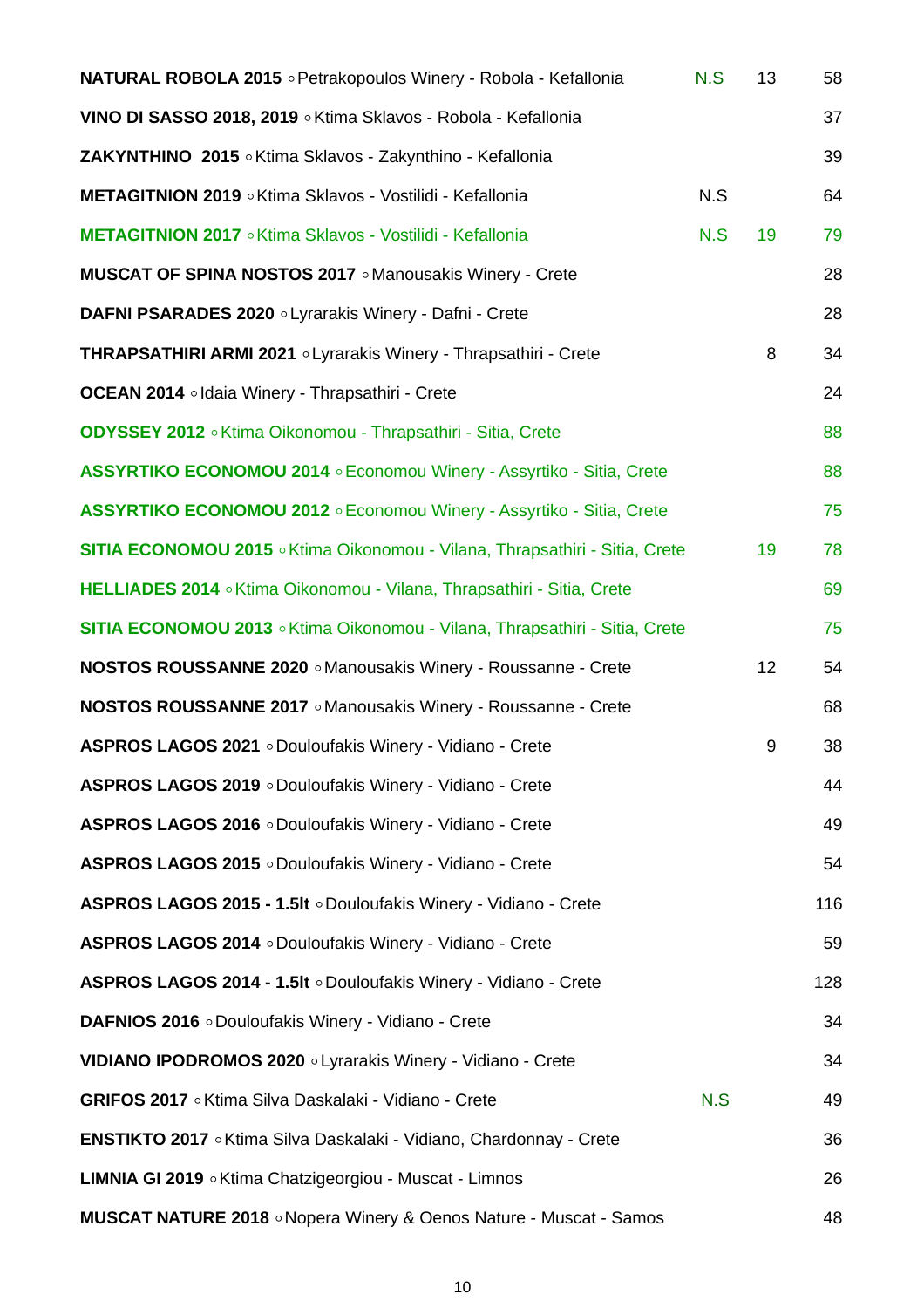## **– FRANCE, WHITES / ΓΑΛΛΙΑ, ΛΕΥΚΑ –**

(150ml - by the glass)

## **Alsace - Αλσατία**

| <b>GEWURTZRAMINER V.V ZIND HUMBRECHT 2013 . Alsase</b>                           | 13.5           | 62  |
|----------------------------------------------------------------------------------|----------------|-----|
| <b>GEWURZTRAMINER TRADITION EMILE BEYER 2019 (demi-sec)</b> . Alsace             | 8              | 34  |
| <b>PINOT GRIS RESERVE PARTICULIERE 2016 o Domaine Weinbach - Alsace</b>          |                | 74  |
| <b>PINOT GRIS TRADITION EMILE BEYER 2019 (semi-dry) .</b> Alsace                 | 8              | 34  |
| <b>PINOT GRIS FURSTENTUM Grand Cru 2009</b> • Paul Blanck - Alsace               |                | 68  |
| <b>PINOT GRIS RANGEN DE THANN Grand Cru 2011</b> $\circ$ Zind Humbrecht - Alsace | 33             | 154 |
| RIESLING MOSAIK 2019 . Domaine Kuentz-Bas - Riesling - Alsace                    | $\overline{7}$ | 30  |
| RIESLING PATERGARTEN 2014 o Paul Blanck - Alsace                                 |                | 48  |
| RIESLING SCHLOSSBERG Grand Cru 2016 . Paul Blanck - Alsace                       | 13.5           | 62  |
| RIESLING ZIND HUMBRECHT 2012 . Alsace                                            |                | 68  |
| RIESLING HERRENWEG DE TURCKHEIM 2014 . Domaine Zind Humbrecht-Alsace             |                | 75  |
| <b>RIESLING CALCAIRE 2012</b> o Domaine Zind Humbrecht - Alsace                  |                | 84  |
| RIESLING RANGEN DE THANN Grand Cru 2014 o Zind Humbrecht - Alsace                | 36             | 169 |
| RIESLING RANGEN DE THANN Grand Cru 2012 . Zind Humbrecht - Alsace                |                | 194 |
| RIESLING CLOS WINDSBUHL 2011 . Zind Humbrecht - Alsace                           |                | 178 |

## **Loire - Λίγηρας**

| <b>CHAMPALOU VOUVRAY 2017</b> . Domaine Champalou - Chenin Blanc - Vouvray    | 9               | 38  |
|-------------------------------------------------------------------------------|-----------------|-----|
| SANCERRE ETIENNE HENRI 2013 . Henri Bourgeois - Sauvignon Blanc               |                 | 90  |
| <b>SANCERRE GRANDE CUVEE 2019</b> o Domaine Jean-Paul Balland - Sauv. Blanc   | 15.8            | 69  |
| <b>SANCERRE CROCHET 2012 o Jean-Marc et Mathieu Crochet - Sauvignon Blanc</b> |                 | 48  |
| <b>SANCERRE AUKSINIS 2015</b> . Sebastien Riffault - Sauvignon Blanc          |                 | 69  |
| BLANC FUME DE POUILLY 2019 . Chateau de Tracy - Sauvignon Blanc               | 12 <sup>°</sup> | 50  |
| BLANC FUME DE POUILLY 2012 . D. Didier Dagueneau - Sauvignon Blanc            |                 | 158 |
| <b>POUILLY FUME SILEX 2015</b> oD. Didier Dagueneau - Sauvignon Blanc         | 48              | 228 |
| <b>POUILLY FUME SILEX 2009 . D. Didier Dagueneau - Sauvignon Blanc</b>        |                 | 248 |
| <b>POUILLY FUME PUR SANG 2011</b> o D. Didier Dagueneau - Sauvignon Blanc     | 42              | 198 |
| <b>POUILLY FUME PUR SANG 2009</b> o D. Didier Dagueneau - Sauvignon Blanc     | 54              | 248 |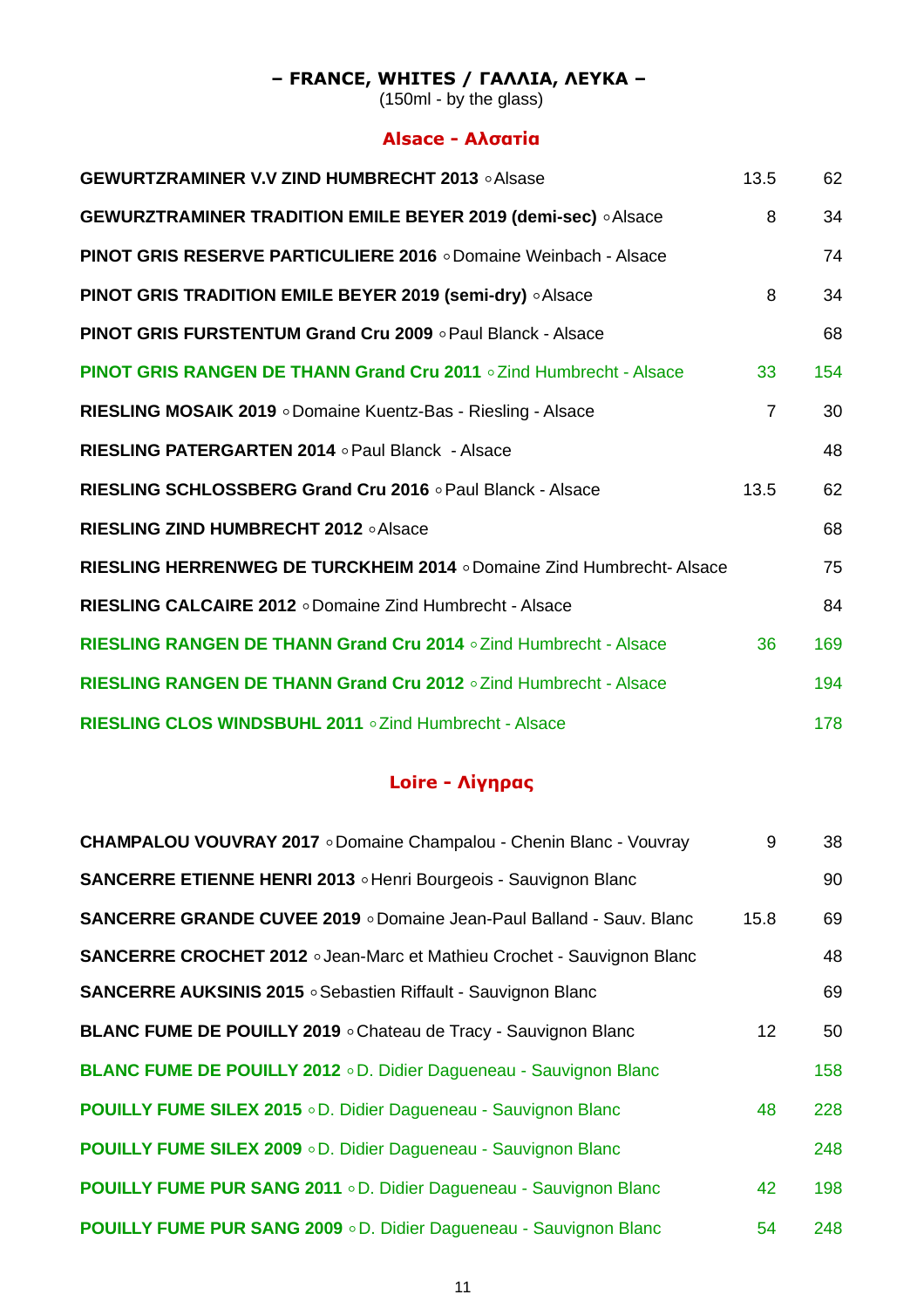| <b>BLANC FUME DE POUILLY "Haute Densite" 2013</b> . Chateau de Tracy-Sauv. Blanc | 114 |
|----------------------------------------------------------------------------------|-----|
| BLANC FUME DE POUILLY "101 Rangs" 2013 . Chateau de Tracy - Sauv. Blanc          | 158 |

# **Burgundy - Βουργουνδία**

| CHABLIS 2020 .J.P & B. Droin - Chardonnay                                       | 13  | 58  |
|---------------------------------------------------------------------------------|-----|-----|
| <b>CHABLIS 1er Cru Fourchaume 2017 <i>o</i> Jean-Marc Brocard - Chardonnay</b>  |     | 80  |
| <b>CHABLIS 1er Cru Fourchaume 2018</b> • Chateau de Maligny - Chardonnay        |     | 50  |
| <b>CHABLIS Grand Cru Grenouille 2013</b> o Domaine Testut - Chardonnay          |     | 169 |
| <b>CHABLIS Grand Cru Vaudesir 2012</b> . Jean-Marc Brocard - Chardonnay         |     | 169 |
| <b>CHABLIS Grand Cru Vaudesir 2010 .J.P &amp; B. Droin - Chardonnay</b>         |     | 175 |
| <b>CHABLIS Grand Cru Les Clos 2015 o J.P &amp; B. Droin - Chardonnay</b>        |     | 128 |
| <b>CHABLIS Grand Cru Les Clos 2013</b> o J.P & B. Droin - Chardonnay            |     | 148 |
| <b>BOURGOGNE BLANC OLIVIER LEFLAIVE 2015</b> o Chardonnay                       | 13  | 60  |
| BOURGOGNE 2014 . Louis Jadot - Chardonnay                                       |     | 40  |
| <b>COTE DE BEAUNE 2013</b> . Joseph Drouhin - Chardonnay                        |     | 72  |
| <b>CLOS BERTHET 1er Cru Pernand - Vergelesses 2015</b> o Dubreuil-Fontaine      | 34  | 148 |
| <b>PULIGNY MONTRACHET 2016 · Domaine Jacques Carillon - Chardonnay</b>          | 36  | 168 |
| <b>PULIGNY MONTRACHET Les Levrons 2018 o Dom. Olivier Leflaive - Chardonnay</b> |     | 230 |
| <b>CHASSAGNE MONTRACHET 1er Cru La Grand Montagne 2014</b> o Font. Gagnard      | 45  | 198 |
| <b>CHASSAGNE MONTRACHET 2013</b> o Domaine Olivier Leflaive - Chardonnay        | 32  | 138 |
| <b>BATARD MONTRACHET Grand Cru 2013</b> o Domaine Olivier Leflaive - Chardonnay | 190 |     |
| <b>CORTON CHARLEMAGNE Grand Cru 2015</b> o Dubreuil-Fontaine - Chardonnay       | 62  | 290 |
| <b>CORTON CHARLEMAGNE Grand Cru 2007</b> . Bonneau du Martray - Chardonnay      | 89  | 420 |
| <b>CORTON CHARLEMAGNE Grand Cru 2006</b> . Bonneau du Martray - Chardonnay      | 89  | 420 |
| <b>POUILLY FUISSE Le Clos Monopole 2015</b> • Chateau Fuisse - Chardonnay       | 27  | 124 |
| <b>POUILLY FUISSE Le Clos Monopole 2014</b> $\circ$ Chateau Fuisse - Chardonnay |     | 142 |

## **Bordeaux - Μπορντώ**

| <b>CHATEAU BONNET 2020</b> . Andre Lurton - S. Blanc, Semillon, Muscadelle - E.D Mers |      | 32 |
|---------------------------------------------------------------------------------------|------|----|
| <b>CHATEAU CRUZEAU BLANC 2018 • Sauvignon Blanc - Pessac-Leognan</b>                  | 12.5 | 54 |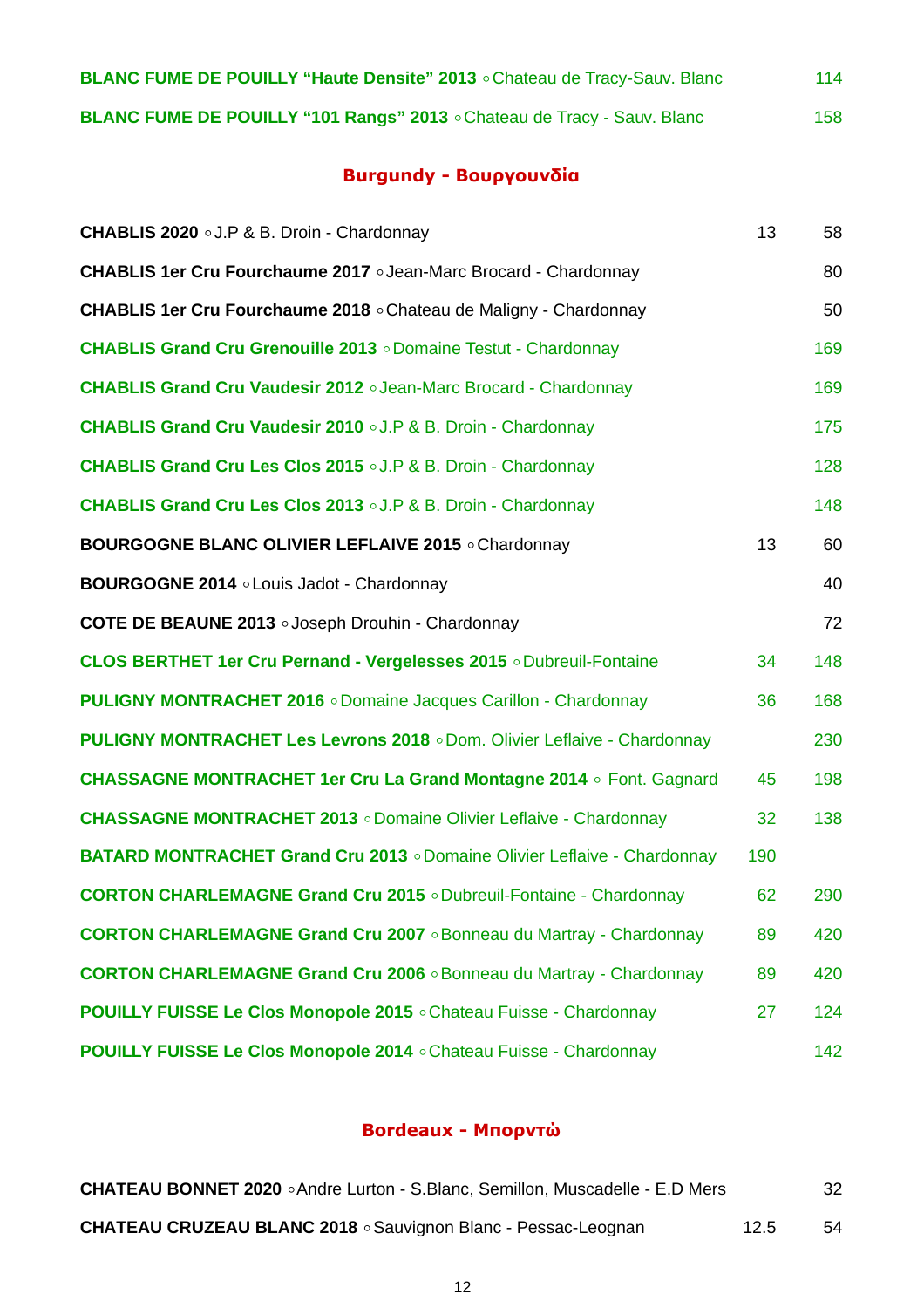| <b>CAILLOU BLANC 2018 CHATEAU TALBOT</b> . Sauvignon Blanc, Semillon - G.V d B | 110 |
|--------------------------------------------------------------------------------|-----|
| <b>CHATEAU CARBONNIEUX BLANC 2017</b> . Sauv. Blanc, Semillon - Pessac-Leognan | 98  |

### **Rhone - Ροδανός**

| <b>CONDRIEU LA PETITE COTE 2016</b> $\circ$ Cave Yves Cuilleron - Viognier - Condrieu |                | 88  |
|---------------------------------------------------------------------------------------|----------------|-----|
| <b>CONDRIEU INVITARE 2015 .M. Chapoutie - Viognier - Condrieu</b>                     |                | 88  |
| <b>CONDRIEU 2015 E. Guigal - Viognier - Condrieu</b>                                  | 28             | 130 |
| <b>ERMITAGE LE ROUET BLANC 2014 .</b> Jean-Luc Colombo - Marsanne, Roussanne          |                | 129 |
| <b>ERMITAGE CHANTE ALOUETTE 2015 .M. Chapoutier - Marsanne, Roussanne</b>             |                | 120 |
| <b>ERMITAGE 2012 <i>C.</i></b> Guigal - Marsanne, Roussanne                           |                | 136 |
| <b>ERMITAGE EX VOTO BLANC 2003 E. Guigal - Marsanne</b>                               |                | 440 |
| <b>ERMITAGE LE MEAL BLANC 2006 .M. Chapoutier - Marsanne</b>                          |                | 450 |
| <b>COTES DU RHONE RESERVE BLANC 2017 <i>o</i> Famille Perrin - Rhone Blend</b>        | $\overline{7}$ | 28  |
| <b>C.D.P CHATEAU DE BEAUCASTEL BLANC 2015 . C.D.P blend</b>                           | 39             | 185 |
| <b>C.D.P CHATEAU DE BEAUCASTEL BLANC V.V 2014</b> . Roussanne, C.D.P                  | 64             | 298 |

## **Rest of France – Άλλες περιοχές**

| <b>PALETTE BLANC 2013 CHATEAU SIMONE</b> . Southern Rhone Blend, Palette    |     | 124 |
|-----------------------------------------------------------------------------|-----|-----|
| L'EXTREME BLANC 2014 ° Les Clos Perdus - Grenache blend - Cotes Catalanes   | -15 | 69. |
| <b>AGUSTI BLANC 2015</b> • DeMena - Macabeo, Muscat Blanc - Cotes Catalanes | 15. | 69. |

## **SPAIN & PORTUGAL, WHITES - ΙΣΠΑΝΙΑ & ΠΟΡΤΟΓΑΛΛΙΑ, ΛΕΥΚΑ**

| NATUREO 2020 (alcohol free) o M.Torres - Muscat - Barcelona                 | 6              | 22 |
|-----------------------------------------------------------------------------|----------------|----|
| <b>PAZO DAS BRUXAS 2017</b> o M. Torres - Albarino - Rias Baixas            | $\overline{7}$ | 30 |
| QUINTALUNA 2016 . Ossian - Verdejo - Castilla y Leon                        |                | 42 |
| <b>OSSIAN 2016</b> ∘Ossian - Verdejo - Castilla y Leon                      |                | 68 |
| <b>MUGA RIOJA WHITE 2020</b> . Bodegas Muga - Viura, Malvasia - Rioja       | $\overline{7}$ | 30 |
| <b>CAPELLANIA 2014</b> • Marques De Murrieta - Viura - Rioja                | 13             | 58 |
| <b>CAPELLANIA 2012</b> • Marques De Murrieta - Viura - Rioja                |                | 68 |
| TERROIR AL LIMIT MUSCAT 2015, 2017 o Terroir Al Limit - Muscat - Priorat    | 19.8           | 89 |
| <b>EKAM 2013</b> . Castell d'Encus - Riesling, Albarino - Costers Del Segre |                | 94 |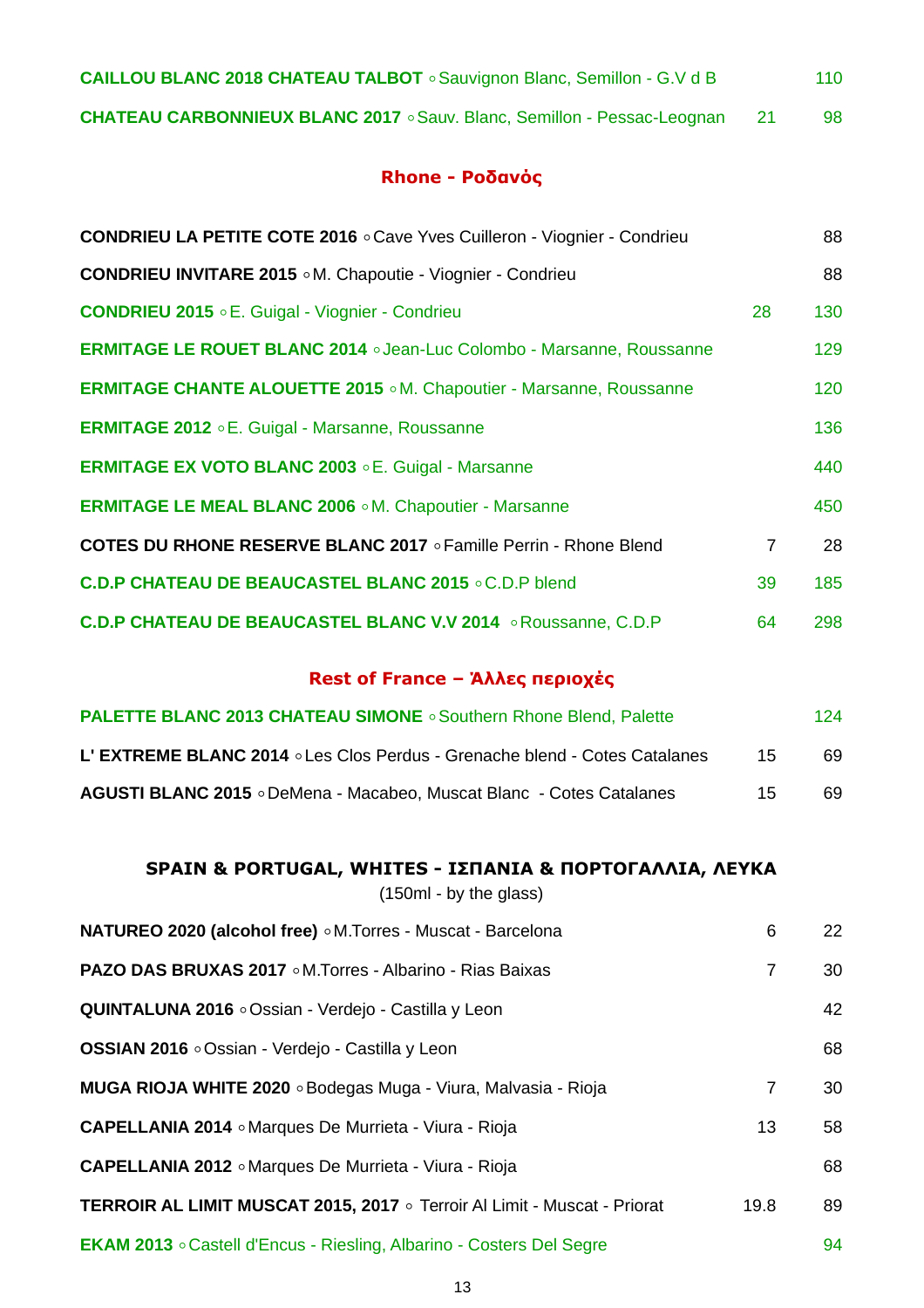### **- ITALY, WHITES / ΙΤΑΛΙΑ, ΛΕΥΚΑ -**

 $(150ml - by the glass)$ 

| <b>GEWURZTRAMINER 2017 ELENA WALCH . Alto Adige - Sudtirol, Trentino</b>           |     | 45  |
|------------------------------------------------------------------------------------|-----|-----|
| BEYOND THE CLOUDS 2016 . Elena Walch - Chardonnay - Alto Adige, Trentino           | 23  | 108 |
| <b>PINOT GRIGIO DESSIMIS 2015</b> . Vie Di Romans - Pinot Grigio - Friuli Isonzo   |     | 69  |
| <b>PINOT GRIGIO LA TUNELLA 2020 </b> La Tunella - Pinot Grigio - Friuli            | 7.5 | 30  |
| FIOR D'ARANCIO 2017 . Cantina Colli Euganei - Moscato Giallo - Veneto              |     | 30  |
| <b>CADET 2014</b> . Bruno Rocca - Chardonnay - Langhe, Piemonte                    |     | 69  |
| ROSSJ BASS 2013 . Angelo Gaja - Chardonnay - Langhe, Piemonte                      | 30  | 140 |
| <b>BATAR 2014</b> . Querciabella - Chardonnay, Pinot Bianco - Toscany              | 36  | 168 |
| <b>CERVARO CASTELO DELLA SALA 2014 . Antinori- Chardonnay, Grechetto - Umbria</b>  |     | 138 |
| GRECO DI TUFO 2020 . Feudi di San Gregorio - Greco Di Tufo - Campania              | 9   | 38  |
| <b>ETNA BIANCO DOC 2018</b> ∘ Tenuta Terre Nerre - Carricante, Catarratto, Inzolia | 9,8 | 42  |
| AURORA 2016 ol Vigneri di Salvo Foti - Carricante - Sicily                         |     | 54  |
| CHARDONNAY GUARDIOLA 2013 ∘ Tenuta di Trinoro & Passopisciaro - Sicilia            |     | 74  |
| CHARDONNAY GUARDIOLA 2011 ∘ Tenuta di Trinoro & Passopisciaro - Sicilia            |     | 64  |

### **GERMANY, AUSTRIA, HUNGARY - WHITES ΓΕΡΜΑΝΙΑ, ΑΥΣΤΡΙΑ, ΟΥΓΓΑΡΙΑ - ΛΕΥΚΑ**  (150ml - by the glass)

| 15 <sub>1</sub> | 67  |
|-----------------|-----|
| 11              | 48  |
| 9               | 38  |
| 9               | 38  |
| 19              | 88  |
|                 | 238 |
|                 | 420 |
| 21              | 96  |
| 14              | 60  |
|                 | 140 |
|                 | 38  |
|                 |     |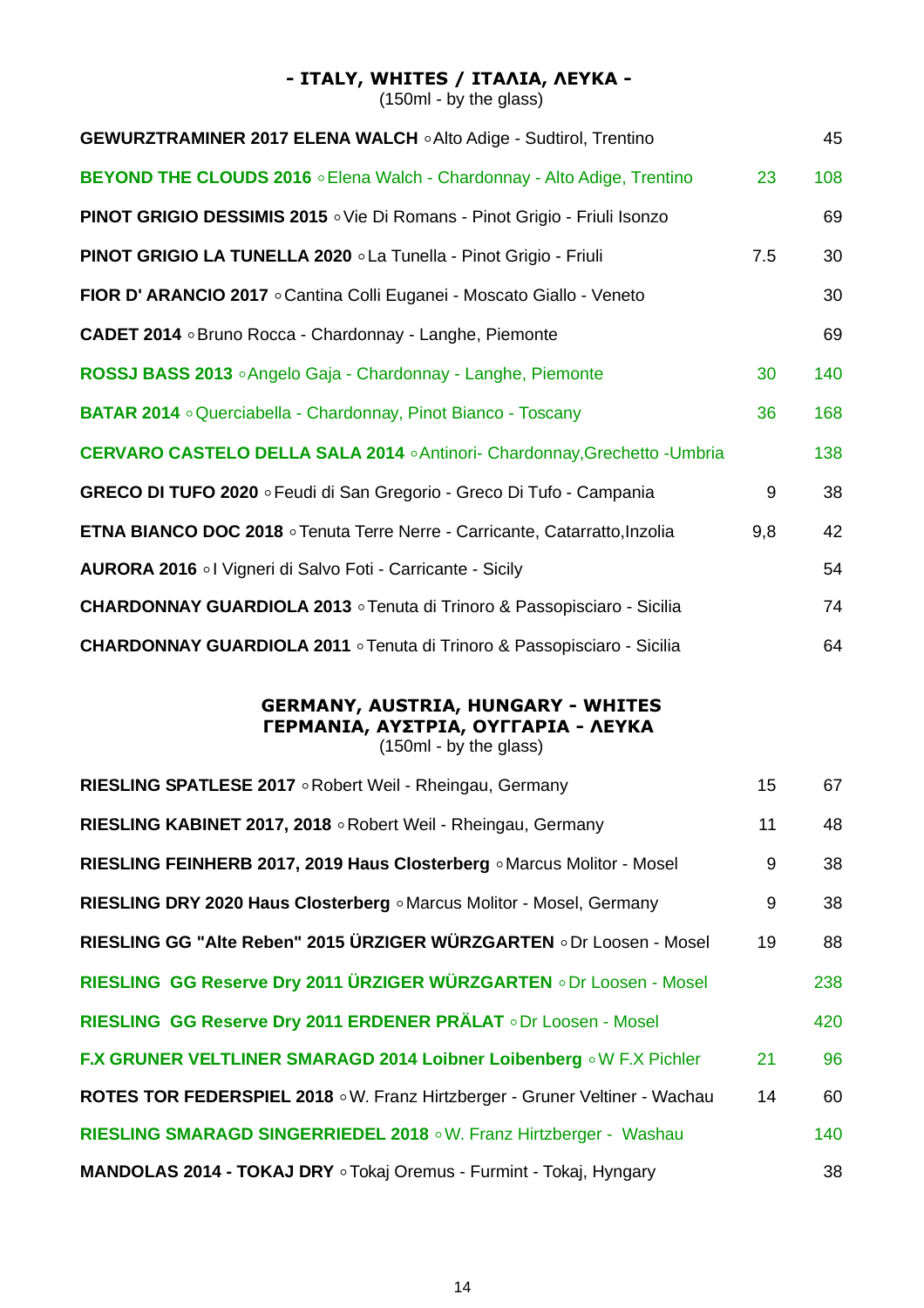## **AUSTRALIA & NEW ZEALAND, WHITES ΑΥΣΤΡΑΛΙΑ & ΝΕΑ ΖΗΛΑΝΔΙΑ, ΛΕΥΚΑ**

| RIESLING JULIUS 2015, 2016 . Henschke - Riesling - Eden Valley, Australia     | 21 | 84  |
|-------------------------------------------------------------------------------|----|-----|
| RIESLING JULIUS 2013 • Henschke - Eden Valley, Australia                      |    | 98  |
| RIESLING EDEN VALLEY 2015 ∘ Peter Lehman - Riesling - Eden Valley, Australia  |    | 30  |
| RIESLING WIGAN 2013 . Peter Lehman - Riesling - Eden Valley, Australia        |    | 54  |
| RIESLING WIGAN 2004 o Peter Lehman - Riesling - Eden Valley, Australia        |    | 88  |
| <b>SEMILLON MARGARET 2011 LIMITED RELEASE . Peter Lehman - Barossa Valley</b> |    | 58  |
| CODDINGTON CHARDONNAY 2015 . Kumeu River Winery - Kumeu, N.Z.                 |    | 72  |
| <b>CODDINGTON CHARDONNAY 2012</b> . Kumeu River Winery - Kumeu, N.Z.          |    | 88  |
| HUNTING HILL CHARDONNAY 2016 - 1.5It . Kumeu River Winery - Kumeu. N.Z        |    | 194 |
| RIESLING 2016 SPY VALLEY . Marlborough, New Zealand                           |    | 38  |
| RIESLING 2015 SPY VALLEY . Marlborough, New Zealand                           |    | 44  |
| <b>CHARDONNAY 2013 GREYWACKE .</b> Marlborough, New Zealand                   |    | 68  |
| SAUVIGNON BLANC 2018 SPY VALLEY . Marlborough, New Zealand                    |    | 38  |
| WILD SAUVIGNON 2018 GREYWACKE . Sauvignon Blanc - Marlborough, N.Z            | 12 | 52  |
| WILD SAUVIGNON 2015 GREYWACKE - 1.5It . Sauvignon Blanc - Marlborough, N.Z    |    | 118 |
| SAUVIGNON BLANC 2017 KEKERENGU COAST . Astrolabe - Marlborough, N.Z.          |    | 45  |
| SAUVIGNON BLANC 2017 TAIHOA VINEYARD . Astrolabe - Marlborough, N.Z           |    | 64  |
| RIESLING 2013 "Amaranth" CRAIGHALL VINEYARD . Dry River - Martinborough       | 24 | 108 |
| RIESLING, GRUNER VELTLINER 2015 BURN COTTAGE . Central Otago, N.Z.            |    | 104 |
| NOTIA AФPIKH, ΛΕΥΚΑ - SOUTH AFRICA, WHITES<br>(150ml - by the glass)          |    |     |
| <b>SAUVIGNON BLANC 2017 GLEN CARLOU · Paarl</b>                               |    | 30  |

| <b>SEMILLON 2011 BOEKENHOUTSKLOOF</b> • Franschhoek Valley                               | 17  | 78.  |
|------------------------------------------------------------------------------------------|-----|------|
| QUARTZ STONE 2020 . Glen Carlou - Chardonnay - Paarl                                     | 13  | 58.  |
| <b>QUARTZ STONE 2017</b> . Glen Carlou - Chardonnay - Paarl                              |     | 69   |
| <b>PALLADIUS 2015</b> • Sadie Family - Chenin B, Grenache, Clairette, Viognier, Verdelho | -32 | 148. |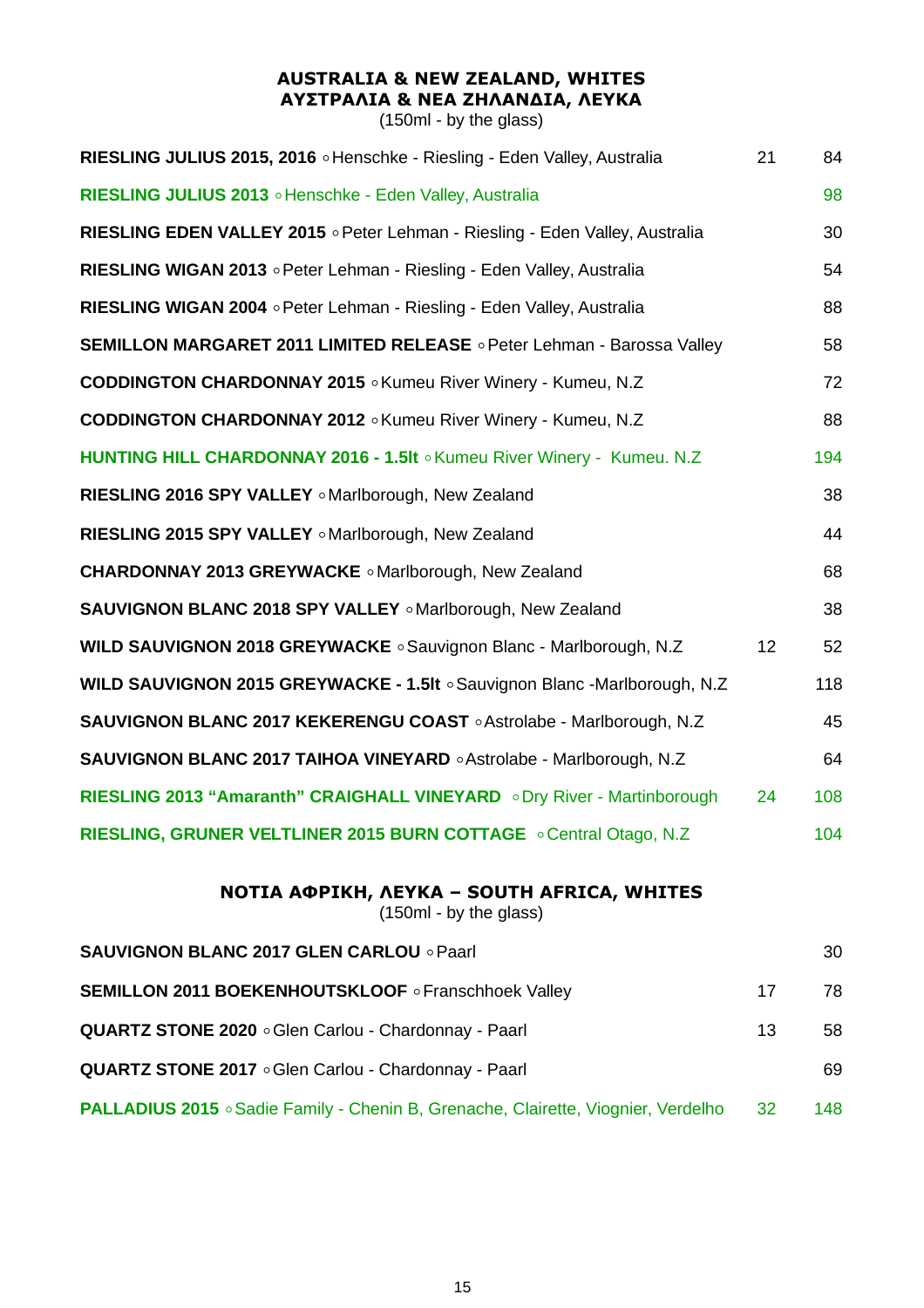#### **– SOUTH AMERICA, WHITES / ΝΟΤΙΑ ΑΜΕΡΙΚΗ, ΛΕΥΚΑ –**

| <b>CHARDONNAY 2016 WILD FERMENT</b> $\circ$ Errazuriz - Casablanca Valley, Chile |                 | 48 |
|----------------------------------------------------------------------------------|-----------------|----|
| <b>CORDILLERA 2019</b> • Torres - Chardonnay - Limari Valley, Chile              | 8.5             | 36 |
| <b>CORDILLERA 2017</b> o Torres - Chardonnay - Limari Valley, Chile              |                 | 44 |
| <b>ALPHA CHARDONNAY 2016</b> • Montes - Colchagua Valley, Chile                  |                 | 49 |
| SAUVIGNON BLANC 2018 ESTATE SERIES . Errazuriz - Casablanca Valley, Chile        |                 | 30 |
| LABORUM TORRONTES 2020 (Single Vineyard) . El Porvenir - Cafayate, Argentina     |                 | 36 |
| CHARDONNAY 2019 EL ENEMIGO . Bodega Aleanna - Mendoza - Argentina                | 13 <sup>2</sup> | 57 |
| CHARDONNAY 2017 EL ENEMIGO . Bodega Aleanna - Mendoza - Argentina                |                 | 64 |
| <b>SEMILLON 2016 LAGARDE</b> • Mendoza - Argentina                               |                 | 44 |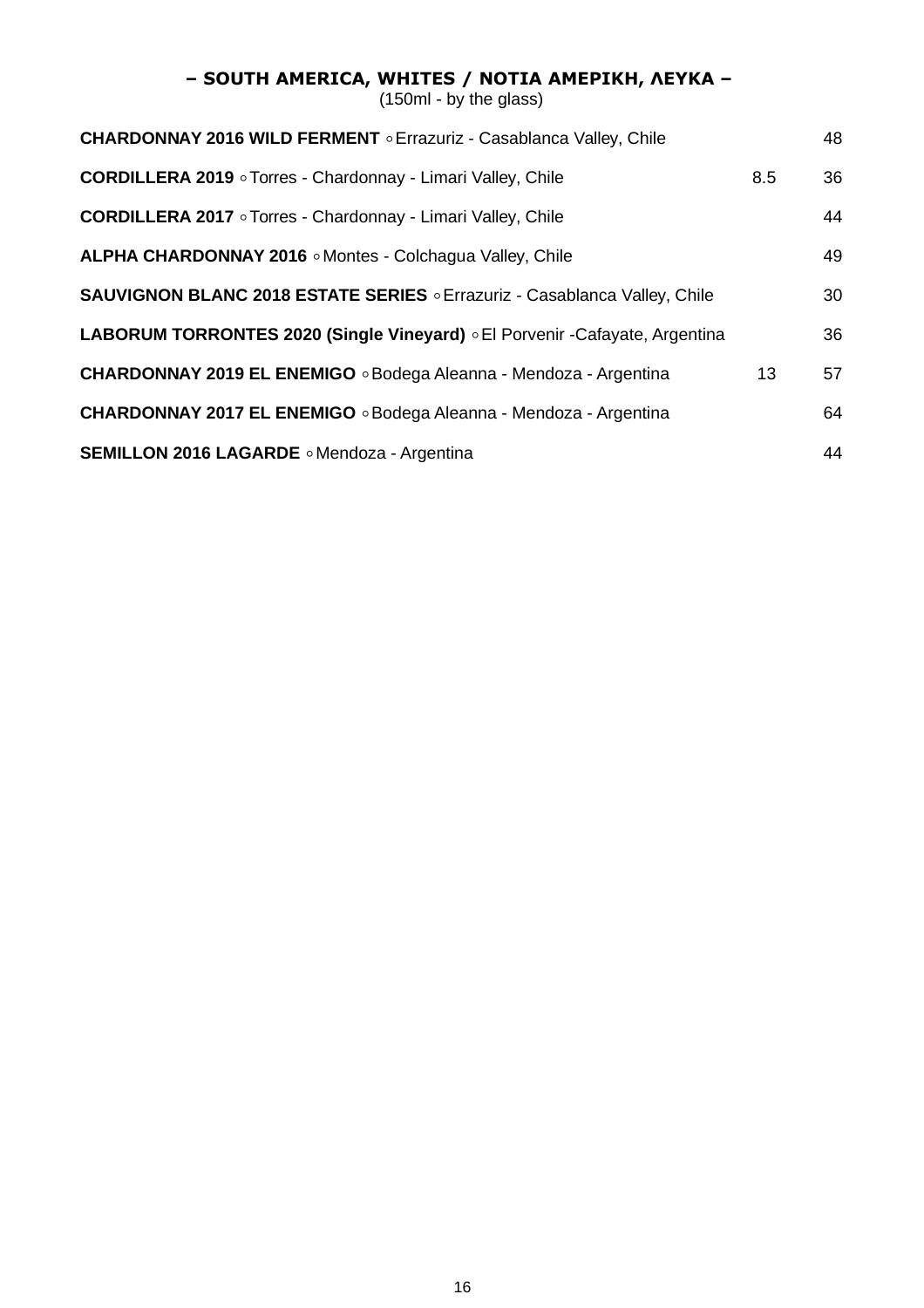## **ΕΛΛΑΔΑ, ΡΟΖΕ – GREECE, ROSE**

(150ml - by the glass)

| ROSE VOGIATZIS 2021 . Ktima Vogiatzis - Xinomavro, Tsapournakos - Macedonia       |     | 6              | 25 |
|-----------------------------------------------------------------------------------|-----|----------------|----|
| ROSE DE XINOMAVRO 2020 LATE HARVEST o Thymiopoulos - Macedonia                    |     | $\overline{7}$ | 30 |
| ROSE DE XINOMAVRO 2007 LATE HARVEST o Thymiopoulos - Macedonia                    |     |                | 58 |
| FEGGITES 2018 • Ktima Oinogenesis - Cab. Sauvignon, Grenache - Macedonia          |     |                | 28 |
| THEMA 2021 . Ktima Pavlidis - Tempranillo - Drama, Macedonia                      |     | $\overline{7}$ | 30 |
| SWEET MELODY 2020 (demi-sec) · Karaberidis Winery - Muscat, Syrah -Macedonia      |     | 8              | 34 |
| DIAMANTIS ROSE 2018 o Diamantis Winery - Xinomavro, Moschomavro - Siatista        |     | 6.7            | 28 |
| KTIMA THEOPETRA 2021 (semi-dry) o Ktima Theopetra - Limniona, Syrah -Thessaly     |     |                | 28 |
| APO DIO CHORIA 2020 (semi-dry) . Karamitros - Mavro Messenicola - Thessaly        |     |                | 26 |
| <b>STORY 2019</b> • Thivaiki Gi - Mouchtaro - Viotia, Central Greece              |     |                | 28 |
| <b>IAMA ROSE 2020</b> • Vriniotis Winery - Vradiano - Evoia, Central Greece       |     |                | 24 |
| <b>IDYLLE D' ACHINOS 2021</b> . La Tour Melas - Syrah, Grenache, Agiorgitiko, C.G |     | 8              | 34 |
| ROZ 2018 • Petrakopoulos Winery - Mavrodaphne - Kefalonia                         |     | 9              | 38 |
| KENTROS 2019 . Lyrarakis Winery - Liatiko - Crete                                 |     | 9              | 38 |
| GRIFOS ROSE 2017 . Ktima Silva Daskalaki - Kotsifali - Crete                      | N.S |                | 49 |

## **ΔΙΕΘΝΗ ΡΟΖΕ – INTERNATIONAL ROSE**

| <b>ETNA ROSATO 2020</b> • Terre Nerre - Nerello Cappuccio & Mascalese - Etna    | 9.8             | 42 |
|---------------------------------------------------------------------------------|-----------------|----|
| DIDO 2019 . Venus La Universal -Garnacha Negra, Blanca, Gris, Macabeo -Montsant | 11              | 48 |
| REUILLY ROSÉ 2020 LES CHATILLONS o Denis Jamain - Pinot Gris - Reuilly          | 8               | 34 |
| <b>CHATEAU MIRAVAL 2018</b> • Grenache, Cinsault, Syrah - Côtes de Provence     | 12              | 52 |
| WHISPERING ANGEL 2021 . Chateau d' Esclans - G.S.M - Provence                   | 12 <sup>°</sup> | 52 |
| ROCK ANGEL 2020 . Chateau d' Esclans - Grenache - Provence                      | 15              | 68 |
| <b>CHATEAU DE PIBARNON 2020</b> $\circ$ Mourverde, Cinsault - Bandol            | 14              | 62 |
| CHÂTEAU LA TOUR DE L'EVÊQUE 2018 o Provence blend - Côtes de Provence           |                 | 39 |
| <b>CHATEAU DES MARRES 2020 · Grenache, Cinsault, Syrah - Côtes de Provence</b>  | 9               | 38 |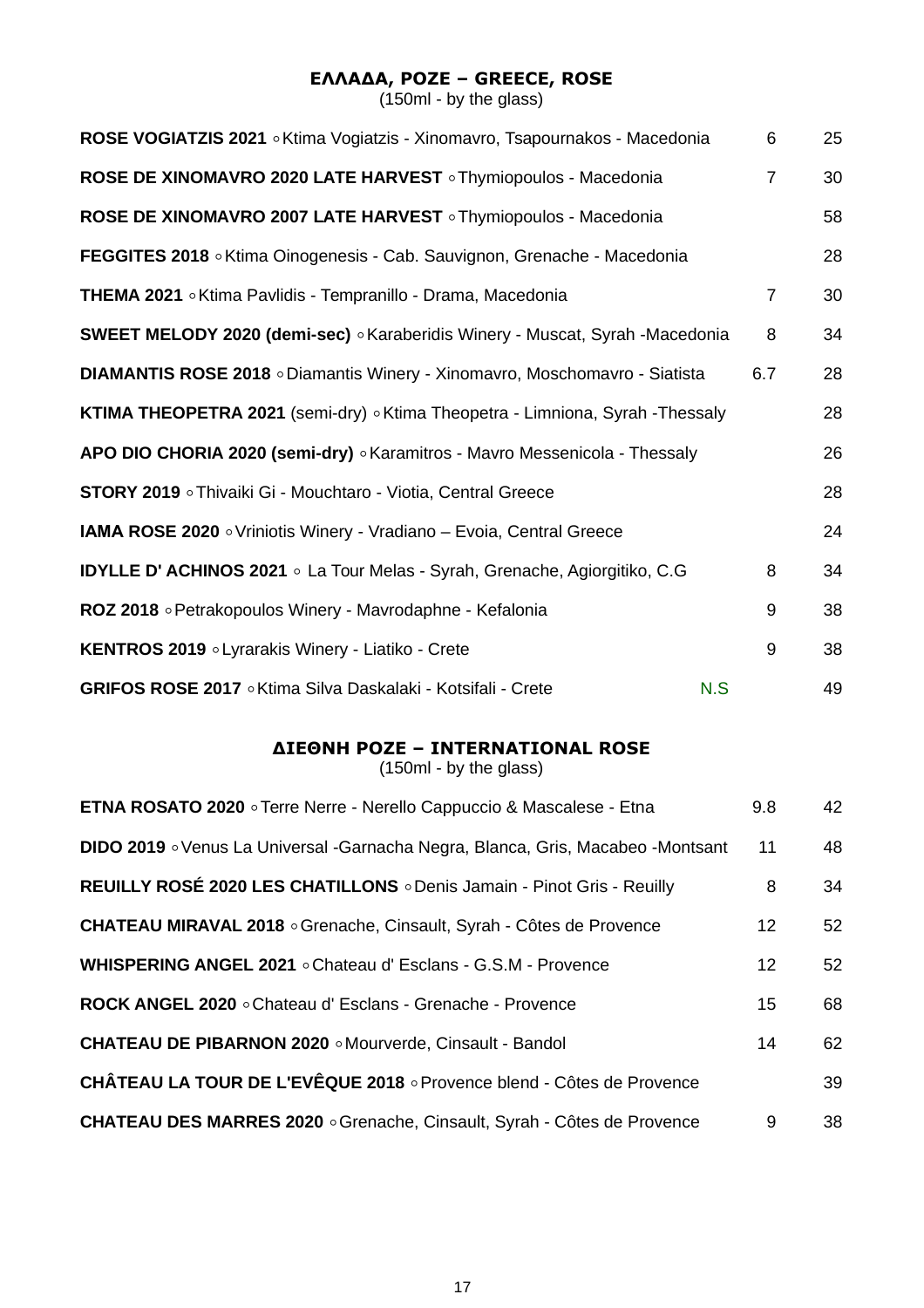#### **ΕΛΛΑΔΑ, ΕΡΥΘΡΑ – GREECE, REDS**

(150ml - by the glass)

## **Macedonia & Thrace - Μακεδονία & Θράκη**

| SYRAH KIKONES 2015, 2016 . Kikones Winery - Syrah - Komotini, Thrace                | 12              | 54  |
|-------------------------------------------------------------------------------------|-----------------|-----|
| <b>SYRAH KIKONES 2010</b> . Kikones Winery - Syrah - Komotini, Thrace               |                 | 82  |
| <b>SYRAH KIKONES 2009</b> . Kikones Winery - Syrah - Komotini, Thrace               |                 | 90  |
| LIMNIO KIKONES 2015, 2016 . Kikones Winery - Limnio - Komotini, Thrace              | 12              | 54  |
| <b>LIMNIO KIKONES 2011</b> . Kikones Winery - Limnio - Komotini, Thrace             |                 | 68  |
| FINE MAVROUDI 2019 . Anatolikos Vineyards - Mavroudi - Xanthi, Thrace               | 12.8            | 56  |
| <b>NATURAL RED WINE 2017</b> • Anatolikos Vineyards - Mavroudi, Limnio - Thrace     |                 | 70  |
| NEBBIO 2012 . Ktima Techni Oinou - Nebbiolo - Drama                                 | 17 <sub>2</sub> | 75  |
| AMETHYSTOS CAVA 2020 . Ktima Costa Lazaridi - Cabernet Franc - Drama                | 12 <sub>2</sub> | 54  |
| MAGIKO VOUNO 2007 . Nico Lazaridi - C. Sauvignon, C. Franc - Drama                  |                 | 168 |
| MAGIKO VOUNO 2006 . Nico Lazaridi - C. Sauvignon, C. Franc - Drama                  | 42              | 190 |
| <b>SYRAH 2018 EMPHASIS</b> . Ktima Pavlidis - Syrah - Drama                         | 11              | 48  |
| SYRAH 2013 EMPHASIS . Ktima Pavlidis - Syrah - Drama                                |                 | 58  |
| <b>SYRAH 2007 EMPHASIS</b> . Ktima Pavlidis - Syrah - Drama                         |                 | 75  |
| TEMPRANILLO 2018 EMPHASIS . Ktima Pavlidis - Drama                                  |                 | 44  |
| TEMPRANILLO 2013 EMPHASIS - 1.5It . Ktima Pavlidis - Drama                          | 13              |     |
| KONIAROS 2010 . Ktima Nerantzi - Koniaros - Serres, Macedonia                       |                 | 108 |
| EVANGELO 2020 . Ktima Gerovassiliou - Petit Syrah, Viognier - Macedonia             | 15              | 66  |
| EVANGELO 2011 - 1.5It . Ktima Gerovassiliou - Petit Syrah, Viognier - Macedonia     |                 | 178 |
| <b>CHATEAU PORTO CARRAS 2009 °C, Sauvignon, C. Franc, Limnio - Macedonia</b>        |                 | 48  |
| <b>CHATEAU PORTO CARRAS 2008 °C, Sauvignon, C. Franc, Limnio - Macedonia</b>        | 13              | 58  |
| <b>CHATEAU PORTO CARRAS 2007 - 1.5It . C Sauvignon, C Franc, Limnio -Macedonia</b>  |                 | 138 |
| CHATEAU PORTO CARRAS 2006 - 1.5It . C Sauvignon, C Franc, Limnio -Macedonia         |                 | 124 |
| <b>CHATEAU PORTO CARRAS 2005 °C, Sauvignon, C. Franc, Limnio - Macedonia</b>        |                 | 68  |
| <b>CHATEAU PORTO CARRAS 2004 . C. Sauvignon, Limnio - Chalkidiki</b>                |                 | 96  |
| PORFIROGENITOS 1993 . Ktima Porto Carras - C. Sauv, C. Franc, Limnio - Chalkidiki   | 92              | 410 |
| <b>AGIORITIKO AVATON GOLD 2013</b> • Tsantalis Winery - Limnio, C.Sauv- Mount Athos | 22              | 94  |
| KORMILITSA GOLD 2014 . Tsantalis Winery - Limnio, C. Sauvignon - Mount Athos        | 52              | 230 |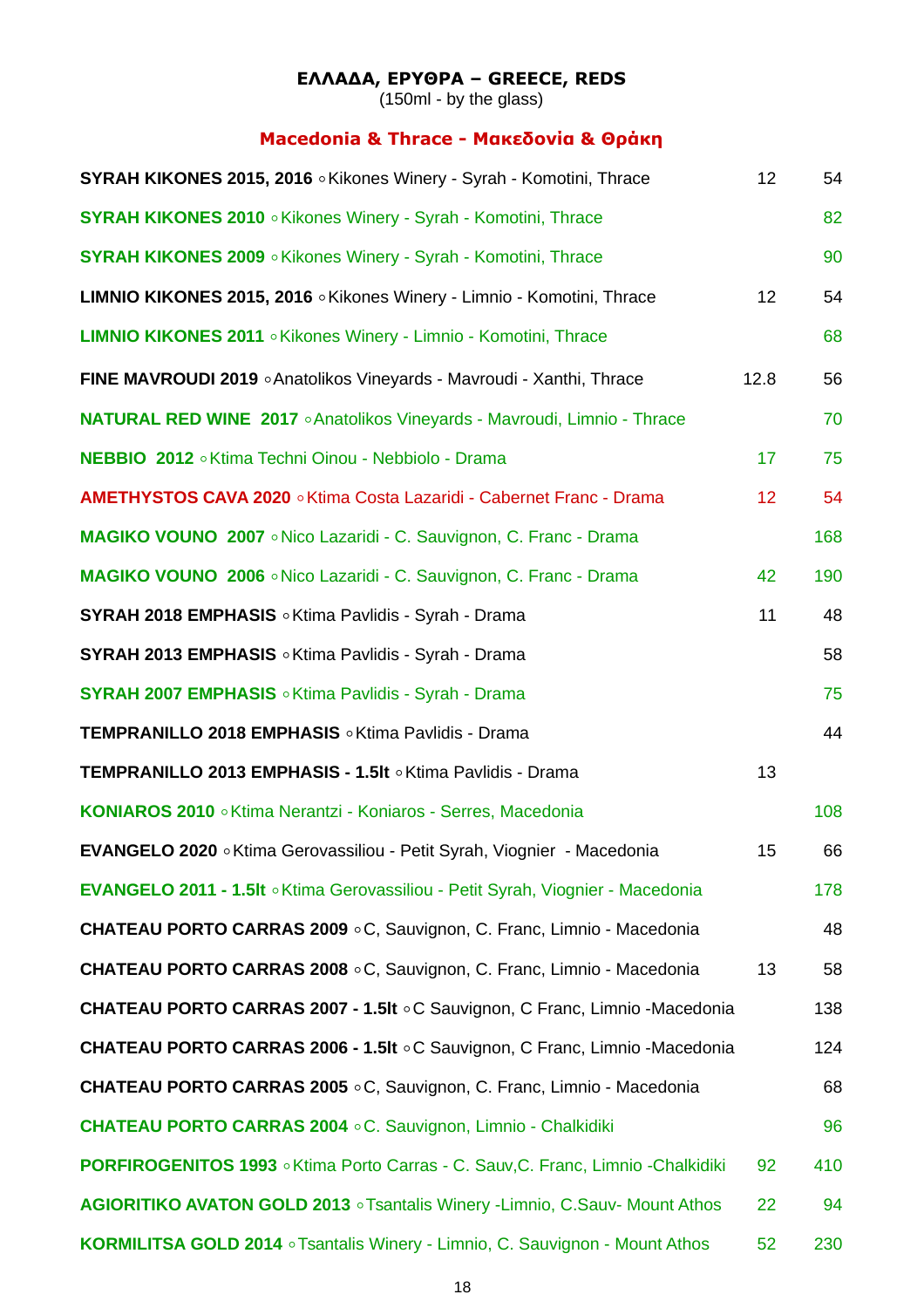| KORMILITSA GOLD 2013 o Tsantalis Winery - Limnio, C. Sauvignon - Mount Athos         |                 | 260 |
|--------------------------------------------------------------------------------------|-----------------|-----|
| <b>TETARTI DIASTASI 2016 .</b> Kechris - C. Sauvignon, Merlot, Xinomavro - Macedonia |                 | 38  |
| AENAOS REFOSCO 2012, 2013 . Adam Winery - Refosco - Macedonia                        | 9               | 38  |
| MOSCHOPOLIS "18" 2019 . Moschopolis WInery - Mavrotragano, Syrah -Macedonia          | 10.5            | 44  |
| MOUSSAIOS 2013 . Chrtsostomou Winery -Xinomavro, Limniona - Pieria, Macedonia        | 11              | 48  |
| LIMNIONA "36M" 2012 . Ktima Chrisostomou - Limniona - Pieria                         | 15              | 68  |
| XINOMAVRO "36M" 2012 . Ktima Chrisostomou - Xinomavro - Pieria                       | 17              | 78  |
| <b>SYRAH 2015 KITRVS</b> . Kitrvs Winery - Syrah - Pieria                            | $\overline{7}$  | 30  |
| LOST HELLANICO 2015 KITRVS . Kitrvs Winery - Aglianico - Pieria                      |                 | 32  |
| <b>MOSCHOMAVRO MAGOUTES 2020</b> • Magoutes Winery -Moschomavro - Macedonia          | $\overline{7}$  | 30  |
| XINOMAVRO 2016 DIAMANTIS o Diamantis Winery - Xinomavro - Macedonia                  | 10 <sup>1</sup> | 44  |
| FILYRIA 2008 • Boutaris Winery - Xinomavro, Negoska - Macedonia                      | 13.5            | 44  |
| GOUMENISSA I 2013 (S.V) $\circ$ Aidarini Winery - Xinomavro, Negoska - Macedonia     |                 | 43  |
| GOUMENISSA Ï 2012 (S.V) . Aidarini Winery - Xinomavro, Negoska - Macedonia           |                 | 48  |
| GOUMENISSA 2014 CHATZIVARITI o Xinomavro, Negoska - Macedonia                        | 9               | 40  |
| OLD ROOTS 2017 . Ktima Tatsis - Xinomavro - Macedonia                                | 13.5            | 64  |
| KORIFI AGGELON 2013 . Ktima Tatsis - Xinomavro, Merlot, C.Sauv. - Macedonia          |                 | 26  |
| ANGEL'S HEART NEGOSKA 2013 . Ktima Tatsis - Negoska - Macedonia                      | 8.5             | 35  |
| NAOUSSAIA 2017 . Ktima Foundis - Xinomavro - Naoussa                                 | $\overline{7}$  | 28  |
| KTIMA FOUNDIS 2017 . Ktima Foundis - Xinomavro - Naoussa                             | 9               | 38  |
| KTIMA FOUNDIS 2013 . Ktima Foundis - Xinomavro - Naoussa                             |                 | 54  |
| MERCHALI 2016 • Ktima Kelesidis - Xinomavro - Naoussa                                |                 | 34  |
| MERCHALI 2013 • Ktima Kelesidis - Xinomavro - Naoussa                                |                 | 44  |
| MERCHALI 2007 • Ktima Kelesidis - Xinomavro - Naoussa                                | 13              | 58  |
| SAMPANITSA 2017 (demi-sec) · Kelesidis - Xinomavro, Merlot, Syrah - Naoussa          | 8               | 34  |
| <b>NAOUSSA 2013 MARKOVITIS</b> ∘ Ktima Markoviti - Xinomavro - Naoussa               | 9               | 40  |
| NAOUSSA 1999 PEGASUS . Ktima Markoviti - Xinomavro - Naoussa                         |                 | 48  |
| GI & OURANOS 2019 o Thymiopoulos Winery - Xinomavro - Naoussa                        | 8.5             | 34  |
| GI & OURANOS 2017 o Thymiopoulos Winery - Xinomavro - Naoussa                        |                 | 56  |
| GI & OURANOS 2016 o Thymiopoulos Winery - Xinomavro - Naoussa                        |                 | 48  |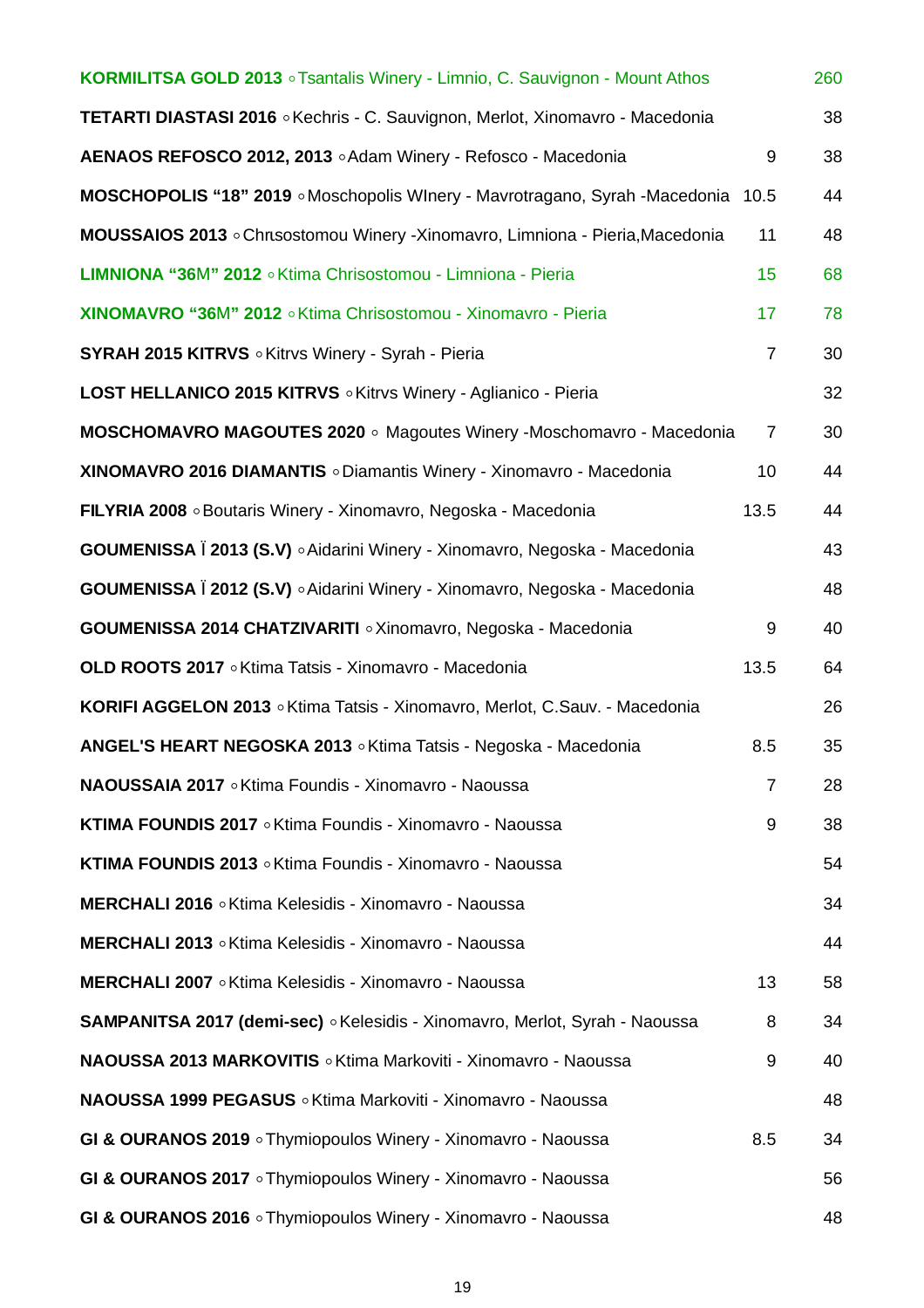| GI & OURANOS 2011 - 1.5It o Thymiopoulos - Xinomavro - Naoussa               |      | 188 |
|------------------------------------------------------------------------------|------|-----|
| AFTORIZO 2017 o Thymiopoulos Winery - Xinomavro - Naoussa                    |      | 168 |
| AFTORIZO 2016 . Thymiopoulos Winery - Xinomavro - Naoussa                    | 32   | 148 |
| <b>VRANA PETRA 2017</b> • Thymiopoulos Winery - Xinomavro - Naoussa          |      | 184 |
| NAOUSSA 2017 DIAMANTAKOS o Xinomavro - Naouss                                |      | 48  |
| <b>NAOUSSA 2015 DIAMANTAKOS · Xinomavro - Naoussa</b>                        |      | 68  |
| <b>NAOUSSA 2013 DIAMANTAKOS · Xinomavro - Naoussa</b>                        | 19   | 84  |
| NAOUSSA 2011 DIAMANTAKOS o Xinomavro - Naoussa                               |      | 98  |
| NAOUSSA 2019 DALAMARA o Xinomavro - Naoussa                                  | 8    | 34  |
| NAOUSSA 2017 DALAMARA o Xinomavro - Naoussa                                  | 13   | 58  |
| NAOUSSA 2017 DALAMARA - 1.5It o Xinomavro - Naoussa                          |      | 128 |
| <b>PALIOKALIAS 2019</b> • Dalamara Winery - Xinomavro - Naoussa              |      | 94  |
| <b>PALIOKALIAS 2017</b> • Dalamara Winery - Xinomavro - Naoussa              | 28   | 124 |
| <b>PALIOKALIAS 2015</b> • Dalamara Winery - Xinomavro - Naoussa              |      | 142 |
| <b>PALIOKALIAS 2013</b> • Dalamara Winery - Xinomavro - Naoussa              |      | 158 |
| <b>PALIOKALIAS 2013 - 1.5It . Dalamara Winery - Xinomavro - Naoussa</b>      |      | 324 |
| <b>PALIOKALIAS 2012</b> • Dalamara Winery - Xinomavro - Naoussa              |      | 169 |
| <b>PALIOKALIAS 2010</b> • Dalamara Winery - Xinomavro - Naoussa              |      | 118 |
| LA VIGNE AUX NOYERS 2015 . Dalamara Winery - Xinomavro - Naoussa             |      | 138 |
| <b>DALAMARA VIEILLES VIGNES 2018</b> · Dalamara Winery - Xinomavro - Naoussa |      | 240 |
| DALAMARA VIEILLES VIGNES 2017 . Dalamara Winery - Xinomavro - Naoussa        |      | 280 |
| DALAMARA VIEILLES VIGNES 2016 . Dalamara Winery - Xinomavro - Naoussa        | 43   | 194 |
| NAOUSSA 2015 OENOS NATURE o Xinomavro - Naoussa                              |      | 34  |
| KTIMA KARYDA 2017 o Xinomavro - Naoussa                                      | 10.5 | 44  |
| KTIMA KARYDA 2013 o Xinomavro - Naoussa                                      |      | 64  |
| KTIMA KARYDA 2012 o Xinomavro - Naoussa                                      |      | 75  |
| NAOUSSA GRANDE RESERVE 2013 . Boutari Winery - Xinomavro - Naoussa           | 9    | 38  |
| NAOUSSA GRANDE RESERVE 2011 . Boutari Winery - Xinomavro - Naoussa           |      | 48  |
| <b>NAOUSSA GRANDE RESERVE 2001</b> . Boutaris Winery - Xinomavro - Naoussa   |      | 134 |
| 1879 LEGACY 2007 . Boutaris Winery - Xinomavro - Naoussa                     | 18   | 78  |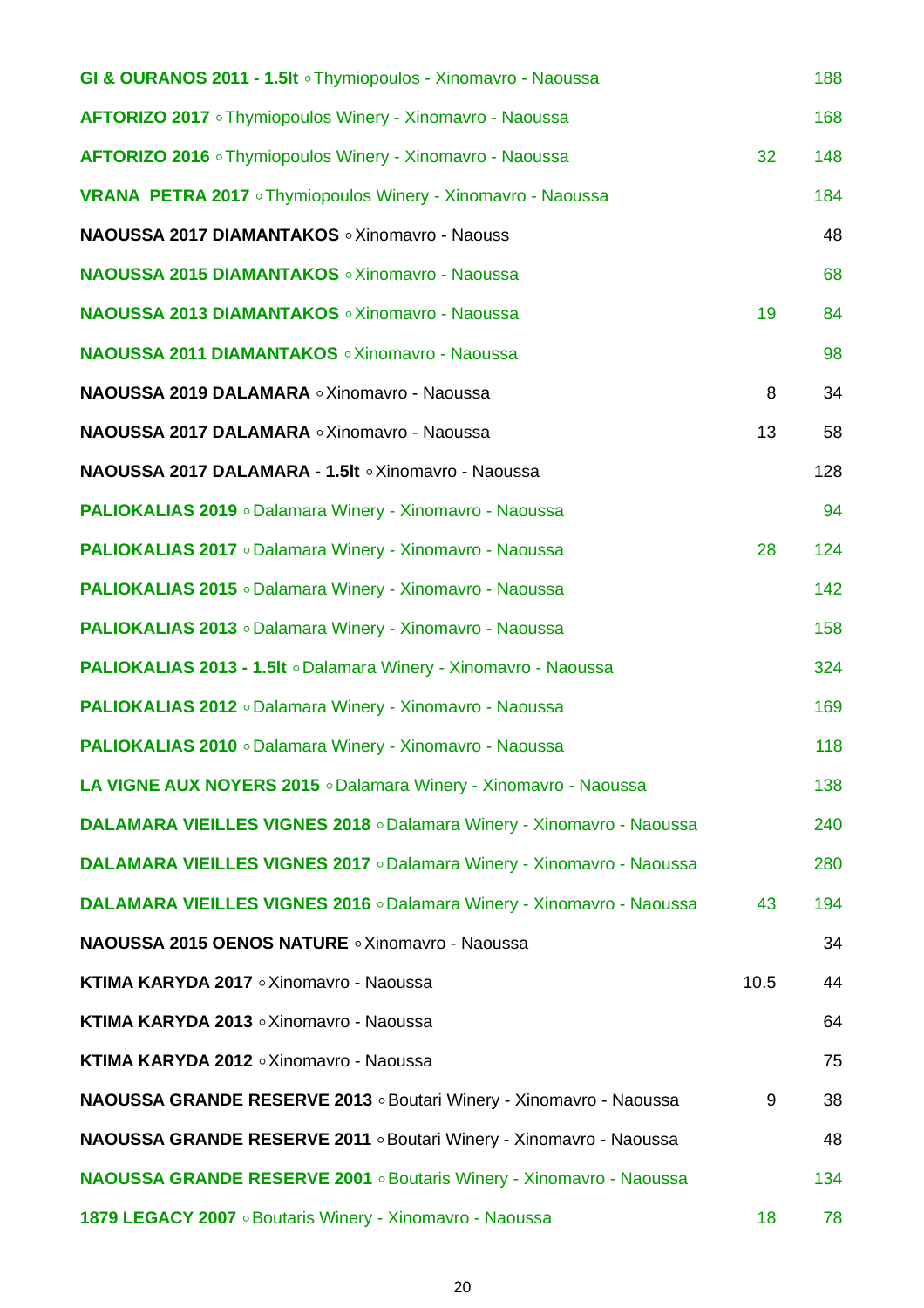| <b>XINOMAVRO RESERVE BOUTARIS 2001</b> . Xinomavro - Naoussa                    |    | 98  |
|---------------------------------------------------------------------------------|----|-----|
| <b>NAOUSSA BOUTARIS 2004</b> . Boutaris Winery - Xinomavro - Naoussa            |    | 88  |
| NAOUSSA GRANDE RESERVE 2010 . Vaeni - Xinomavro - Naoussa                       |    | 30  |
| RAMNISTA 2013 . Kir-Yianni Winery - Xinomavro - Naoussa, Macedonia              |    | 64  |
| RAMNISTA 2013 - 1.5It . Kir-Yianni Winery - Xinomavro - Naoussa                 |    | 128 |
| RAMNISTA 2011 . Kir-Yianni Winery - Xinomavro - Naoussa                         |    | 75  |
| DIAPOROS 2016 . Kir-Yianni Winery - Xinomavro - Imathia                         | 17 | 75  |
| DIAPOROS 2013 - 1.5It . Kir-Yianni Winery - Xinomavro - Imathia                 |    | 192 |
| DIAPOROS 2012 . Kir-Yianni Winery - Xinomavro - Imathia                         |    | 90  |
| DIAPOROS 2011 - 1.5It . Kir-Yianni Winery - Xinomavro - Imathia                 |    | 220 |
| <b>NAOUSSA 2012 ARGATIA</b> $\circ$ Argatia Winery - Xinomavro - Naoussa        |    | 54  |
| NAOUSSA 2011 ARGATIA $\circ$ Argatia Winery - Xinomavro - Naoussa               |    | 62  |
| BLE ALEPOY 2015 - 1.5It . Kir-Yianni - Xinomavro, Syrah, Merlot - Macedonia     |    | 220 |
| KTIMA ALPHA RED 2012 - 1.5It . Merlot, Syrah, Xinomavro - Florina               |    | 135 |
| XINOMAVRO RESERVE OLD VINES 2013 . Ktima Alpha - Xinomavro - Amynteon           |    | 68  |
| XINOMAVRO SKATZOCHIROS 2011 - 1.5It o Ktima Alpha - Xinomavro - Amynteon        |    | 94  |
| XINOMAVRO LAGOS 2007 - 1.5It . Eas Amynteou - Xinomavro - Amynteon              | 13 | 108 |
| XINOMAVRO 2017 OLD VINES . Ktima Karanika - Xinomavro - Amynteon                | 13 | 54  |
| LIMNIONA 2017 KARANIKA o Ktima Karanika - Limniona - Amynteon                   | 13 | 54  |
| CABERNET 2011 KARANIKA . Ktima Karanika - Cabernet Sauvignon - Amynteon         |    | 68  |
| KTIMA STERGIOU 2006 . Merlot, Cab. Sauvignon, Xinomavro - Kastoria              |    | 68  |
| XINOMAVRO 2009 KTIMA VOGIATZI o Xinomavro - Velventos, Kozani                   |    | 58  |
| XINOMAVRO 2007 KTIMA VOGIATZI o Xinomavro - Velventos, Kozani                   |    | 68  |
| <b>NEAROS TSAPOURNAKOS 2018 <i>.</i> Ktima Vogiatzi - Tsapournakos - Kozani</b> |    | 34  |

#### **Epirus, Thessaly, Mainland Ήπειρος, Θεσσαλία, Στερεά Ελλάδα**  $(150<sub>ml</sub> - by the glass)$

**VLACHIKO, BEKARI 2016 ◦ Ktima Glinavos - Ioannina 11 1 1 1 46 11 1 46 VLACHIKO, BEKARI 2013** ◦Ktima Glinavos - Ioannina 58 **VLACHIKO 2019 ROSSIU DI MUNTE** ◦ Katogi Averof - Ioannina 13 13 58 **PINOT NOIR 2014 ROSSIU DI MUNTE** ◦Katogi Averof - Ioannina 58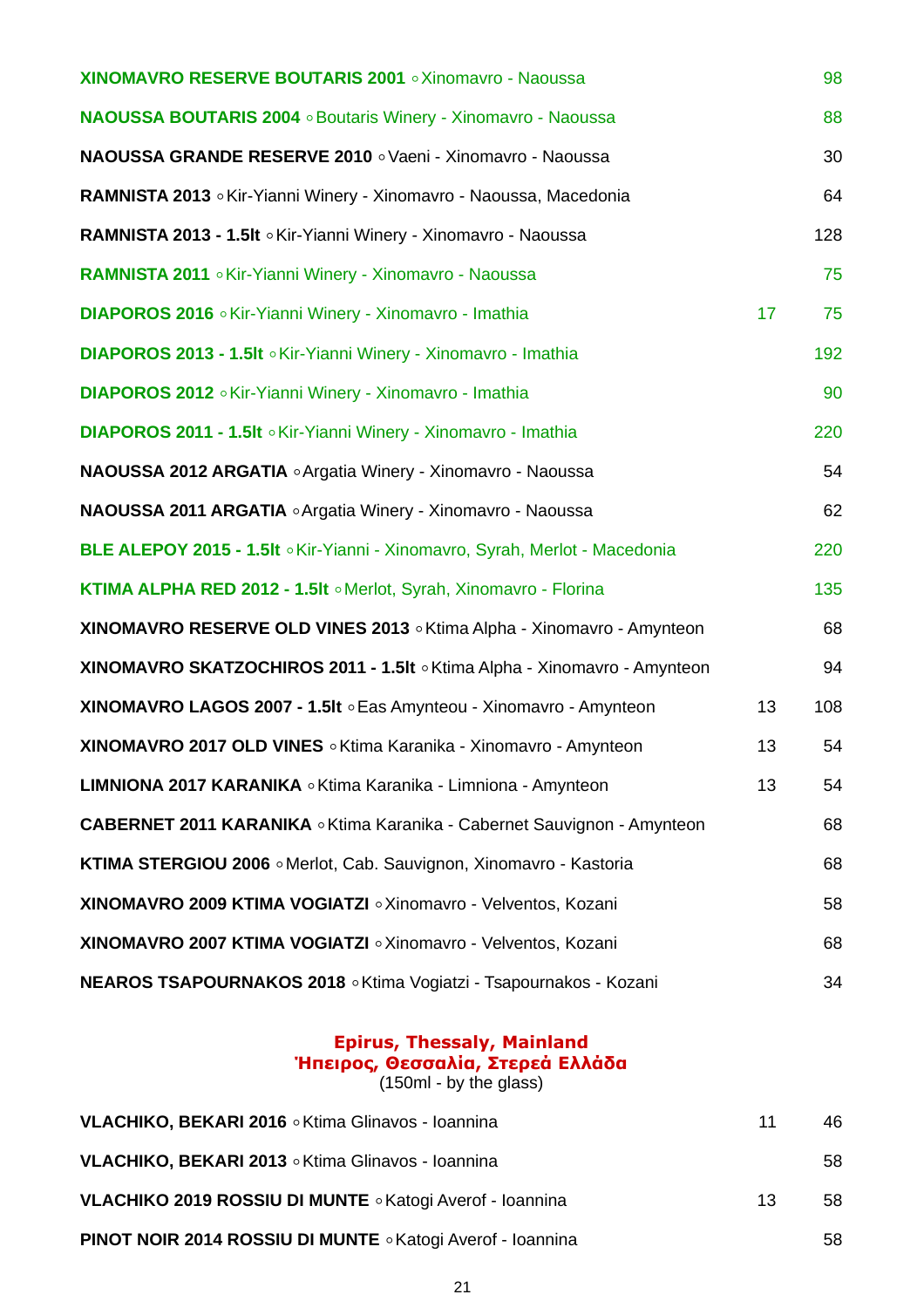| <b>GINIETS 2013 ROSSIU DI MUNTE</b> · Katogi Averof - C. Sauvignon - Ioannina       | 14.8 | 64  |
|-------------------------------------------------------------------------------------|------|-----|
| <b>GINIETS 2009 ROSSIU DI MUNTE</b> · Katogi Averof - C. Sauvignon - Ioannina       |      | 78  |
| "24" KTIMA THEOPETRA 2010 . Ktima Theopetra - C.S, Syrah - Meteora                  | 17   | 78  |
| LIMNIONA 2018 • Ktima Zafirakis - Limniona - Tyrnavos                               |      | 52  |
| LIMNIONA 2017 • Ktima Zafirakis - Limniona - Tyrnavos                               |      | 58  |
| LIMNIONA 2016 . Ktima Zafirakis - Limniona - Tyrnavos                               | 15   | 64  |
| LIMNIONA 2015 . Ktima Zafirakis - Limniona - Tyrnavos                               |      | 69  |
| LIMNIONA 2014 . Ktima Zafirakis - Limniona - Tyrnavos                               |      | 74  |
| LIMNIONA 2013 . Ktima Zafirakis - Limniona - Tyrnavos                               |      | 79  |
| LIMNIONA 2012 . Ktima Zafirakis - Limniona - Tyrnavos                               |      | 84  |
| LIMNIONA 2008 . Ktima Zafirakis - Limniona - Tyrnavos                               |      | 84  |
| METH' IMON OPSIMOS 2015 . Dougos Winery - Syrah, Grenache, Limniona- Larissa        | 25   | 110 |
| <b>METH' IMON OPSIMOS 2013</b> . Dougos Winery - Syrah, Grenache, Limniona- Larissa | 32   | 138 |
| <b>MAVROTRAGANO DOUGOS 2017</b> o Dougos Winery - Larissa                           | 22   | 98  |
| RAPSANI OLD VINES 2018 . Dougos Winery - Xinomavro blend - Thessaly                 |      | 38  |
| <b>RAPSANI OLD VINES 2016</b> . Dougos Winery - Xinomavro blend - Thessaly          |      | 44  |
| RAPSANI OLD VINES 2015 . Dougos Winery - Xinomavro blend - Thessaly                 |      | 49  |
| RAPSANI OLD VINES 2014 . Dougos Winery - Xinomavro blend - Thessaly                 |      | 44  |
| RAPSANI GRAND RESERVE 2012 . Tsantali Winery - Xinomavro blend - Thessaly           | 13   | 58  |
| RAPSANI GRAND RESERVE 2011 . Tsantali Winery - Xinomavro blend - Thessaly           |      | 64  |
| RASPANI GRAND RESERVE 2009 · Tsantali Winery - Xinomavro blend - Thessaly           |      | 76  |
| <b>TERRA PETRA 2016</b> • Thymiopoulos Winery - Xinomavro blend - Rapsani           | 10   | 45  |
| KTIMA KATSAROU 2016, 2017 . Ktima Katsarou - C. Sauvignon, Merlot - Krania          | 11   | 48  |
| KTIMA KATSAROU 2010 . Ktima Katsarou - C. Sauvignon, Merlot - Krania                |      | 74  |
| KTIMA KATSAROU 1998 - 1.5It . Ktima Katsarou - C.S, Merlot - Krania                 |      | 218 |
| MESSENICOLA 2016 . Ktima Karamitrou - Messenicola, Carignan, Syrah - Thessaly       | 9    | 38  |
| 1 TRN/1N 2011 . George Kitos - Touriga Nacional - Thessaly                          |      | 48  |
| VISSA 2013 . Ktima Karadimou - Xinomavro - Central Greece                           | 11   | 48  |
| <b>SCHIOPPETTINO, LIMNIO 2016</b> . Ktima Chatzimichalis - Atalanti                 |      | 36  |
| <b>CABERNET SAUVIGNON 2008</b> . Ktima Chatzimichalis - Atalanti                    | 10   | 45  |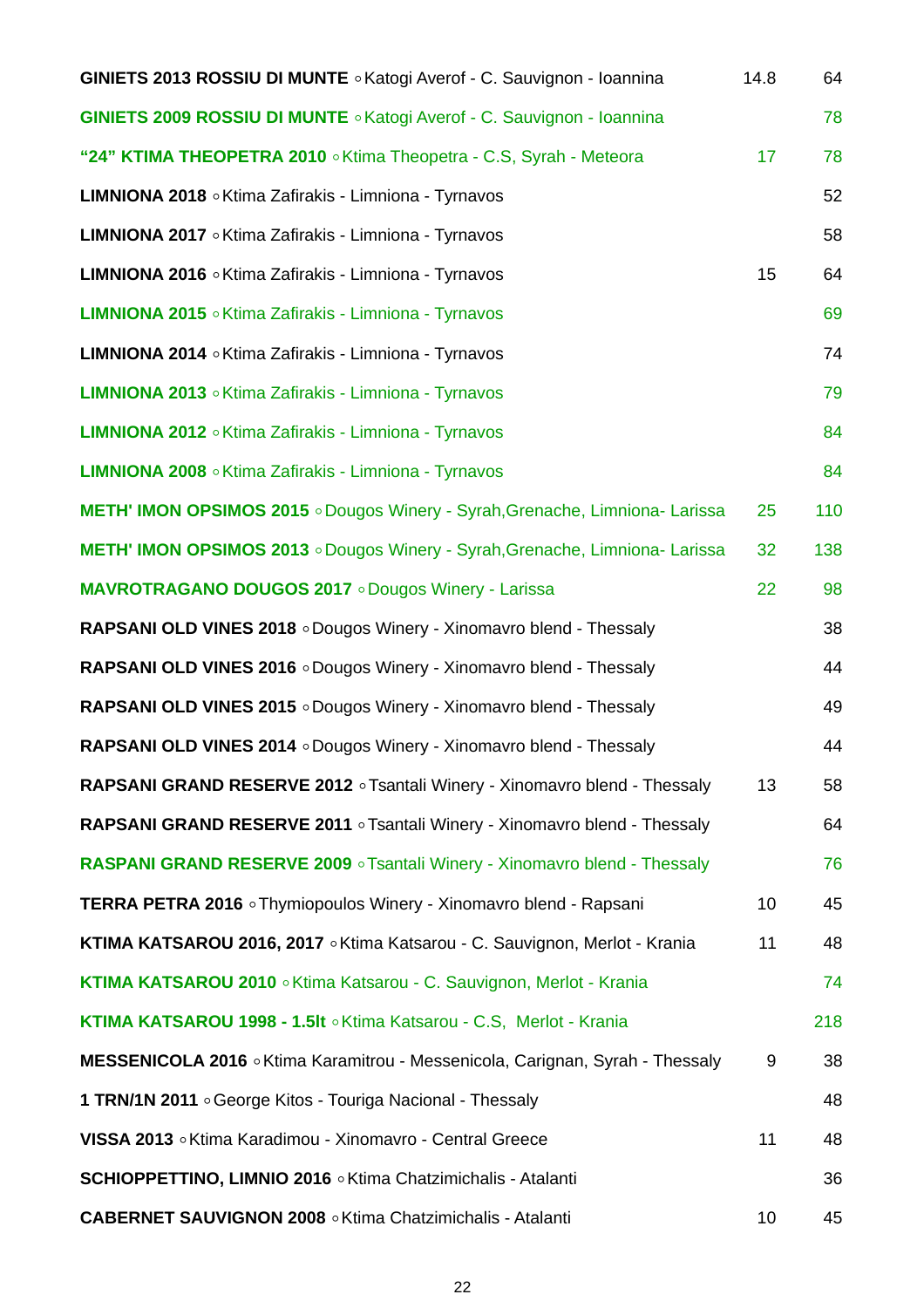| OPUS Iß CABERNET FRANC 2015 · Domaine Chatzimichalis - C. Franc - Atalanti         | 19.8             | 89  |
|------------------------------------------------------------------------------------|------------------|-----|
| OPUS Iß CABERNET FRANC 2004 . Domaine Chatzimichalis - C. Franc - Atalanti         |                  | 148 |
| VACCHIUS VINUM 2003 - 1.5It . Domaine Chatzimichalis - C. Sauv., Merlot - Atalanti |                  | 178 |
| <b>CYRUS ONE 2016</b> . La Tour Melas - C. Franc, Merlot, Agiorgitiko - Achinos    |                  | 44  |
| LA TOUR MELAS 2016 . La Tour Melas - C. Franc, Merlot - Central Greece             |                  | 168 |
| LA TOUR MELAS 2015 . La Tour Melas - C. Franc, Merlot -Central Greece              | 42               | 188 |
| MOUCHTARO 2020 . Ktima Mousson - Mouchtaro - Thiva                                 | 9                | 38  |
| MAVROKOUNTOURA 2016 . Ktima Avantis - Mavrokountoura - Evoia                       | $\boldsymbol{9}$ | 38  |
| MAVROKOUNTOURA 2011 . Ktima Avantis - Mavrokountoura - Evoia                       |                  | 48  |
| SYRAH FREEDOM 2016 . Ktima Avantis - Syrah - Evoia                                 |                  | 58  |
| SYRAH 2014 . Ktima Avantis - Syrah - Evoia                                         |                  | 38  |
| SYRAH 2013 . Ktima Avantis - Syrah - Evoia                                         |                  | 45  |
| SYRAH 2012 - 1.5It . Ktima Avantis - Syrah - Evoia                                 |                  | 94  |
| AGIOS CHRONOS 2013 . Ktima Avantis - Syrah, Viognier - Evoia                       |                  | 78  |
| AGIOS CHRONOS 2013 - 1.5It . Ktima Avantis - Syrah, Viognier - Evoia               |                  | 168 |
| <b>SYRAH COLLECTION 2015</b> . Ktima Avantis - Syrah - Evia                        | 29               | 124 |
| <b>SYRAH COLLECTION 2013</b> • Ktima Avantis - Syrah - Evia                        |                  | 148 |
| <b>VRADIANO WILD FERMENT 2016</b> . Vrinioti Wines - Vradiano - Evia               | 17               | 78  |
| <b>SYRAH WILD FERMENT 2014</b> . Vrinioti Wines - Syrah - Evia                     | 22               | 98  |
| <b>OENOTRIA GI 2017 CABERNET, AGIORGITIKO . Oenotria Land - Attica</b>             | 10               | 45  |
| <b>OENOTRIA GI 2016 SYRAH, AGIORGITIKO</b> o Oenotria Land - Attica                | 18               | 78  |
| MOUCHTARO 2017 THE KNACK PROJECT . Megara, Attica                                  | 13               | 58  |

#### **Peloponnese - Πελοπόννησος**

| KTIMA MEGA SPILEO 2014 . Mavrodaphne, Mavro Kalavritino - Peloponnese                  | 9   | 38 |
|----------------------------------------------------------------------------------------|-----|----|
| KTIMA MEGA SPILEO 2013 . Mavrodaphne, Mavro Kalavritino - Peloponnese                  |     | 44 |
| WILD CABERNET 2013 . Ktima Mega Spileo - C. Sauvignon - Peloponnese                    | 17  | 78 |
| SYRAH - MEGA SPILEO 2011 . Syrah - Ktima Mega Spileo - Peloponnese                     |     | 28 |
| <b>CABERNET SAUVIGNON 2017, 2019</b> • Tetramythos Winery - Peloponnese                | 7.5 | 32 |
| <b>PHELLOE 2014</b> • Tetramythos Winery - Mavrodaphne, Agiorgitiko, Mavro Kalavritino | 11  | 48 |
| <b>MAVRO KALAVRITINO 2017 OENOS NATURE o</b> Tetramythos Winery -Peloponnese           | 7   | 30 |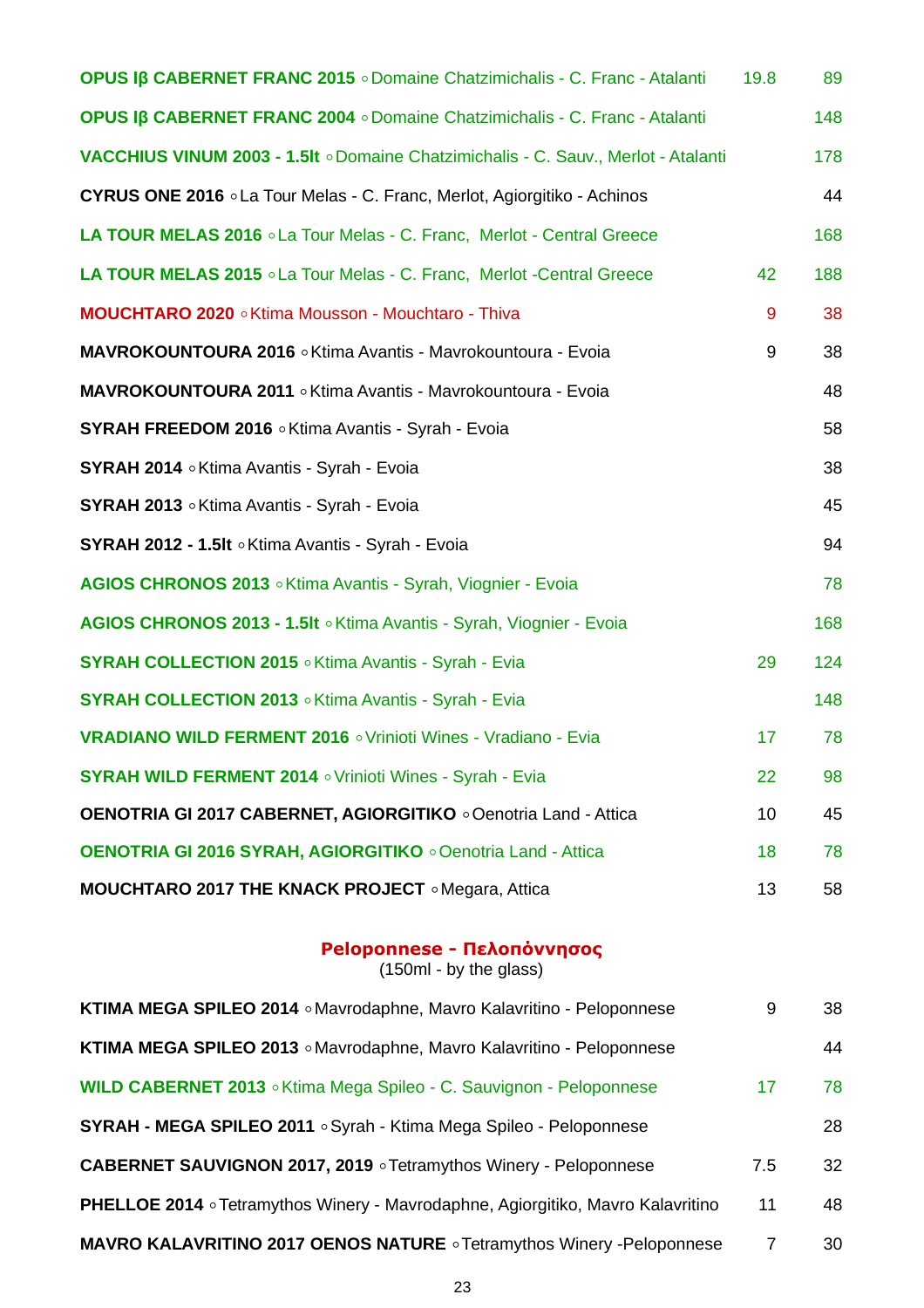| LE ROI DES MONTAGNES CUVEE 2015 . Ktima Papargiriou - C. Sauvignon blend                | 12.5           | 54  |
|-----------------------------------------------------------------------------------------|----------------|-----|
| TAOS 2017 • Parparousis Winery - Mavrodaphne - Achaia                                   | 11             | 48  |
| TAOS 2015 • Parparousis Winery - Mavrodaphne - Achaia                                   |                | 58  |
| TAOS 2008 • Parparousi Winery - Mavrodaphne - Patras                                    |                | 96  |
| LIMITED EDITION 2016 - PARPAROUSIS ∘Agiorgitiko, Mavrodaphne, Mavroudia                 | 13             | 58  |
| <b>NEA DRIS 2004 - 1.5It • Antonopoulos Vineyards - C. Sauvignon, C. Franc - Achaia</b> |                | 118 |
| <b>CABERNET SAUVIGNON 2001</b> . Ktima Gioulis - Korinth                                |                | 48  |
| MIKRI KIVOTOS 2017, 2018 . Ktima Lantidis - Agiorgitiko, Xinomavro - Peloponnese        | 6              | 24  |
| <b>CUVEE LANTIDI 2015</b> • Ktima Lantidis - C.Sauvignon, Merlot, Agiorgitiko - Nemea   | 9              | 38  |
| AENAON MERLOT 2018 . Ktima Lantidis - Merlot - Peloponnese                              | $\overline{7}$ | 28  |
| MEGAS OINOS 2015 . Skouras Winery - Agiorgitiko, C. Sauvignon - Peloponnese             |                | 54  |
| SYNORO 2014 ∘ Skouras Winery - C. Franc, Merlot, Agiorgitiko - Peloponnese              |                | 64  |
| <b>NEMEA 2020</b> • Aivalis Winery - Agiorgitiko - Nemea                                | $\overline{7}$ | 30  |
| MONOPATI 2020 . Aivalis Winery - Agiorgitiko - Nemea                                    |                | 48  |
| LE SANG DE LA PIERRE 2020 $\circ$ Aivalis Winery - Agiorgitiko - Nemea                  | 13             | 58  |
| TESSERA 2018 . Aivalis Winery - Agiorgitiko - Nemea                                     |                | 148 |
| ARMAKAS 2018 . Aivalis Winery - Malbec, Merlot, Syrah, Agiorgitiko - Nemea              |                | 220 |
| <b>PALEA KLIMATA 2015</b> • Papaioannou Vineyards - Agiorgitiko - Nemea                 | 9              | 38  |
| MIKROKLIMA 2015 • Papaioannou Vineyards - Agiorgitiko - Nemea                           | 18             | 76  |
| MIKROKLIMA 2006 • Papaioannou Vineyards - Agiorgitiko - Nemea                           |                | 88  |
| KTIMA GAIAS 2016 . Ktima Gaias - Agiorgitiko - Nemea                                    | 15             | 68  |
| KTIMA GAIAS 2013 . Ktima Gaias - Agiorgitiko - Nemea                                    |                | 88  |
| <b>NEMEA RESERVE 2013</b> • Parparousis Winery - Agiorgitiko - Nemea                    | 13             | 58  |
| NEMEA RESERVE 2008 . Ktima Avagenisi - Agiorgitiko - Nemea                              | 21             | 96  |
| <b>IGEMON GRAND RESERVE 2007</b> . Ktima Nemeion - Agiorgitiko - Nemea                  | 17             | 78  |
| <b>NEMEA 2017 - MITRAVELAS</b> . Ktima Mitravela - Agiorgitiko - Nemea                  |                | 34  |
| OLD VIGNES 2015 - MITRAVELAS . Ktima Mitravela - Agiorgitiko - Nemea                    | 19             | 88  |
| <b>DAEMON 2015</b> • leropoulos WInery - Agiorgitiko - Peloponnese                      | 17             | 78  |
| GAIA S 2019 . Ktima Gaias - Agiorgitiko, Syrah - Nemea                                  | 9              | 38  |
| AVLOTOPI 2012 . Ktima Tselepou - Cabernet Sauvignon - Peloponnese                       |                | 78  |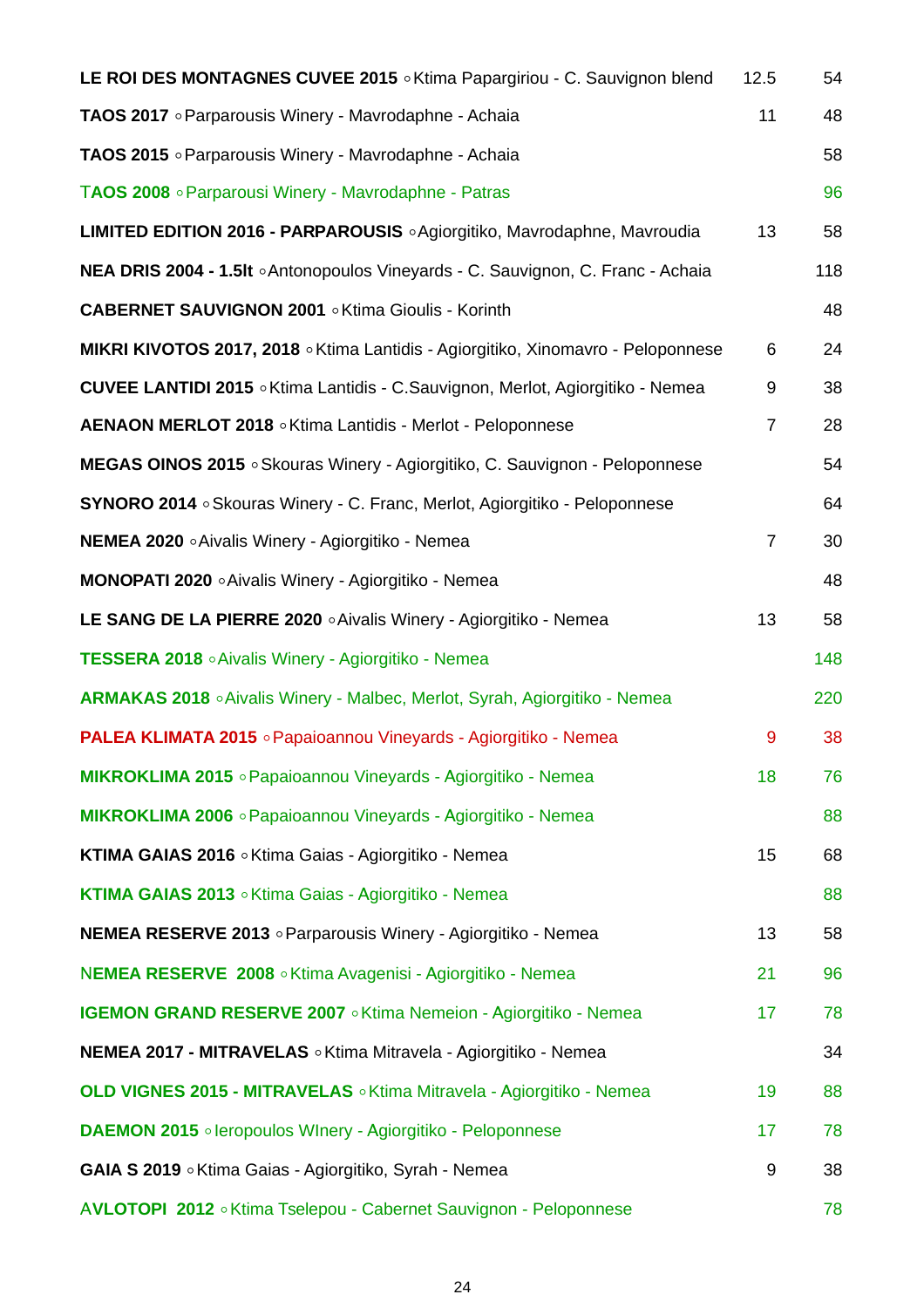| AVLOTOPI 2012 - 1.5It . Ktima Tselepou - Cab. Sauvignon - Peloponnese     | 17               | 156 |
|---------------------------------------------------------------------------|------------------|-----|
| KOKKINOMYLOS 2012 - 1.5It . Ktima Tselepou - Merlot - Peloponnese         | 18               | 168 |
| ANNY'S ANIMUS MERLOT 2012 . K. Tsolis - Merlot - Peloponnese              | 11               | 48  |
| TRILOGIA 2014 . Ktima Kokkalis - Cabernet Sauvignon - Peloponnese         |                  | 86  |
| TRILOGIA 2012 - 1.5It . Ktima Kokkalis - Cabernet Sauvignon - Peloponnese |                  | 180 |
| <b>CARIGNAN ROES 2017</b> • Oinotropai Winery - Carignan - Messinia       |                  | 38  |
| MERLOT 2014 . Ktima Panagiotopoulos - Merlot - Messinia                   | $\overline{7}$   | 30  |
| MERLOT 2009 BIO . Ktima Panagiotopoulos - Merlot - Messinia               | 14               | 59  |
| KTIMA MERKOYRI RED 2019 . Mavrodaphne, Refosco - Ilia                     |                  | 30  |
| KTIMA MERKOYRI RED 2014 - 1.5It . Mavrodaphne, Refosco - Ilia             | 12               | 90  |
| KTIMA MERKOYRI RED 2010 - 1.5It . Mavrodaphne, Refosco - Ilia             |                  | 98  |
| KTIMA MERKOYRI RED 2009 - 1.5It . Mavrodaphne, Refosco - Ilia             |                  | 116 |
| REFOSCO KLONOS MERKOURI 2014 . Ktima Merkouri - Refosco - Peloponnese     | 15 <sub>15</sub> | 68  |
| MAVROUDI 2013 . Ktima Theodorakakou - Mavroudi - Peloponnese              |                  | 28  |
| 300 RED 2007 • Monemvasia Winery - Agiorgitiko, Mavroudi - Peloponnese    | 11               | 48  |
| MOVEMVASIOS 2017 Monemvasia Winery - Agiorgitiko, Mavroudi - Peloponnese  |                  | 30  |
| MOVEMVASIOS 2013 Monemvasia Winery - Agiorgitiko, Mavroudi - Peloponnese  |                  | 38  |
| MURA ROSSA 2010 • Monemvasia Winery - Limniona, Agiorgitiko - Peloponnese |                  | 44  |

#### **Islands - Νησιά**

| ECLIPSE 2016 • Gentilini Kosmetatos - Mavrodaphne - Kefalonia         | 11 | 49  |
|-----------------------------------------------------------------------|----|-----|
| ECLIPSE 2015 • Gentilini Kosmetatos - Mavrodaphne - Kefalonia         |    | 56  |
| ECLIPSE 2013 . Gentilini Kosmetatos - Mavrodaphne - Kefalonia         |    | 78  |
| ECLIPSE 2013 - 1.5It . Gentilini Kosmetatos - Mavrodaphne - Kefalonia | 18 | 168 |
| ORGION 2017, 2018 . Ktima Sklavos - Mavrodaphne - Kefalonia           |    | 38  |
| ORGION 2016 . Ktima Sklavos - Mavrodaphne - Kefalonia                 | 10 | 44  |
| <b>ORGION BIO 2016</b> . Ktima Sklavos - Mavrodaphne - Kefalonia      |    | 48  |
| <b>ORGION BIO 2015</b> • Ktima Sklavos - Mavrodaphne - Kefalonia      |    | 56  |
| MOV 2017 • Petrakopoulos Wines - Mavrodaphne - Kefalonia              | 22 | 98  |
| MOV 2015 • Petrakopoulos Wines - Mavrodaphne - Kefalonia              | 28 | 120 |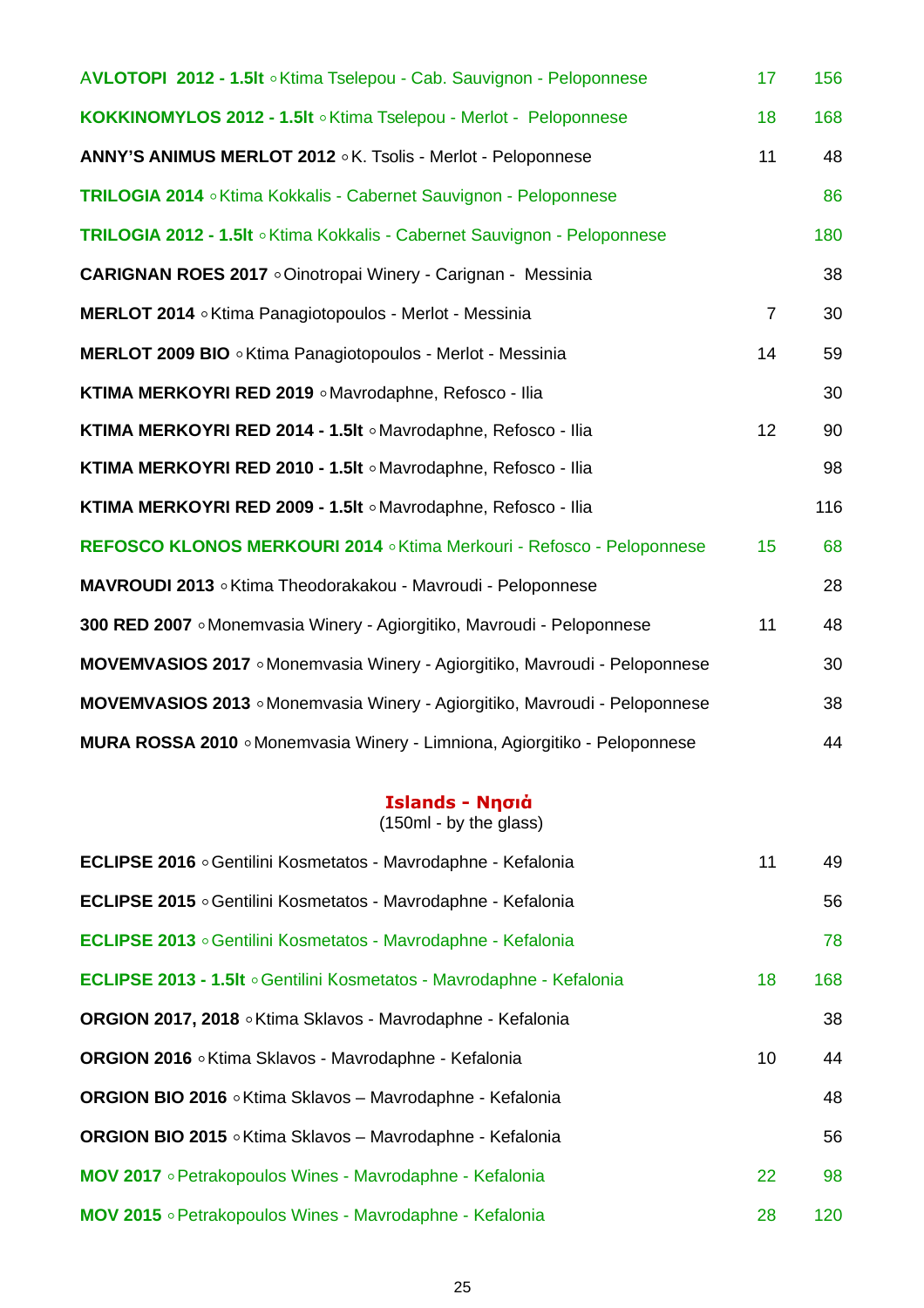| <b>STI RIZA TOY VOUNOU 2015</b> • Ktima Grampsa - Avgoustiatis - Zakinthos       | 8   | 34  |
|----------------------------------------------------------------------------------|-----|-----|
| <b>PAROS RESERVE 2011</b> . Moraitis Winery - Mandilari, Monemvasia - Paros      | 11  | 48  |
| T-OINOS AVGOUSTIATIS - MAVROTRAGANO 2014 o Tinos Vineyards - Tinos               | 13  | 64  |
| <b>CLOS STEGASTA 2018</b> • Tinos Vineyards - Mavrotragano - Tinos               | 39  | 186 |
| <b>MAVROTRAGANO HATZIDAKIS 2014 o Hatzidakis Winery -Mavrotragano -Santorini</b> | 29  | 128 |
| <b>MAVROTRAGANO HATZIDAKIS 2013 • Hatzidakis Winery -Mavrotragano -Santorini</b> |     | 144 |
| MAVROTRAGANO HATZIDAKIS 2013 - 1.5It . Hatzidakis - Mavrotragano - Santorini     |     | 310 |
| <b>MAVROTRAGANO HATZIDAKIS 2012 · Hatzidakis Winery -Mavrotragano- Santorini</b> |     | 158 |
| MAVROTRAGANO HATZIDAKIS 1997 - 1.5It . Hatzidakis - Mavrotragano - Santorini     | 49  | 440 |
| MAVROTRAGANO SIGALAS 2018 . Domaine Sigalas - Mavrotragano - Santorini           |     | 88  |
| MAVROTRAGANO SIGALAS 2017 o Domaine Sigalas - Mavrotragano - Santorini           | 27  | 120 |
| MAVROTRAGANO SIGALAS 2016 . Domaine Sigalas - Mavrotragano - Santorini           |     | 144 |
| MAVROTRAGANO SIGALAS 2015 o Domaine Sigalas - Mavrotragano - Santorini           |     | 160 |
| MAVROTRAGANO SIGALAS 2013 - 1.5It . Dom. Sigalas - Mavrotragano - Santorini      |     | 370 |
| MAVROTRAGANO SIGALAS 2009 - 1.5It . Dom. Sigalas - Mavrotragano - Santorini      | 49  | 420 |
| <b>MAVROTRAGANO GAVALAS 2015</b> • Gavalas Winery - Mavrotragano - Santorini     |     | 98  |
| "5" MANDILARIA 2009 . Koutsoyiannopoulos Winery - Mandilaria - Santorini         | 19  | 88  |
| ASPROS LAGOS 2019 . Douloufakis Winery - Cabernet Sauvignon - Crete              |     | 27  |
| DAFNIOS RED 2011 - 1.5It . Douloufakis Winery - Liatiko - Crete                  | 8.5 | 74  |
| DIAMANTOPETRA 2017 o Diamandakis Winery - Syrah, Mandilari - Crete               | 6.5 | 26  |
| VORINOS RED 2013 . Ktima Silva Daskalaki - Kotsifali, Liatiko - Crete            |     | 24  |
| MANDILARI PLAKOURA 2018 o Lyrarakis Winery - Mandilari - Crete                   | 8   | 34  |
| MANDILARI PLAKOURA 2014 o Lyrarakis Winery - Mandilari - Crete                   |     | 40  |
| <b>OCEAN 2007</b> . Idaia Winery - Syrah, Mandilaria - Iraklion, Crete           | 16  | 74  |
| SYRAH, KOTSIFALI 2016, 2017 . Lyrarakis Winery - Syrah, Kotsifali - Crete        | 6.5 | 26  |
| LIATIKO SITIAS AGGELIS 2015 o Lyrarakis Winery - Liatiko - Crete                 | 9   | 38  |
| <b>ECONOMOU 2006</b> o Domaine Economou - Liatiko - Sitia, Crete                 | 21  | 98  |
| SITIA 2004 o Domaine Economou - Liatiko, Mandilari - Sitia, Crete                | 39  | 184 |
| ANTIGONI 2004 o Domaine Economou - Liatiko - Sitia, Crete                        | 49  | 238 |
| KOTSIFALI KARNARI 2012 o Lyrarakis Winery - Kotsifali - Crete                    | 7.5 | 30  |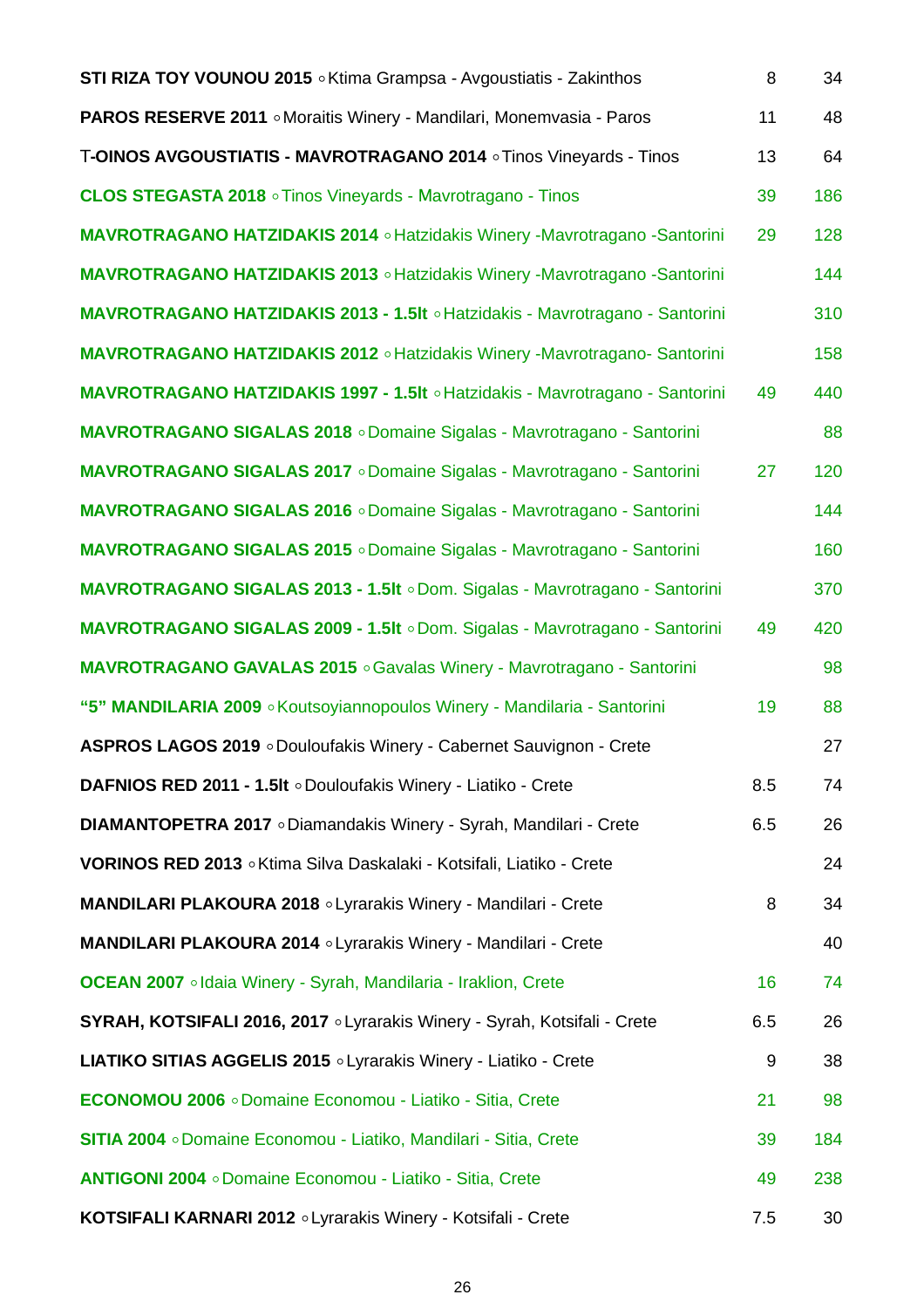| <b>GERAROS KOTSIFALI 2016 • Alcovino - Kotsifali - Crete</b>               |    | 30 |
|----------------------------------------------------------------------------|----|----|
| <b>SYRAH NOSTOS 2015</b> • Manousakis Winery - Syrah - Crete               | 12 | 54 |
| <b>SYRAH NOSTOS 2014</b> • Manousakis Winery - Syrah - Crete               |    | 62 |
| BLEND NOSTOS 2016 . Manousakis Winery - Syrah, Grenache, Mourverde - Crete | 11 | 48 |
| GRENACHE NOSTOS 2016 . Manousakis Winery - Grenache - Crete                | 10 | 44 |
| <b>GRENACHE NOSTOS 2014</b> • Manousakis Winery - Grenache - Crete         |    | 54 |

#### **– FRANCE, REDS / ΓΑΛΛΙΑ, ΕΡΥΘΡΑ –**

(150ml - by the glass)

#### **Alsace - Αλσατία**

| <b>PINOT NOIR "F" 2014</b> o Domaine Paul Blanck - Pinot Noir - Alsace | 14 | 62 |
|------------------------------------------------------------------------|----|----|
| <b>PINOT NOIR "F" 2011</b> o Domaine Paul Blanck - Pinot Noir - Alsace |    | 69 |

## **Loire - Λίγηρας**

| <b>REUILLY "Les pierres plates" 2021</b> ∘ Denis Jamain - Pinot Noir - Reuilly | 7.5  | 32  |
|--------------------------------------------------------------------------------|------|-----|
| <b>CHINON "Les Grezeaux" 2017</b> • Domaine Bernard Baudry - Cabernet Franc    |      | 39. |
| <b>SAUMUR CHAMPIGNY "La Nonpareil" 2010</b> . Bouvet Ladubay - Cabernet Franc  | 14.8 | 68  |

### **Burgundy - Βουργουνδία**

| <b>GEVREY CHAMBERTIN 2014</b> . Benjamin Leroux - Pinot Noir - Burgundy, France       | 29  |     |
|---------------------------------------------------------------------------------------|-----|-----|
| <b>GEVREY CHAMBERTIN 2014</b> oD. Serafin pere & fils - Pinot Noir - Burgundy, France | 28  | 128 |
| <b>GEVREY CHAMBERTIN V.V 2015</b> oD. Serafin pere & fils - Pinot Noir - Burgundy     | 42  | 194 |
| <b>GEVREY CHAMBERTIN V.V 2014</b> o D. Dugat-Py - Pinot Noir - Burgundy, France       | 43  | 198 |
| GEVREY CHAMBERTIN 1er Cru La Perriere 2014 . Benjamin Leroux - Pinot Noir             | 46  |     |
| <b>GEVREY CHAMBERTIN 1er Cru Champeaux 2014</b> o D. Dugat-Py - Pinot Noir            | 120 | 540 |
| <b>CHAMBERTIN Grand Cru 2014</b> o D. Trapet Pere et Fils - Pinot Noir - Burgundy     | 96  | 450 |
| <b>CHAMBERTIN Grand Cru 1998</b> o D. Trapet Pere et Fils - Pinot Noir - Burgundy     |     | 490 |
| LATRICIERES CHAMBERTIN Grand Cru 2014 o D. Trapet Pere et Fils - Pinot Noir           | 78  | 360 |
| <b>CORTON Grand Cru 2014</b> . Benjamin Leroux - Pinot Noir - Burgundy, France        | 67  | 298 |
| <b>MOREY SAINT DENIS 1er Cru Les Loups 2014</b> o D. des Lambrays - Pinot Noir        | 56  | 245 |
| CLOS DES LAMBRAYS Grand Cru 2015 . D. des Lambrays - Pinot Noir - Burgundy            |     | 540 |
| <b>CLOS DES LAMBRAYS Grand Cru 2014</b> o D. des Lambrays - Pinot Noir - Burgundy     | 108 | 470 |
| <b>BONNES MARES Grand Cru 2008</b> o D. des Lambrays - Pinot Noir - Burgundy          | 120 | 490 |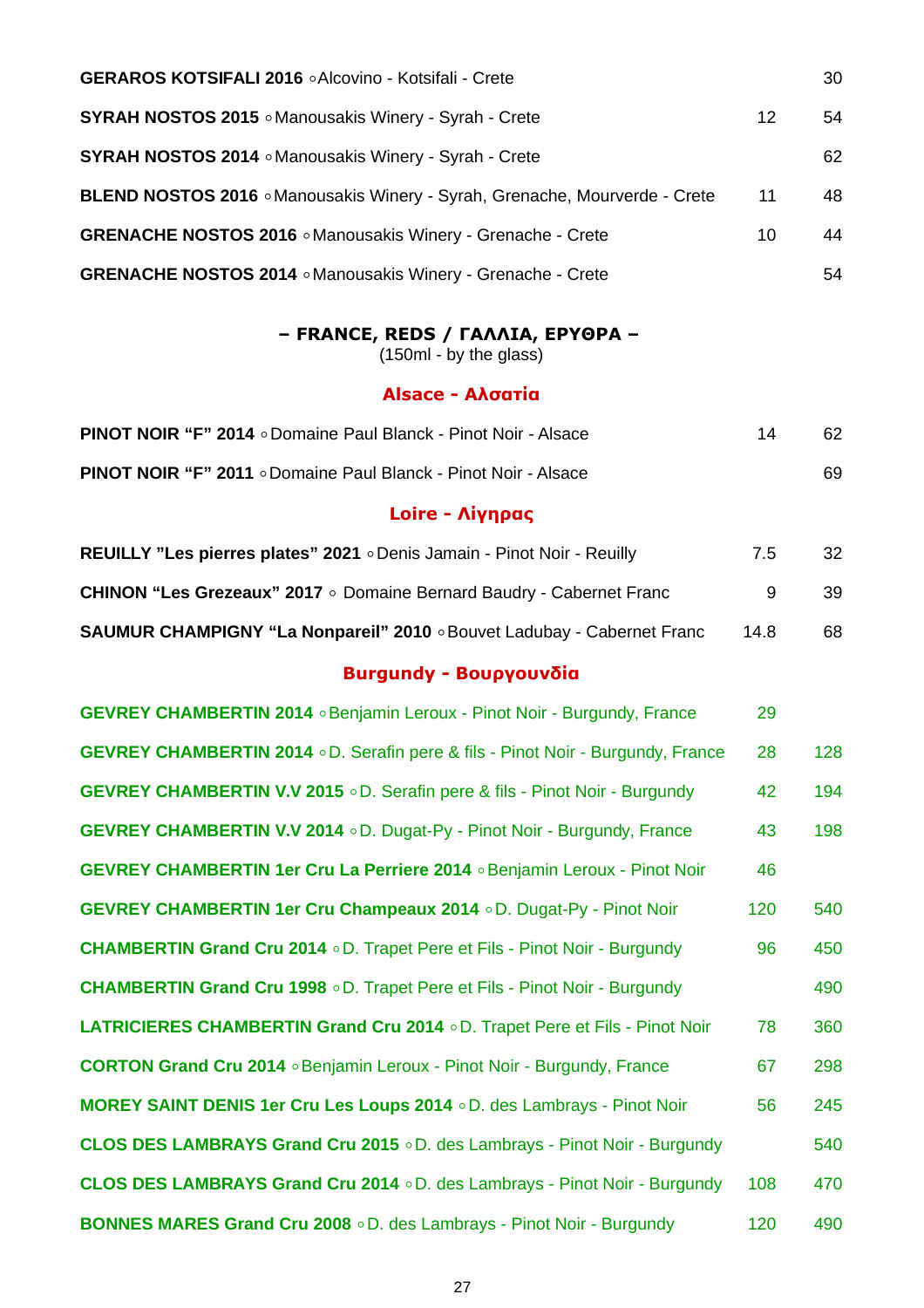| <b>CHAMBOLLE MUSIGNY Les Chardannes 2016 o D. de Beaumond - Pinot Noir</b>          | 32 <sub>2</sub> | 144 |
|-------------------------------------------------------------------------------------|-----------------|-----|
| <b>CLOS DE VOUGEOT Grand Cru 2016</b> oD. Michel Noellat - Pinot Noir - Burgundy    | 89              | 396 |
| <b>VOSNE ROMANEE V.V 2016 . D. Robert Sirugue - Pinot Noir - Burgundy</b>           | 39              | 178 |
| <b>VOSNE ROMANEE 1er Cru Les Petits Monts 2016</b> o D. Robert Siruque - Pinot Noir | 54              | 248 |
| <b>ECHEZEAUX Grand Cru En Orveaux 2013</b> o D. Dominique Mugneret - Pinot Noir     | 89              | 396 |
| <b>GRANDS ECHEZEAUX Grand Cru 2015</b> oD. Dominique Mugneret - Pinot Noir          | 230             | 980 |
| <b>NUITS SAINT GEORGE 2015</b> oD. Henri Gouges - Pinot Noir - Burgundy             | 32              |     |
| <b>CORTON BRESSANDES Grand Cru 2014 . D. Dubreuil-Fontaine - Pinot Noir</b>         | 46              | 210 |
| <b>POMMARD 1er Cru Clos Blanc 2011</b> . Albert Grivault - Pinot Noir - Burgundy    | 36              | 158 |
| RULLY 2016 • Joseph Drouhin - Pinot Noir - Burgundy                                 | 11.5            | 49  |
| <b>BROUILLY 2017</b> • Trenel - Gamay - Beaujolais                                  | 8               | 34  |
| CHENAS QUARTZ 2014 . Domaine Piron Lameloise - Gamay - Beaujolais                   | 10 <sup>°</sup> | 44  |
| MORGON 2018 o Domaine Marcel Lapierre - Gamay - Beaujolais                          | 12.5            | 54  |

## **Bordeaux - Μπορντώ**

| CHÂTEAU LYNCH BAGES 1996 . Bordeaux Blend - Pauillac, 5eme G.C.C, France    |      | 540  |
|-----------------------------------------------------------------------------|------|------|
| CHÂTEAU LATOUR 2003 . Bordeaux Blend - Pauillac, 1er G.C.C, France          |      | 2400 |
| <b>CHÂTEAU LATOUR 1999</b> . Bordeaux Blend - Pauillac, 1er G.C.C, France   | 310  |      |
| LES FORTS DE LA TOUR 2005 . Chateau Latour - Bordeaux Blend- Pauillac, FR   | 124  | 540  |
| <b>CHATEAU TALBOT 2009</b> . Bordeaux Blend - Saint-Julien G.C.C, France    | 52   | 220  |
| CHÂTEAU CRUZEAU ROUGE 2017 . Bordeaux Blend - Pessac-Leognan                | 13   | 56   |
| <b>CHÂTEAU HAUT BRION 2003</b> • Bordeaux Blend - Pessac-Leognan, Fance     | 240  |      |
| <b>CHÂTEAU HAUT BRION 2002</b> • Bordeaux Blend - Pessac-Leognan, Fance     |      | 950  |
| CHÂTEAU LA MISSION HAUT BRION 2005 . Bordeaux Blend - Pessac-Leognan        | 350  | 1540 |
| <b>CHÂTEAU LA MISSION HAUT BRION 1998</b> • Bordeaux Blend - Pessac-Leognan |      | 900  |
| CHÂTEAU CHANTALOUETTE 2017 . Merlot, Cabernet Franc - Pomerol               | 18   | 78   |
| CHÂTEAU LA CROIX POMEROL 2016 . Merlot, Cabernet Franc - Pomerol            | 18   | 78   |
| CHÂTEAU HOSANNA 2005 . Merlot, Cabernet Franc - Pomerol                     | 108  |      |
| <b>CHÂTEAU TROTANOY 2000</b> · Merlot, Cabernet Franc - Pomerol             | 185  | 840  |
| VIEUX CHATEAU CERTAN 1998 . Merlot, Cabernet Franc - Pomerol                | 148  | 670  |
| PETRUS 2002 .Jean Pierre Moueix - Merlot, Cabernet Franc - Pomerol          | 1200 | 5400 |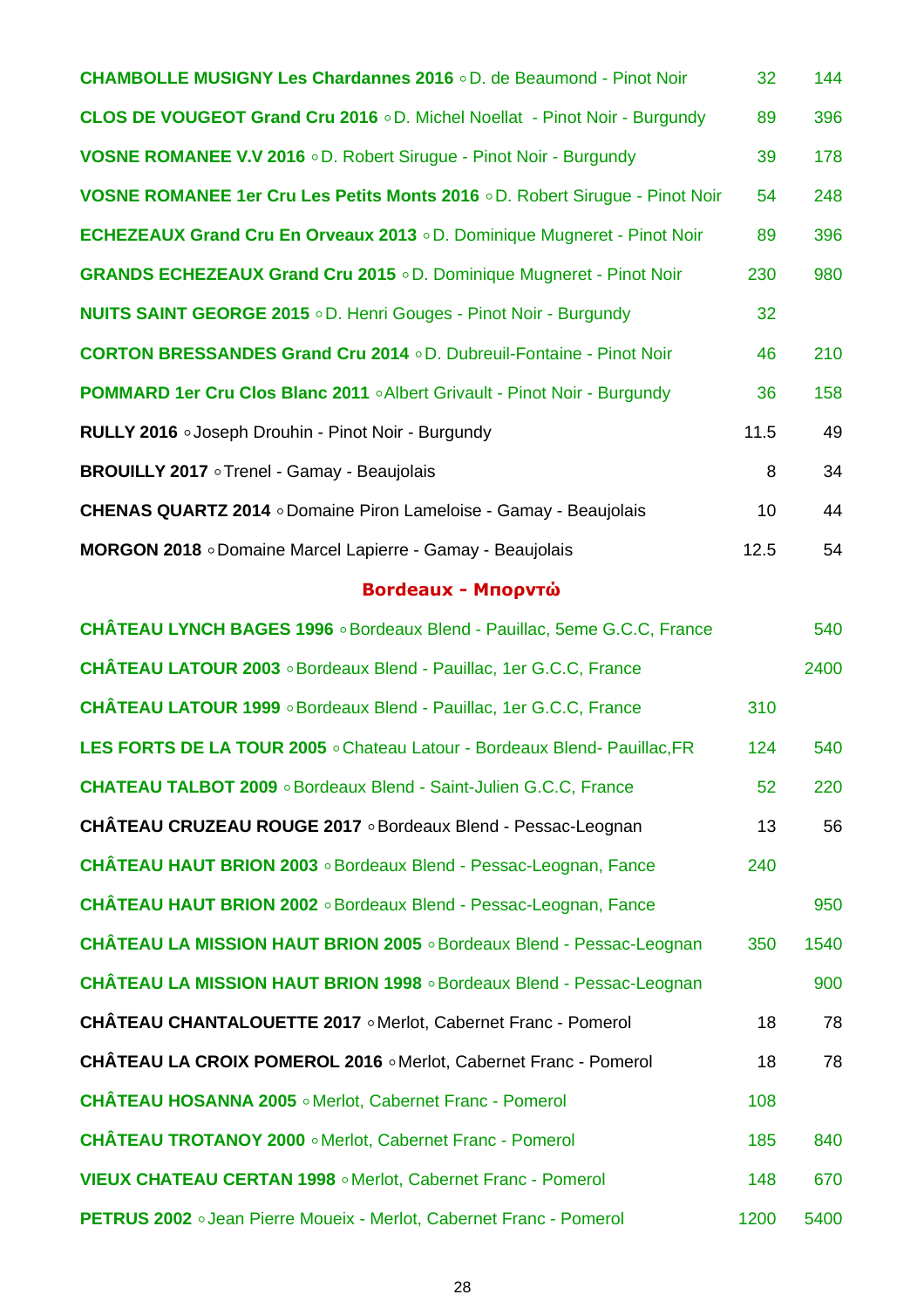| <b>CHATEAU LOUVIE 2016</b> • Bordeaux Blend - Saint-Emilion Grand Cru             | 11   | 48   |
|-----------------------------------------------------------------------------------|------|------|
| <b>CHATEAU JUGUET 2017</b> • Bordeaux Blend - Saint-Emilion Grand Cru             | 12   | 52   |
| CHÂTEAU ANGELUS 2005 . Merlot, Cab. Franc - Saint Emilion 1er G.C.C               | 250  | 1100 |
| <b>CHATEAU CHEVAL BLANC 2003</b> . Bordeaux Blend - Saint Emilion G.C.C           | 250  | 1100 |
| <b>CHATEAU TROPLONG MONDOT 2000 .</b> Bordeaux Blend - Saint Emilion G.C.C        | 90   | 370  |
| <b>CHÂTEAU HAUT RIAN Cuvee prestige 2015</b> • Bordeaux Blend                     | 9    | 38   |
| CHÂTEAU PERTIGNAS 2016 . Merlot, Carmenere, Petit Verdot - Bordeaux Superieur     | 11   | 48   |
| Rhone - Ροδανός                                                                   |      |      |
| CÔTE-RÔTIE Lieu Dit Bonnivieres 2016 . Cave Yves Cuilleron - Syrah                | 35   | 154  |
| CÔTE-RÔTIE Ampodium 2014, 2015 o D. René Rostaing - Syrah                         | 34   | 149  |
| CÔTE-RÔTIE 2016 .J. Denuziere - Syrah                                             | 32   | 138  |
| CÔTE-RÔTIE Chateau D' Ampuis 2012 <b>E.</b> Guigal - Syrah, Viognier              |      | 244  |
| CÔTE-RÔTIE Chateau D' Ampuis 2011 o E. Guigal - Syrah, Viognier                   |      | 264  |
| <b>CÔTE-RÔTIE La Mordoree 2005</b> • M. Chapoutier - Syrah                        | 72   | 340  |
| LES GRANILITES 2015 . M. Chapoutier - Syrah - Saint Joseph                        | 13.5 | 59   |
| HERMITAGE Monier de la Sizeranne 2012 M.Chapoutier - Syrah                        | 34   | 149  |
| <b>CORNAS Les Terres Brulees 2012</b> . Vins Jean Luc Colombo - Syrah             | 30   | 136  |
| <b>CORNAS Les Terres Brulees 2010</b> o Vins Jean Luc Colombo - Syrah             |      | 148  |
| CÔTES DU RHÔNE Cuvée Maclura 2016 ∘Château Pegau - Sth Rhone Blend                | 8    | 34   |
| RASTEAU 2017 . M. Chapoutier - Syrah, Grenache                                    | 8    | 34   |
| CHÂTEAUNEUF DU PAPE La Bernardine 2015 • M. Chapoutier - C.D.P Blend              | 16   | 69   |
| <b>CHÂTEAUNEUF DU PAPE Haute Pierre 2017</b> • Delas Freres                       | 25   | 110  |
| C.D.P CHATEAU DE BEAUCASTEL 2014, 2015 . C.D.P blend                              | 46   | 208  |
| Rest of France – Άλλες περιοχές                                                   |      |      |
| LES JAMELLES Selection Speciale 2015 . Syrah, Grenache, Mourvedre- Pays d'Oc      | 9    | 38   |
| <b>BANDOL LA BRULADE 2013</b> o Domaine de la Begude - Mourvedre, Grenache        | 30   | 130  |
| MIRE LA MER 2014 . Les Clos Perdus - Mourvedre, Carignan, Grenache - Corbieres    |      | 74   |
| LES CALCINAIRES 2016,17 o Domaine Gauby - GSM, Carignan - Côtes Catalanes         | 11   | 48   |
| <b>MUNTADA 2014</b> • Domaine Gauby - Grenache, Syrah, Carignan - Côtes Catalanes |      | 180  |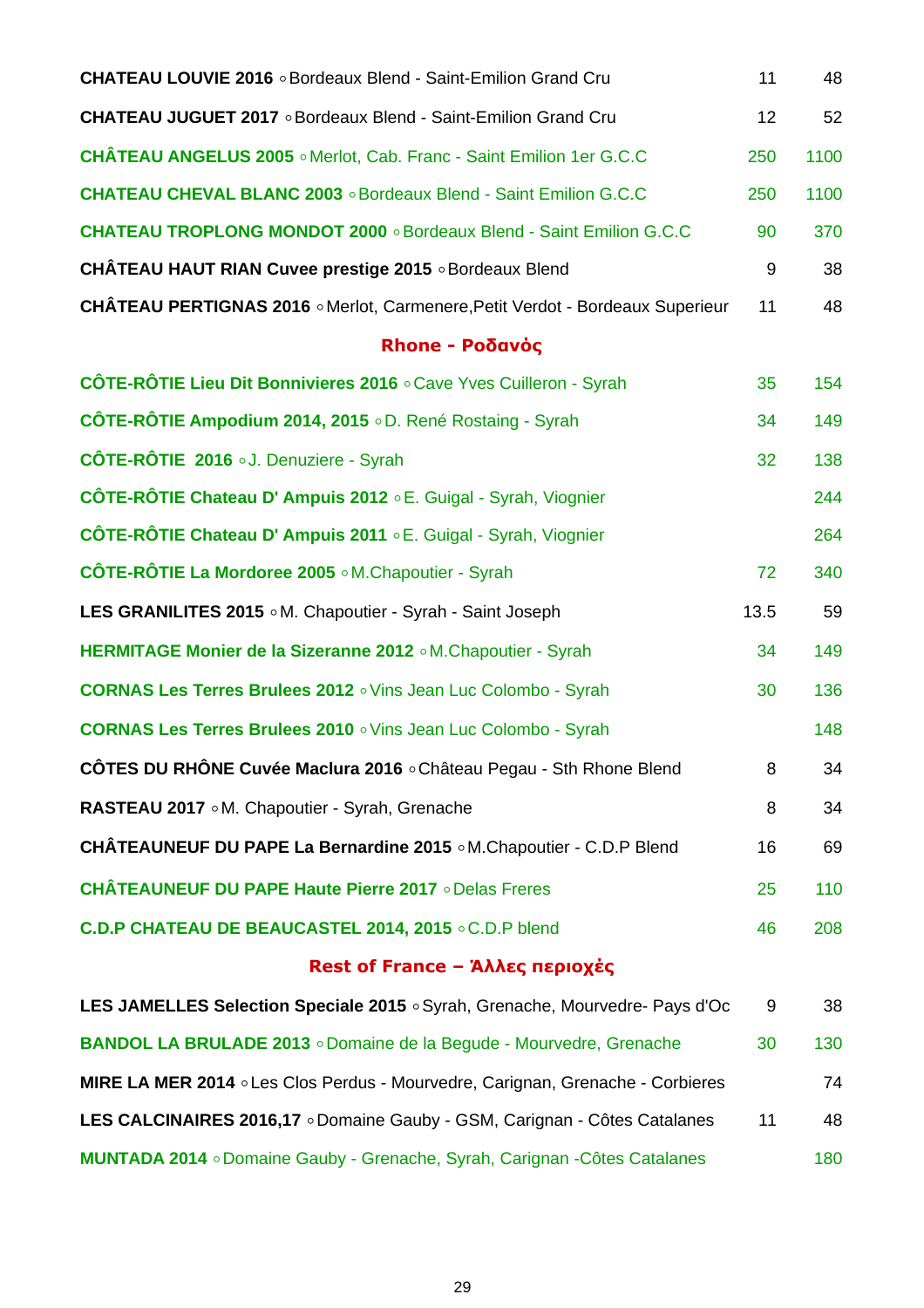## **ΙΣΠΑΝΙΑ & ΠΟΡΤΟΓΑΛΛΙΑ, ΕΡΥΘΡΑ SPAIN & PORTUGAL, REDS**

(150ml - by the glass)

| <b>PETALOS 2019</b> • Descendientes de J. Palacios - Mencia - Do Bierzo       | 9   | 38  |
|-------------------------------------------------------------------------------|-----|-----|
| <b>PETALOS 2015</b> • Descendientes de J. Palacios - Mencia - Do Bierzo       |     | 44  |
| <b>PEGASO GRANITO 2011</b> • Telmo Rodriguez – Garnacha - Castilla y Leon     | 18  | 78  |
| <b>TIONIO CRIANZA 2015</b> • Bodegas Parxet - Tinto Fino - Ribeira del Duero  | 9,8 | 42  |
| CELESTE SELECTION 2016, 2017 ∘ Torres - Tempranillo - Ribeira del Duero       | 9   | 38  |
| <b>CELESTE SELECTION 2014</b> o Torres - Tempranillo - Ribeira del Duero      |     | 44  |
| <b>PINTIA 2017</b> • Bodegas Pintia - Tempranillo - Toro, Spain               |     | 114 |
| <b>PINTIA 2014</b> • Bodegas Pintia - Tempranillo - Toro, Spain               | 28  | 126 |
| RIOJA LZ 2020 o Bodega Lanzaga - Tempranillo, Graciano, Garnacha              | 7,5 | 32  |
| RIOJA RESERVA 2015 . M.D Murrieta - Tempranillo, Mazuelo, Graciano, Garnacha  | 13  | 58  |
| RIOJA RESERVA VIÑA TONDONIA 2009 o Grenache Noir, Tempranillo                 | 18  | 78  |
| RIOJA RESERVA RODA I 2016 . Bodegas Roda - Tempranillo - Spain                | 29  | 124 |
| RIOJA G.R CASTILLO YGAY Especial 2010 ∘M. De Murrieta - Tempranillo, Mazuelo  | 96  | 450 |
| RIOJA G.R CASTILLO YGAY Especial 2009 ∘ M. De Murrieta - Tempranillo, Mazuelo | 49  |     |
| PRADO ENEA GR. RESERVA 2010 . Bodegas Muga - Garnacha, Tempranillo            | 34  | 149 |
| EMBRUIX 2018 . Vall Llach - Carinena, Garnacha, Syrah, C.S, Merlot - Priorat  | 14  | 58  |
| 4 GOTES 2017 • Portal de Priorat - Garnacha - Priorat                         | 9.8 | 42  |
| SILVESTRIS 2017 . Gratavinum - Carignan, Syrah - Priorat<br>N.S               | 15  | 68  |
| <b>SALMOS 2015</b> . M. Torres - Carinena, Carnacha, Syrah - Priorat          |     | 68  |
| VI DE VILLA DE TORROJA 2014 o Terroir Al Limit - Carinena, Carnacha - Priorat | 19  | 86  |
| VENUS 2005 . Venus La Universal - Carignan, Syrah, Garnacha Negra - Montsant  | 26  | 118 |
| QUINTA DO CONVENTO TINTO 2016 o Turiga Nacional & Franca, Tinta-Roriz Douro   | 7,5 | 32  |

## **– ITALY, REDS / ΙΤΑΛΙΑ, ΕΡΥΘΡΑ –**

| KERMESSE 2012 . Elena Walch -Syrah, P.Verdot, Lagrein, Merlot, C.S - Alto Adige      | 28   | 128 |
|--------------------------------------------------------------------------------------|------|-----|
| <b>FRANK 2015</b> • Barrollo - Cabernet Franc - Veneto                               | 10.5 | 45  |
| <b>PALAZZO DELLA TORRE 2016 • Allegrini - Corvina, Rondinella, Sangiovese-Verona</b> | 10   | 44  |
| VALPOLICELLA CLASSICO SUPERIORE 2014 ° G. Quintarelli - Valpolicella blend           |      | 209 |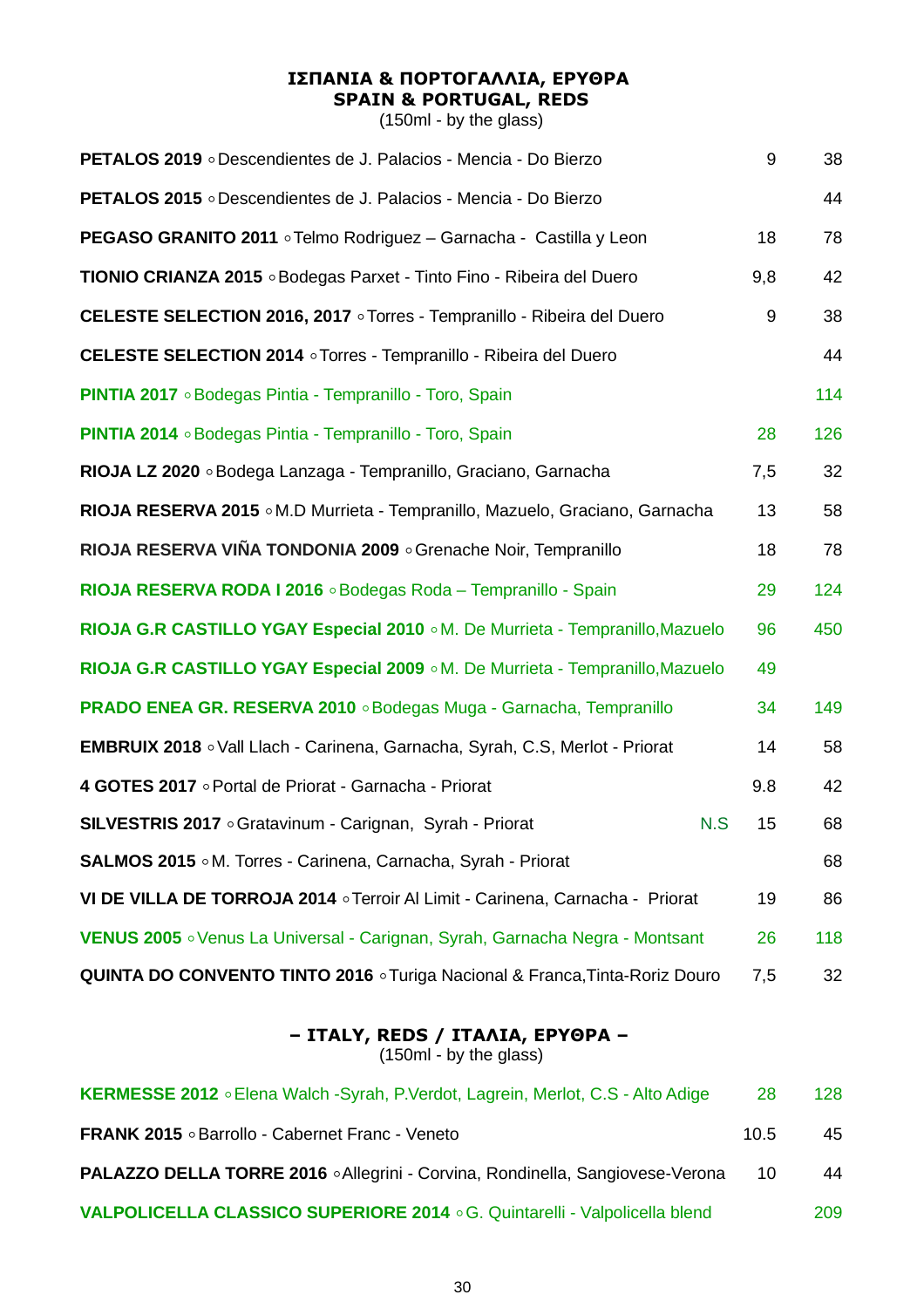| VALPOLICELLA CLASSICO SUPERIORE 2010 ° G. Quintarelli - Valpolicella blend           | 42   |     |
|--------------------------------------------------------------------------------------|------|-----|
| AMARONE CLASSICO GRAZIANO 2013 PRA o Valpolicella blend                              | 32   |     |
| AMARONE CLASSICO COSTASERA 2015 . Masi Agricola - Valpolicella blend                 | 24   | 106 |
| AMARONE CLASSICO 2013, 2015 ALLEGRINI . Valpolicella blend                           | 30   | 140 |
| AMARONE CLASSICO STROPA 2012 . Monte Dall' Ora - Valpolicella blend                  | 44   | 190 |
| BARBERA D'ALBA SUPERIORE 2015 • Paolo Manzone                                        | 8    | 34  |
| BARBERA D'ALBA FIDES 2015 OPio Cesare                                                | 18   | 78  |
| BARBERA D'ALBA FIDES 2011 . Pio Cesare                                               |      | 94  |
| ARTE 2017 o Domenico Clerico - Nebbiolo, Barbera - Langhe                            | 18   | 78  |
| KYE 2011 . G.D Vajra - Freisa - Langhe                                               | 14.5 | 64  |
| BARBARESCO Rabaja 2015 . Bruno Rocca - Nebbiolo - Barbaresco                         | 54   | 240 |
| BARBARESCO 2007 • Angelo Gaja - Nebbiolo - Barbaresco                                | 106  |     |
| BARBARESCO 2018 . Ceretto - Nebbiolo - Barbaresco                                    |      | 106 |
| <b>BAROLO 2017</b> . Ceretto - Nebbiolo - Barbaresco                                 | 27   | 118 |
| BAROLO 2015 . Elio Altare - Nebbiolo - Barolo                                        |      | 144 |
| BAROLO 2014 . Elio Altare - Nebbiolo - Barolo                                        |      | 134 |
| BAROLO 2013 . Elio Altare - Nebbiolo - Barolo                                        |      | 160 |
| BAROLO 2012 . Luigi Baudana - Nebbiolo - Barolo                                      |      | 125 |
| BAROLO 2010 . Luigi Baudana - Nebbiolo - Barolo                                      | 37   |     |
| <b>CHIANTI CLASSICO ISOLE E OLENA 2018 • Sagniovesse</b>                             | 11   | 48  |
| <b>CHIANTI CLASSICO QUERCIABELLA 2018 • Sagniovesse</b>                              | 14   | 59  |
| BADIA A PASSIGNANO 2013 . Antinori - Sagniovesse - Chianti C. Gran Selezione         |      | 94  |
| BADIA A PASSIGNANO 2011 . Antinori - Sagniovesse - Chianti C. Gran Selezione         |      | 104 |
| BADIA A PASSIGNANO 2010 . Antinori - Sagniovesse - Chianti C. Gran Selezione         |      | 118 |
| <b>CHIANTI CLASSICO RISERVA CAMPOMAGGIO 2009 • Sagniovesse</b>                       | 12   | 52  |
| <b>BRUNELLO DI MONTALCINO 2012 oll Poggione - Sangiovese</b>                         | 37   | 168 |
| BRUNELLO DI MONTALCINO RISERVA 2010 . Il Poggione - Sangiovese                       | 58   |     |
| GUADO AL TASSO 2018 . Antinori - C. Franc, C. Sauv., P. Verdot, Merlot - Bolgheri    |      | 258 |
| GUADO AL TASSO 2016 . Antinori - C. Franc, C. Sauv., P. Verdot, Merlot - Bolgheri    | 49   |     |
| <b>SONDRAIA 2016</b> • Poggio Al Tesoro - C. Franc, Cab. Sauvignon Merlot - Bolgheri | 29   |     |
| SONDRAIA 2013 . Poggio Al Tesoro - C. Franc, Cab. Sauvignon Merlot - Bolgheri        |      | 148 |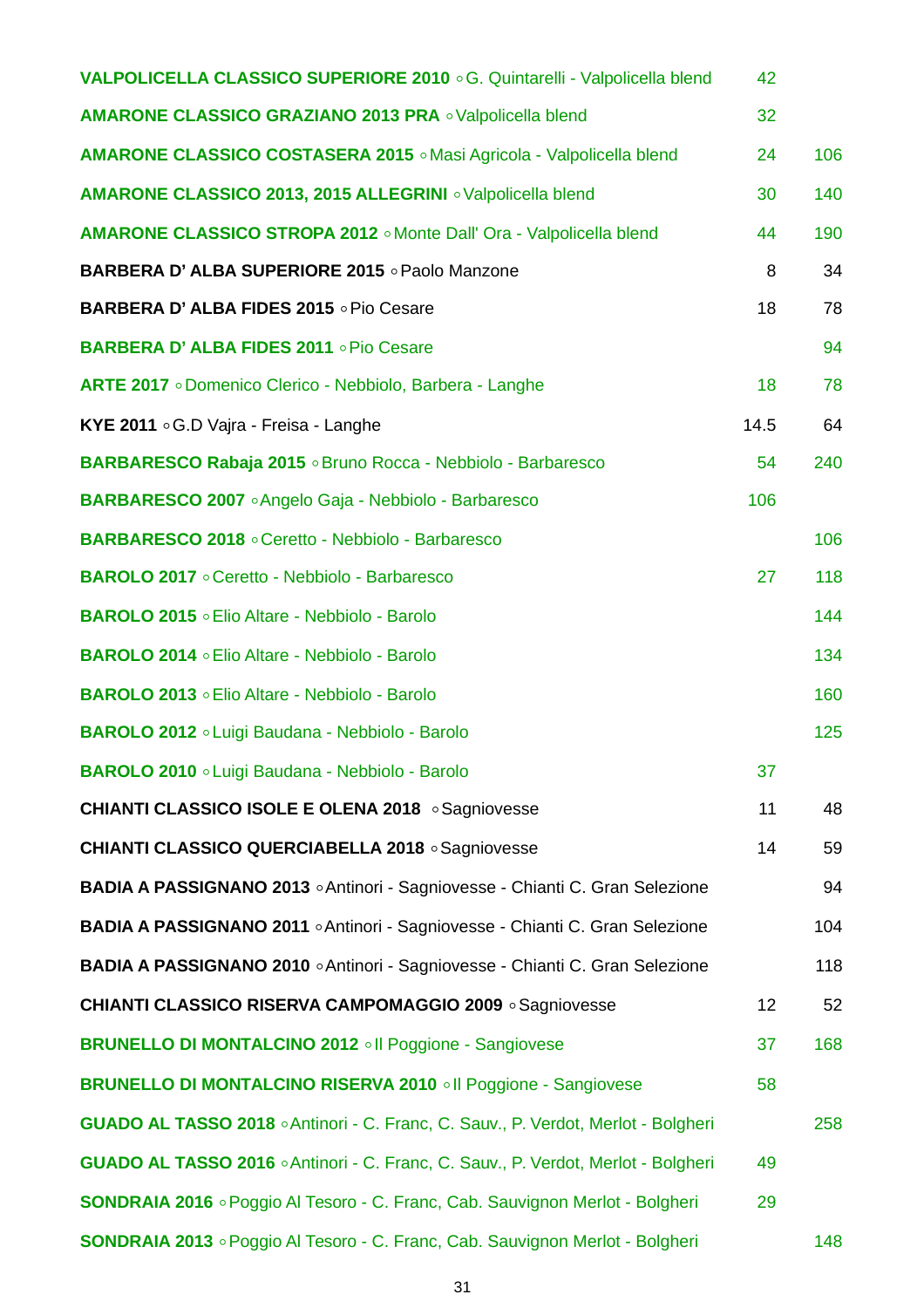| "W" DEDICATO A WALTER 2013 . Poggio Al Tesoro - Cabernet Franc - Tuscany                | 65  | 294 |
|-----------------------------------------------------------------------------------------|-----|-----|
| <b>IL PINO 2019</b> • Tenuta di Biserno - Bordeaux Blend - Tuscany                      | 26  | 114 |
| <b>SYRAH APICE 2014</b> • Stefano Amerighi - Syrah - Cortona                            | 20  | 94  |
| MORELLINO DI SCANSANO 2010 . Castello di Montepo - Sangiovese, Cab. Franc               | 23  | 98  |
| JANU MONTEPULCIANO D'ABRUZO 2012 o Jasci e Marchesani                                   | 19  | 86  |
| I VASARI OLD VINES 2015 MONTEPULCIANO D'ABRUZO O Fratelli Barba                         | 8   | 34  |
| ANFORA 2015 MONTEPULCIANO D'ABRUZO . Azienda Agricola Cirelli                           |     | 58  |
| <b>VILLA GEMMA 2011 MONTEPULCIANO D' ABRUZO · Masciareli</b>                            | 29  | 130 |
| TITOLO 2015 o Elena Fucci - Aglianico - Aglianico del Vulture                           | 19  | 86  |
| ETNA ROSSO DOC 2019 TERRE NERE . Nerello Cappuccio, Nerello Mascalese                   | 9.8 | 42  |
| ETNA ROSSO DOC 2014 TERRE NERE . Nerello Cappuccio, Nerello Mascalese                   |     | 54  |
| <b>ETNA ROSSO DOC 2016</b> • Pietradolce - Nerello Mascalese                            | 25  | 112 |
| ETNA ROSSO Vigna Barbagalli 2014 o Pietradolce - Nerello Mascalese                      | 69  | 320 |
| <b>ETNA ROSSO Santo Spirito 2016</b> o Terre Nere - N. Mascalese, N. Cappuccio          |     | 78  |
| ETNA ROSSO Calderara Sottana 2015 . Terre Nere - N. Mascalese, N. Cappuccio             | 22  | 98  |
| <b>ETNA ROSSO Calderara Sottana 2014</b> • Terre Nere - N. Mascalese, N. Cappuccio      |     | 120 |
| <b>ETNA ROSSO Prephylloxera 2013 La Vigna di Don Peppino Terre Nere</b>                 |     | 230 |
| <b>MILLE E UNA NOTTE 2012</b> . DonnaFugata - Nero d'Avola, Petit Verdot, Syrah -Sicily | 29  | 134 |
| SANTA CECILIA ROSSO 2011 . Planeta - Nero d'Avola - Noto                                | 18  | 82  |
| - NORTH AMERICA, REDS / BOPEIA AMEPIKH, EPYOPA -<br>(150ml - by the glass)              |     |     |
| <b>PINOT NOIR DUNDEE HILS 2014</b> . Domaine Drouhin - Willamette Valley, Oregon, US    | 26  | 118 |
| <b>PINOT NOIR 2017 HESS SELECT</b> . Central Coast California                           |     | 42  |
| RIDGE GEYSERVILLE 2014-15 ∘ Zinfandel, Carignan, P.Syrah, Mataro - Santa Cruz           | 22  | 89  |
| RIDGE ESTATE CABERNET 2018 . Cabernet Sauvignon - Santa Cruz, California                |     | 142 |
| RIDGE ESTATE CABERNET 2014 . Cabernet Sauvignon - Santa Cruz, California                | 36  |     |
| RIDGE MONTE BELLO 2014 . Cabernet Sauvignon - Santa Cruz, California, US                |     | 465 |
| ROCKPILE VINEYARD SYRAH 2016 . Guilleron & Jeff Cohn - Sonoma, US                       | 23  | 104 |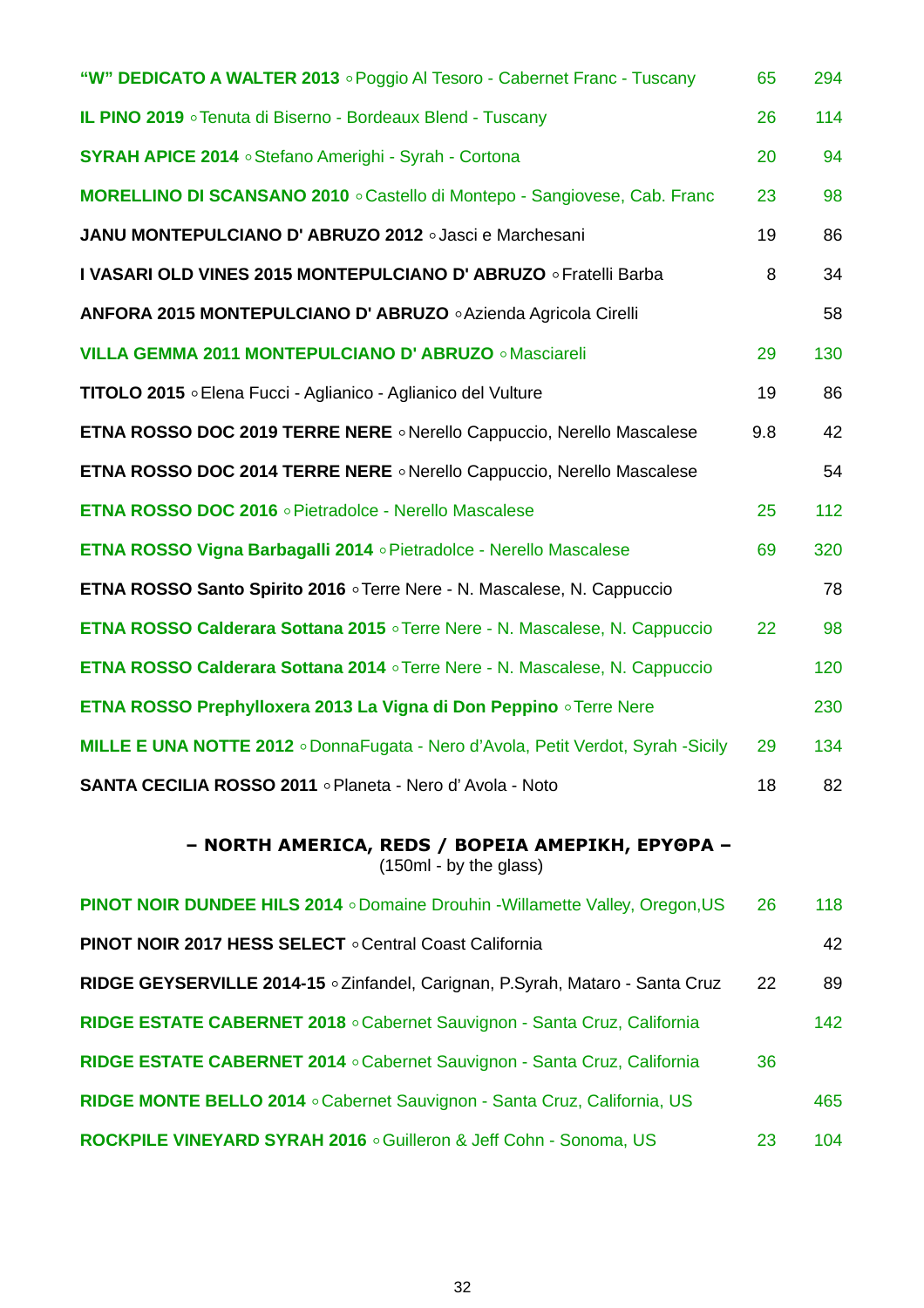## **AUSTRALIA & NEW ZEALAND, REDS ΑΥΣΤΡΑΛΙΑ & ΝΕΑ ΖΗΛΑΝΔΙΑ, ΕΡΥΘΡΑ**

(150ml - by the glass)

| PORTRAIT SHIRAZ 2017 o Peter Lehmann - Barossa Valley, Australia                      | 9  | 38   |
|---------------------------------------------------------------------------------------|----|------|
| <b>STONEWELL SHIRAZ 2013</b> • Peter Lehmann - Barossa Valey, Australia               |    | 128  |
| <b>THE SIGNATURE 2013</b> • Yalumba - Cabernet Sauvignon, Shiraz - Barossa, Australia | 22 | 98   |
| GRANGE BIN 95 1998 . Penfolds - Shiraz - Barossa Valey, Australia                     |    | 1280 |
| HENRY'S SEVEN 2015 . Henschke - Shiraz, Grenache, Viognier - Barossa Valley           |    | 69   |
| <b>PINOT NOIR 2015 GREYWACKE</b> . Kevin Judd - Marlborough New Zealand               | 16 | 69   |
| <b>PINOT NOIR 2013 GREYWACKE . Kevin Judd - Marlborough New Zealand</b>               |    | 88   |
| <b>PINOT NOIR 2010 GREYWACKE . Kevin Judd - Marlborough New Zealand</b>               |    | 75   |
| <b>PINOT NOIR 2014 ATA RANGI</b> $\circ$ Martinborough, New Zealand                   |    | 118  |
| PINOT NOIR 2012 ATA RANGI . Martinborough, New Zealand                                |    | 134  |
| <b>PINOT NOIR 2016 DRY RIVER o</b> Martinborough, New Zealand                         |    | 160  |
| <b>PINOT NOIR 2013 DRY RIVER .</b> Martinborough, New Zealand                         | 42 | 190  |
| <b>SYRAH 2013 DRY RIVER</b> . Syrah - Martinborough, New Zealand                      |    | 140  |
| <b>SYRAH 2011 DRY RIVER</b> . Syrah - Martinborough, New Zealand                      | 28 | 129  |
| SYRAH 2008 DRY RIVER - 1.5It . Syrah - Martinborough, New Zealand                     |    | 240  |
| <b>PINOT NOIR 2014 BURN COTTAGE</b> . Central Otago, New Zealand                      | 28 | 129  |

### **– SOUTH AMERICA, REDS / ΝΟΤΙΑ ΑΜΕΡΙΚΗ, ΕΡΥΘΡΑ –**

 $(150<sub>ml</sub> - by the glass)$ 

| MALBEC ESTATE 2017, 2018 . Bodega Colome - Salta, Argentina                          | 9               | 38  |
|--------------------------------------------------------------------------------------|-----------------|-----|
| MALBEC RESERVA 2012 . Bodega Colome - Calchagui Valley, Argentina                    | 30              | 139 |
| MALBEC RESERVA 2010 . Bodega Colome - Calchaqui Valley, Argentina                    | 35              | 158 |
| BONARDA La Esperanza 2019 EL ENEMIGO . Bodega Aleanna - Mendoza                      | 12 <sub>2</sub> | 52  |
| <b>PRIMERAS VINAS MALBEC 2014</b> . Bodega Lagarde - Malbec - Mendoza, Argentina     | 18              | 84  |
| CLOS DE LOS SIETE 2015 . M. Rolland - Malbec, Merlot, C. Sauv., Syrah - Mendoza      | 11              | 46  |
| AMAUTA TANNAT 2017 . Bodega El Porvenir - Tannat - Cafayate, Argentina               |                 | 28  |
| <b>BARDA 2015</b> • Bodega Chacra - Pinot Noir - Patagonia, Argentina                | 16              | 74  |
| <b>CORDILLERA 2014</b> o M. Torres - Carignan, Merlot, Syrah - Central Valley, Chile | 11              | 46  |
| <b>CORDILLERA 2010</b> . M. Torres - Carignan, Merlot, Syrah - Central Valley, Chile |                 | 54  |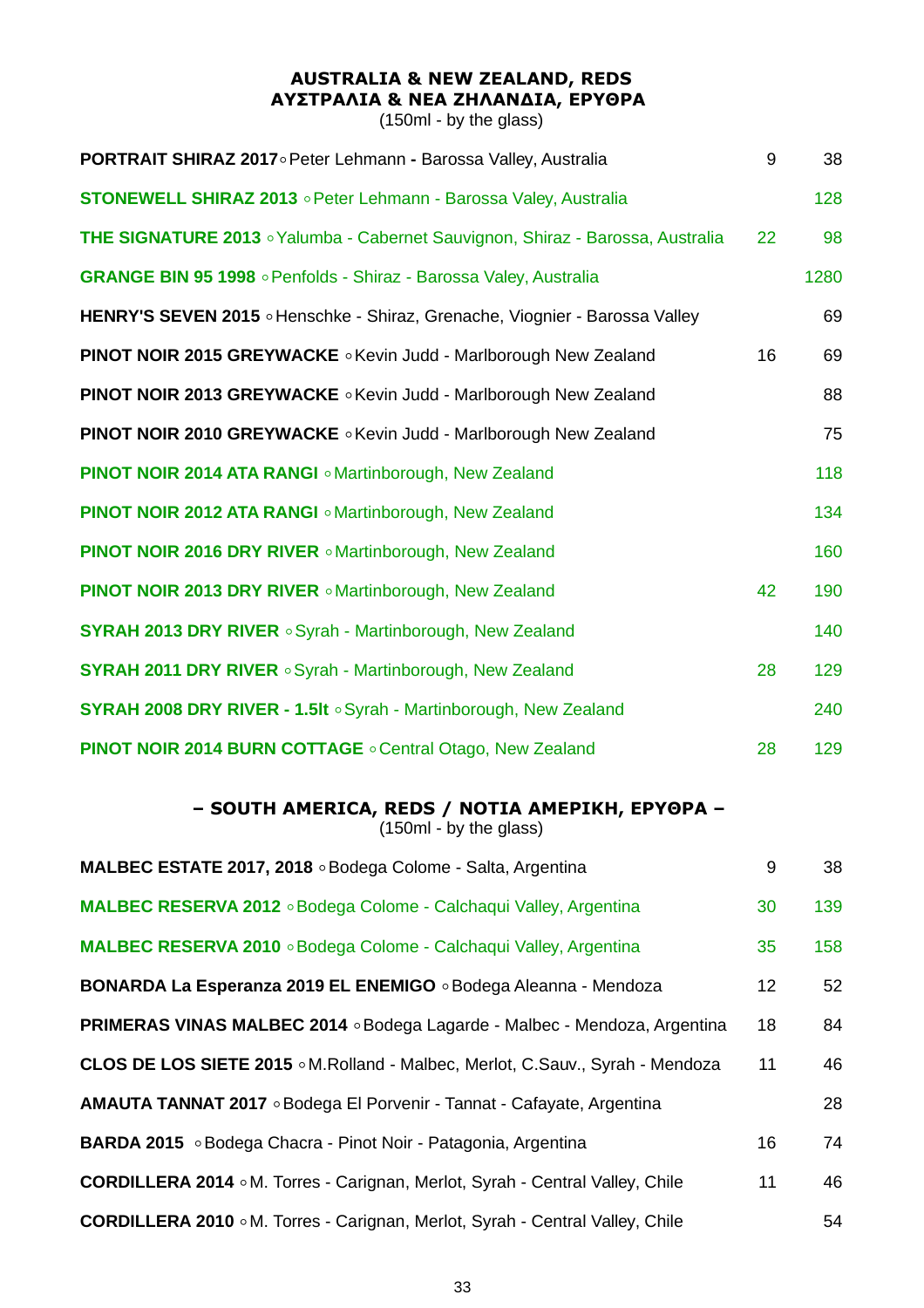| MANSO DE VELASCO V.V 2012 . Torres - Cab. Sauvignon - Curico Valley, Chile          | 22 | 98  |
|-------------------------------------------------------------------------------------|----|-----|
| MANSO DE VELASCO V.V 2011 . Torres - Cab. Sauvignon - Curico Valley, Chile          |    | 124 |
| CARMENERE ACONCAGUA ALTO 2019 (Single Vineyard) O Errazuriz - Chile                 | 11 | 46  |
| CARMENERE ACONCAGUA ALTO 2015 (Single Vineyard) . Errazuriz - Chile                 |    | 68  |
| KAI 2014 • Errazuriz - Carmenere - Aconcagua Valley, Chile                          |    | 290 |
| KAI 2010 • Errazuriz - Carmenere - Aconcagua Valley, Chile                          | 68 |     |
| VIBO 2012 ∘ Viu Manent - Malbec, Cabernet Sauvignon, Petit Verdot - Colchagua       |    | 48  |
| ALPHA SYRAH 2018 . Montes - Colchagua Valley, Chile                                 | 11 | 48  |
| FOLLY SYRAH 2012 . Montes - Syrah - Colchagua Valley, Chile                         | 29 | 138 |
| PURPLE ANGEL 2015 . Montes - Carmenere, Pet.Verdot - Colchagua Valley, Chile        | 29 | 138 |
| <b>PURPLE ANGEL 2013</b> · Montes - Carmenere, Pet.Verdot - Colchagua Valley, Chile |    | 158 |
| GE 2015 . Emiliana - Carmenere, Syrah, C. Sauvignon - Colchagua Valley, Chile       | 34 | 148 |
| COYAM 2018 • Emiliana - C.S, Syrah, Merlot, P. Verdot, Carmenere, Mourvedre         | 15 | 64  |
| GRAN RESERVA SYRAH 2014 . Casas Del Bosque - Syrah - Casablanca Valley, Ch          | 13 | 58  |

#### **– SOUTH AFRICA, REDS / ΝΟΤΙΑ ΑΦΡΙΚΗ, ΕΡΥΘΡΑ –**

| <b>PINOT NOIR 2015</b> . Glen Carlou - Pinot Noir - Paarl                            |    | 34  |
|--------------------------------------------------------------------------------------|----|-----|
| <b>PINOT NOIR 2013</b> • Glen Carlou - Pinot Noir - Paarl                            |    | 40  |
| <b>THE BEACON SHIRAZ 2014</b> • Fairview - Shiraz - Paarl                            | 19 | 86  |
| <b>SYRAH 2013</b> • Glen Carlou - Syrah, Mourvedre, Viognier - Paarl                 | 10 | 44  |
| <b>THE CHOCOLATE BLOCK 2017</b> • Syrah, C.S, Grenache, Cinsault, Viogner - Cape     | 16 | 72  |
| <b>SYRAH 2017</b> • Boekenhoutskloof - Cape, Swartland, South Africa                 |    | 110 |
| <b>SYRAH 2017</b> • Boekenhoutskloof - Cape, Swartland, South Africa                 | 27 | 124 |
| <b>COLUMELLA 2014, 2015</b> • Sadie Family - Mourvedre, Syrah - Swartland, S. Africa | 42 | 192 |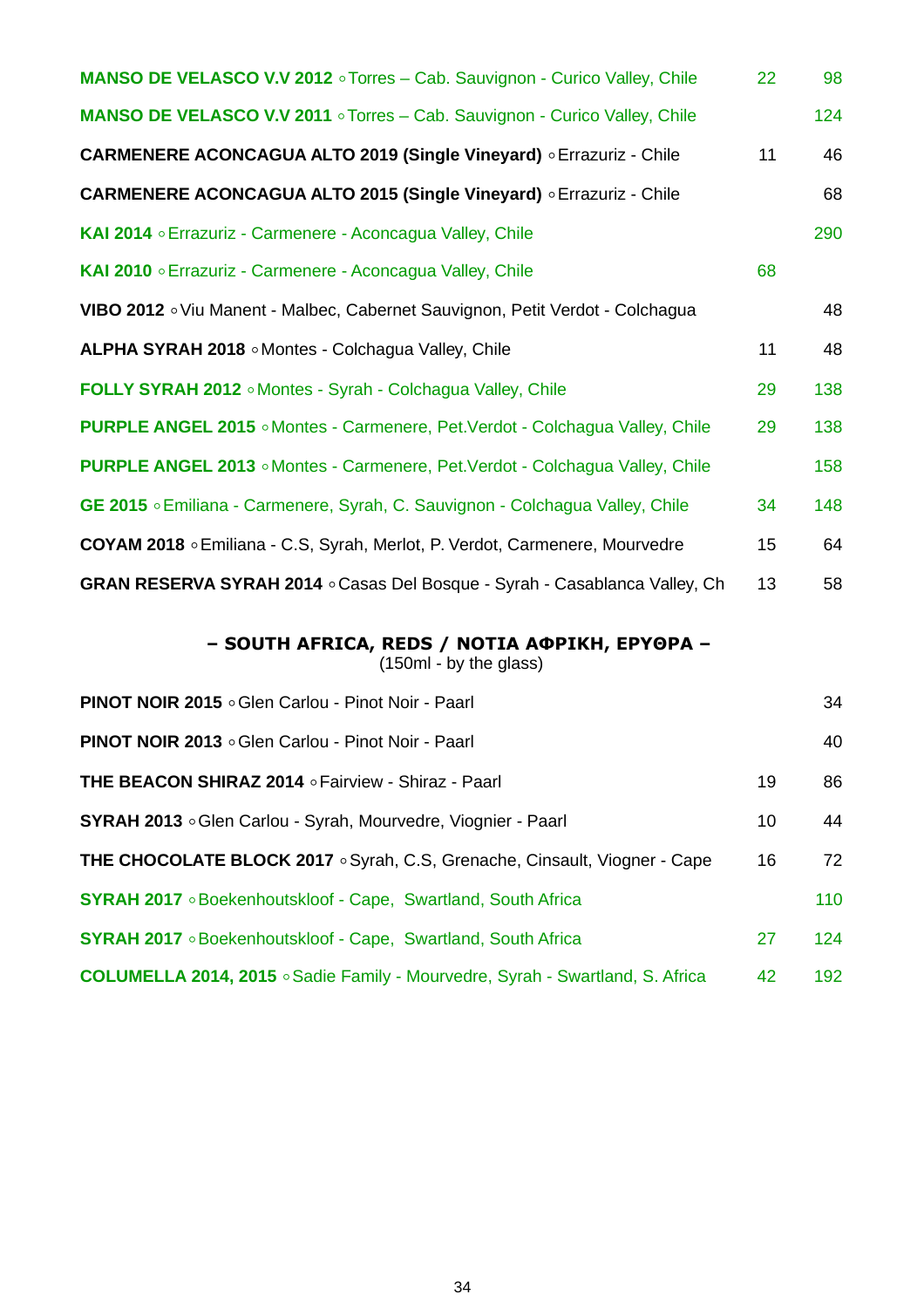## **– DESSERT WINES / ΕΠΙΔΟΡΠΙΟΙ ΟΙΝΟΙ –**

| VINSANTO 2000 12 y.o . Ktima Argyros - Aidani, Athiri, Assyrtiko - Santorini             | 17   | 138 |
|------------------------------------------------------------------------------------------|------|-----|
| VINSANTO 1992 20 y.o . Estate Argyros - Aidani, Athiri, Assyrtiko - Santorini            | 22   | 190 |
| VINSANTO 1991 20 y.o . Estate Argyros - Aidani, Athiri, Assyrtiko - Santorini            |      | 220 |
| VINSANTO 2013 o Domaine Sigalas - Assyrtiko, Aidani - Santorini                          | 12   | 98  |
| VINSANTO 1998 16 y.o . Nomikos Winery - Assyrtiko - Santorini (375ml)                    | 22   | 88  |
| <b>MUSCAT OF LIMNOS 2019</b> • Ktima Chatzigeorgiou - Muscat of Alexandria               | 4    | 22  |
| <b>SAMOS NECTAR 2012 .EO Samos - Muscat - Samos</b>                                      | 6    | 36  |
| <b>SAMOS ANTHEMIS 2006 • EO Samos - Muscat - Samos</b>                                   | 8    | 48  |
| <b>SAMOS 1963 EO Samos - Muscat - Samos (375ml)</b>                                      | 32   | 168 |
| <b>EPITOME 2012</b> • Ktima Nopera - Muscat - Samos                                      | 13.5 | 112 |
| <b>MUSCAT OF SPINA 2008</b> . Boutaris Winery - Muscat of Spina - Crete                  | 8    | 48  |
| MELITIS 2015 . Ktima Avantis - Muscat - Evoia, Central Greece                            | 5    | 28  |
| MELIAS GOLD 2012 . Papagiannakos Winery - Malagouzia - Attica                            | 9    | 68  |
| <b>MUSCAT OF RIO PATRAS 2016</b> • Parparousis Winery - Muscat of Rio - Peloponnese      | 6    | 36  |
| MALVASIA 2012 • Monemvasia Winery-Assyrtiko, Kidonitsa, Monemvasia, Asproudes            | 20   | 110 |
| MALVASIA 2010 • Monemvasia Winery-Assyrtiko, Kidonitsa, Monemvasia, Asproudes            |      | 168 |
| LASSIOS . Korfiatis Wines - Avgoustiatis, Lagorthi, Skiadopoulo - Zakynthos              | 9    | 68  |
| CHORTAIS 2008 ∘ Ktima Merkouris - Mavrodaphne, Korinthian raisins - Peloponnese          | 9    | 68  |
| CHORTAIS 2003 ∘ Ktima Merkouris - Mavrodaphne, Korinthian raisins - Peloponnese          | 13   | 88  |
| <b>MAVRODAPHNE RESERVE 2003</b> • Parparousis Winery - Mavrodaphne - Patra               | 8    | 54  |
| <b>MAVRODAPHNE GRAND RESERVE 1979</b> • Achaia Clauss - Patras                           | 17   | 138 |
| <b>MAVRODAPHNE KARELAS 1944</b> • Karelas Winery - Patras                                | 19   |     |
| <b>IOULIATIKO 2006</b> . Boutaris Winery - Liatiko - Crete                               | 8    | 54  |
| LIATIKO OIKONOMOY 2006 . Ktima Oikonomoy - Liatiko - Sitia, Crete                        | 9    | 68  |
| LIASTOS 2008 o Diamantis Winery - Xinomavro, Moschomavro - Siatista<br>75ml              | 12   | 98  |
| <b>PINOT GRIS LIEU DIT HOHRAIN V. TARDIVES 2007 <i>CEmile Beyer - Alsace</i></b><br>75ml | 13   | 110 |
| <b>GEWURZTRAMINER FURSTENTUM V. TARDIVES 2011</b> . Paul Blanck - Alsace                 | 14   | 64  |
| LES JARDINS DE BABYLONE 2008 . Didier Dagueneau - Petit Manseng - Jurancon               | 26   | 238 |
| <b>CHATEAU RIEUSSEC 2004</b> . Semillon, S. Blanc - Sauternes 1er Grand Cru Classe       | 12   | 134 |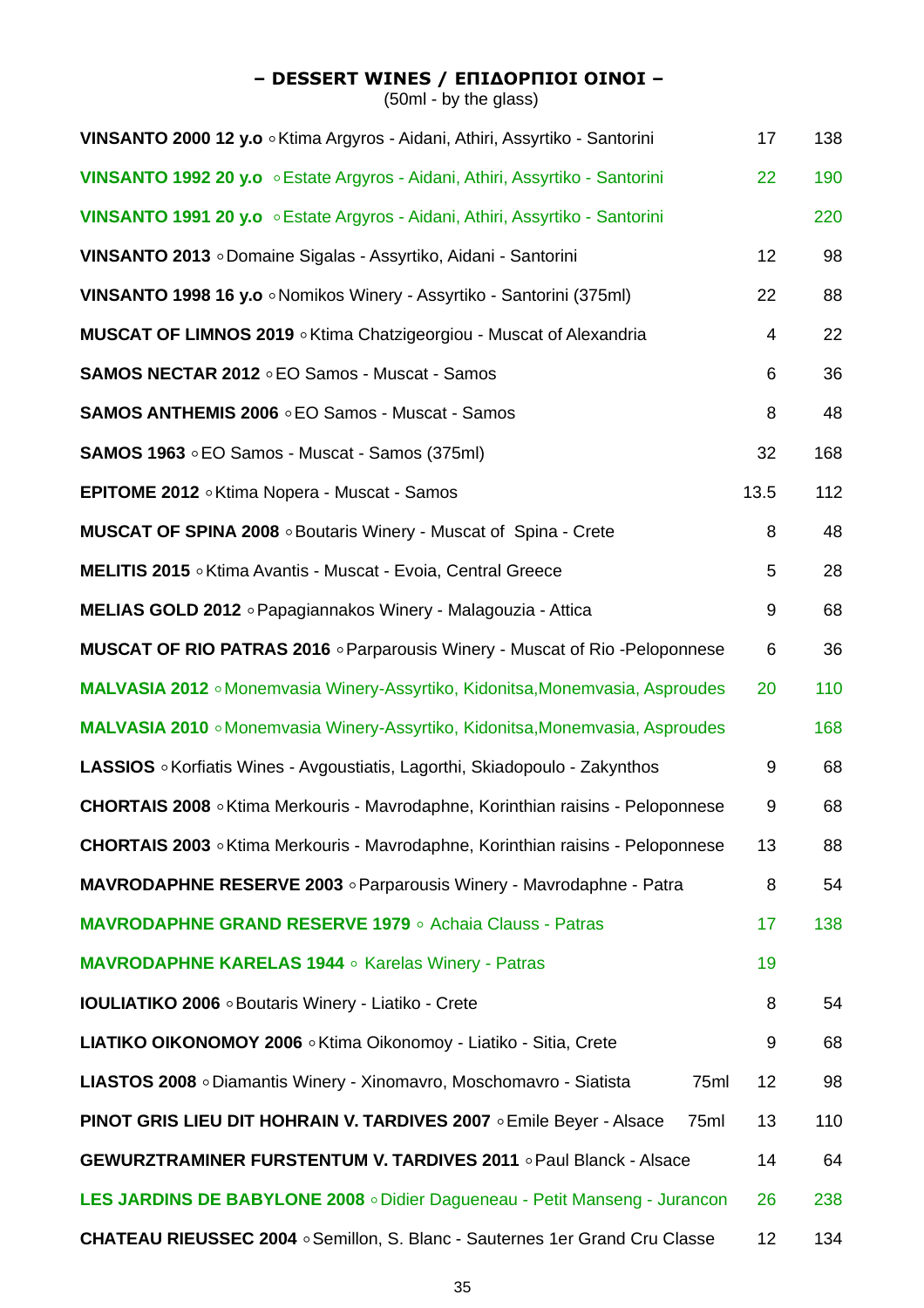| CHATEAU D'YQUEM 2002 . Chateau D'Yquem - Semillon, Sauv. Blanc - Sauternes        | 62              | 680  |
|-----------------------------------------------------------------------------------|-----------------|------|
| <b>CHATEAU D'YQUEM 2001</b> . Chateau D'Yquem - Semillon, Sauv. Blanc - Sauternes | 136             | 1380 |
| <b>CHATEAU SUDUIRAUT 2007</b> . Chateau Suduiraut - Semillon - Sauternes, France  | 20              | 220  |
| <b>CHATEAU CLIMENS 2005 1er Cru Barsac · Semillon - France</b>                    | 27              | 294  |
| DOLC D'EN PIQUE . Gratavinum - Garnacha, Carignan - Priorat, Spain                | 10 <sup>°</sup> |      |
| LE COLOMBARE 2016 - Recioto di Soave . Pieropan - Garganega - Italy               | 10 <sup>°</sup> | 78   |
| BEN RYE 2014 PASSITO DI PANTELERIA o Donna Fugata - Zibbibo                       | 15 <sub>1</sub> | 168  |
| SANT'ULDERICO 2012 - Recioto della Valpolicella ∘Monte dall'Ora - Italy           | 18              | 156  |
| OREMUS TOKAJI ASZÚ - 5 PUTTONYOS 2012 o Furmint - Hungury                         | 15 <sub>1</sub> | 124  |
| Dr L RIESLING ICE WINE 2013 oDr Loosen - Riesling - Washington, U.S.A             | 19              | 98   |
| Dr L RIESLING EISWINE 2016 oDr Loosen - Riesling - Mosel, Germany                 | 22              | 120  |

## **ΕΝΙΣΧΥΜΕΝΟΙ ΟΙΝΟΙ – FORTIFIED WINES**

| SHERRY AMONTILLADO SECO NAPOLEON o Bodegas Hildago - Palomino 100ml                 | 8.5             | 40  |
|-------------------------------------------------------------------------------------|-----------------|-----|
| SHERRY OLOROSO FARAON 30 Y.O . Bodegas Hildago - Palomino - Jerez, Spain            | 18              |     |
| SHERRY AMONTILLADO OLD & PLUS 30+ Y.O . Bodegas Sanchez Romate                      | 16              | 138 |
| SHERRY PEDRO XIMENEZ OLD & PLUS 30+ Y.O . Bodegas Sanchez Romate                    | 17              | 148 |
| SHERRY PEDRO XIMENEZ SAN EMILIO . Bodegas Lustau - Jerez, Spain                     | 8               | 62  |
| HENQRIQUES & HENRIQUES MADEIRA BUAL 10 Y.O (demi-sec) o Portugal                    | $\overline{7}$  | 48  |
| HENQRIQUES & HENRIQUES MADEIRA VERDEJO 10 Y.O (semi-dry) o Portugal                 | $\overline{7}$  | 48  |
| MADEIRA COLHEITA SERCIAL 2002 (dry) . Blandy's - Sercial - Madeira, Portugal        | 14              | 108 |
| <b>RUBY PORT - RAMOS PINTO . Port Blend Red - Oporto, Douro, Portugal</b>           | 5               | 34  |
| NIEPOORT L.B.V 2013 . Port Blend Red - Oporto, Douro, Portugal                      | 6.5             | 44  |
| <b>NIEPOORT TAWNY PORT 20 YEARS</b> . Port Blend Red - Oporto, Douro, Portugal      | 12 <sub>2</sub> | 124 |
| <b>GRAHAM'S TAWNY PORT 30 YEARS Port Blend Red - Oporto, Douro, Portugal</b>        | 19              | 198 |
| <b>THE KING 2000</b> • Peter Lehman - Shiraz, Touriga National - Barossa, Australia | $\overline{7}$  | 48  |
| <b>BAROLO CHINATO NV</b> . Gocchi - Nebbiolo - Asti, Italy                          | 10              | 80  |